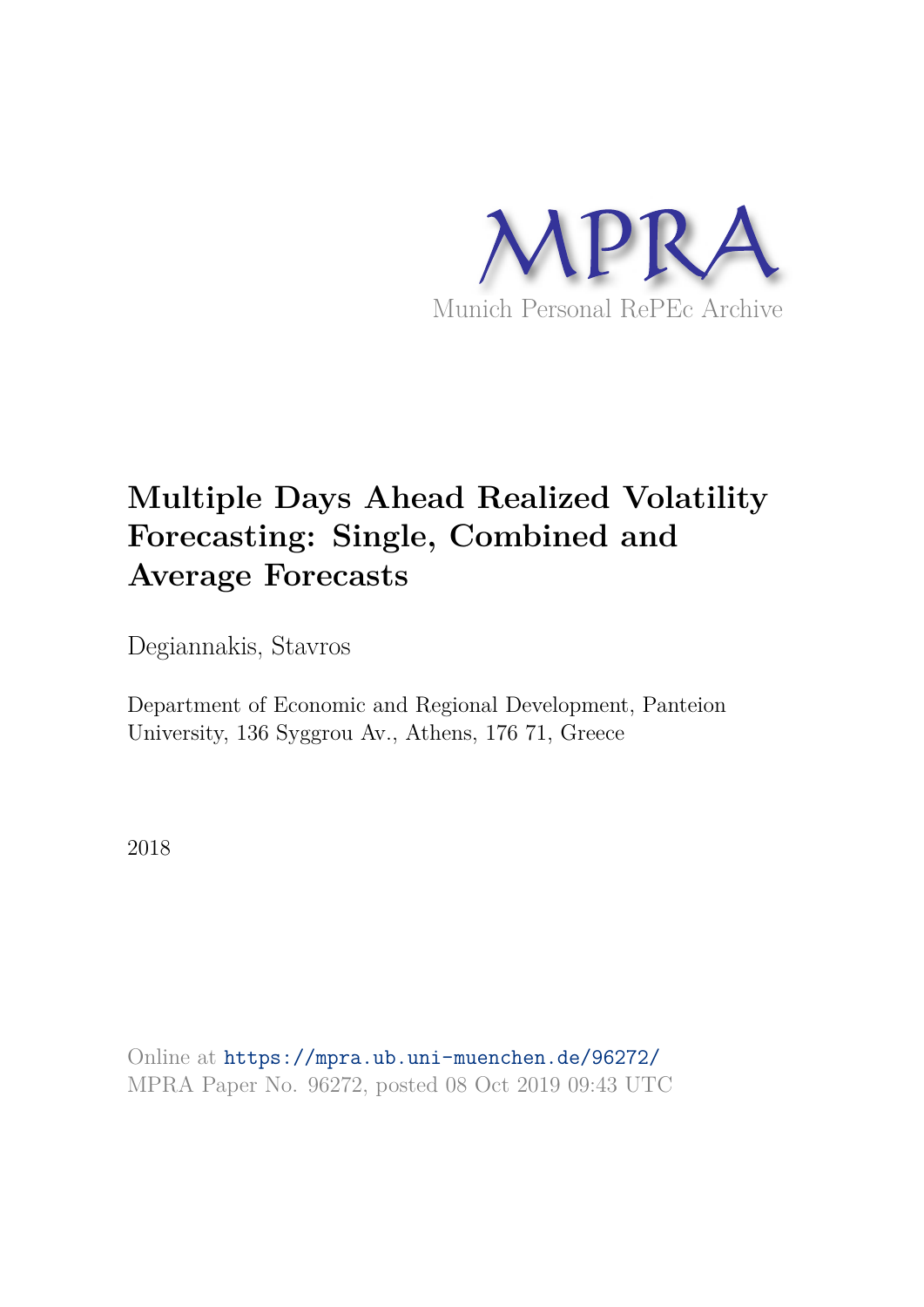# *Multiple Days Ahead Realized Volatility Forecasting:* Single, Combined and Average Forecasts

Stavros Degiannakis

Department of Economic and Regional Development, Panteion University, 136 Syggrou Av., Athens, 176 71, Greece, email: s.degiannakis@panteion.gr

# *A b s t r a c t*

The task of this paper is the enhancement of realized volatility forecasts. We investigate whether a mixture of predictions (either the combination or the averaging of forecasts) can provide more accurate volatility forecasts than the forecasts of a single model.We estimate long-memory and heterogeneous autoregressive models under symmetric and asymmetric distributions for the major European Union stock market indices and the exchange rates of the Euro.

The majority of models provide qualitatively similar predictions for the next trading day's volatility forecast. However, with regard to the one-week forecasting horizon, the heterogeneous autoregressive model is statistically superior to the long-memory framework. Moreover, for the two-weeks-ahead forecasting horizon, the combination of realized volatility predictions increases the forecasting accuracy and forecast averaging provides superior predictions to those supplied by a single model. Finally, the modeling of volatility asymmetry is important for the two-weeks-ahead volatility forecasts.

*K e y w o r d s :* averaging forecasts, combining forecasts, heterogeneous autoregressive, intraday data, long memory, model confidence set, predictive ability, realized volatility, ultra-high frequency.

*J E L C l a s s i f i c a t i o n s :* C14; C32; C50; G11; G15.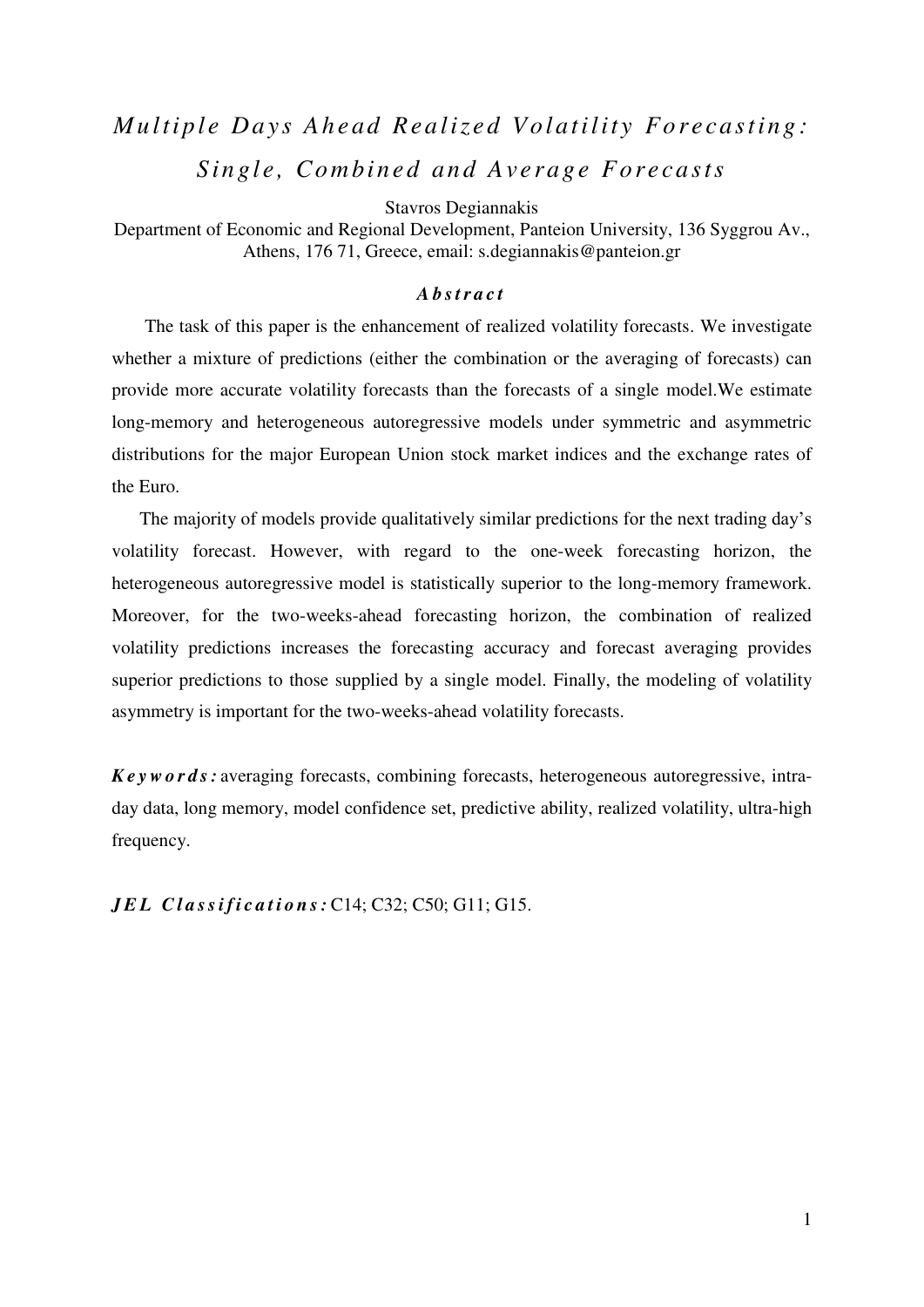### *1. Introduction*

-

 Undoubtedly, ultra-high frequency financial data have been valuable in estimating and forecasting volatility more accurately. The long-memory autoregressive and the heterogeneous autoregressive models are representative methods of volatility forecasting.

The literature provides strong evidence that ARFIMA models introduced by Granger (1980), produce superior forecasts relative to those produced by conditional volatility GARCH models that are based on daily returns. Due both to the long memory property of volatility as well as its high persistence, the ARFIMA specification is suitable for estimating realized volatility. Among others, Andersen *et al.* (2003), Chiriac and Voev (2011), Deo *et al.* (2005), Koopman *et al.* (2005), Martens and Zein (2002), Pong *et al.* (2004) have applied various extensions of ARFIMA models to ultra-high frequency-based volatility measures.

The structure of the Heterogeneous Autoregressive model of realized volatility is based on the heterogeneous market hypothesis (Müller *et al.*, 1997), which states that in financial markets, investors (ultra-high frequency algorithmic traders, inter-day investors, institutional investors trading on a monthly basis, etc.) interact at different frequencies. Thus, the HAR model is able to accommodate the heterogeneous beliefs of traders; different types of market participants drive volatility at different frequencies. Andersen *et al.* (2007) show that volatility for equity and bond futures is adequately expressed by a HAR-GARCH model. In forecasting ultra-high frequency constructed volatility, various extensions of the HAR model have been applied by Chen and Ghysels (2011), Clements *et al.* (2008), Corsi and Reno (2012), Hua and Manzan (2013), Prokopczuk *et al.* (2015), Sevi (2014) and Degiannakis and Filis (2017). In general, the literature provides evidence in favor of the HAR model compared to other models such as the plain autoregressive model, the MIDAS model of Ghysels *et al.* (2007), the HEAVY model of Shephard and Sheppard (2010), the ARFIMA model, etc.

Apart from modelling information of realized volatility from the past, an alternative approach is to extract the predictive information from the futures market. Such techniques have been employed mainly by policy institutions<sup>1</sup>, which are looking for the market expectations of the exogenous variables required for their macroeconomic model frameworks. Alquist and Kilian (2010) provided an interesting analysis of oil price forecasts based on futures prices. Their study showed that futures are not the most accurate predictor of the spot price of crude oil; even no-change forecasts tend to be more accurate.

<sup>&</sup>lt;sup>1</sup>The interested reader is referred to Svensson (2005) for the European Central Bank, and to the IMF (2007) for the International Monetary Fund.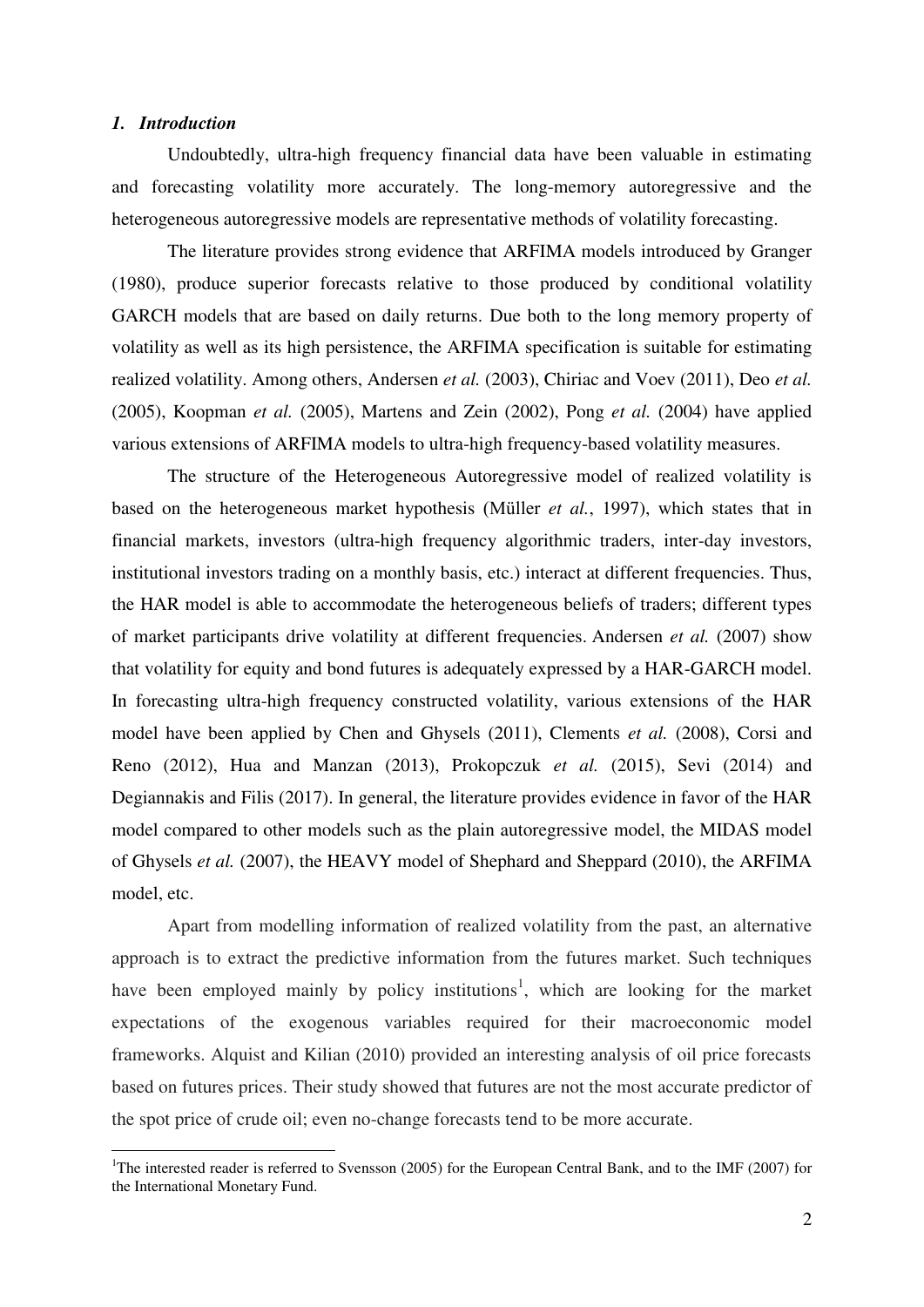Additionally, the implied volatility extracted from the option prices has been considered as an alternative source of measuring investor sentiment with regard to market volatility. Koopman *et al.* (2005) showed that models based on realized volatility (i.e. ARFIMA models) outperform models based on implied volatility. On the other hand, Fleming *et al.* (1995), Christensen and Prabhala (1998), Fleming (1998), Blair *et al.* (2001), Giot (2003), Degiannakis (2008) and Frijns *et al.* (2010) provided evidence that implied volatility is more informative when stock market volatility is being investigated.

Although model-averaging methods for forecasting purposes date back to the works of Bates and Granger (1969), Granger and Newbold (1977) and Granger and Ramanathan (1984), the combination of volatility forecasts has not been broadly studied. Liu and Maheu (2009) and Wang *et al.* (2016) have investigated the impact of model averaging on realized volatility prediction accuracy, while Amendola and Storti (2008) and Hu and Tsoukalas (1999) have examined the performance of combining forecasts estimated from conditional volatility models (i.e. based on daily data). However, the performance of combined forecasts has not been explored for ultra-high frequency based volatility estimates.

This paper studies whether the combination or the averaging of realized volatility predictions increases forecasting accuracy. It brings to light two strands of mixed predictions (i) selecting forecasts from a set of candidate models according to an evaluation criterion; and (ii) the averaging of forecasts.

This forecasting evaluation exercise is not limited to one-day-ahead forecasts, as multiple-days-ahead forecasts (i.e. one-week and two-weeks-ahead forecasting horizons) gather investor interest as well. Moreover, we investigate the predictive accuracy under four different distributions for the standardized unpredictable component of the models. Briefly, our results conclude that: 1) The heterogeneous autoregressive framework works better than the long memory framework. 2) The averaged models provide superior forecasts compared to those of single models. 3) The modeling of volatility asymmetry is crucial in forecasting the ten-days-ahead realized volatility. 4) The combination of volatility forecasts according to the statistical properties of forecast errors provides us with more accurate two-weeks-ahead volatility forecasts compared to forecasts from a single model.

The remainder of this study is structured as follows. Section 2 describes the estimation of the realized volatility measures, section 3 provides information for the dataset of the 3 stock market indices and the 3 exchange rates, while sections 4 and 5 demonstrate the ARFIMA and HAR estimated models and the relative forecast specifications for one-day and multiple-days-ahead horizons. Sections 6 and 7 present methods of combining predictions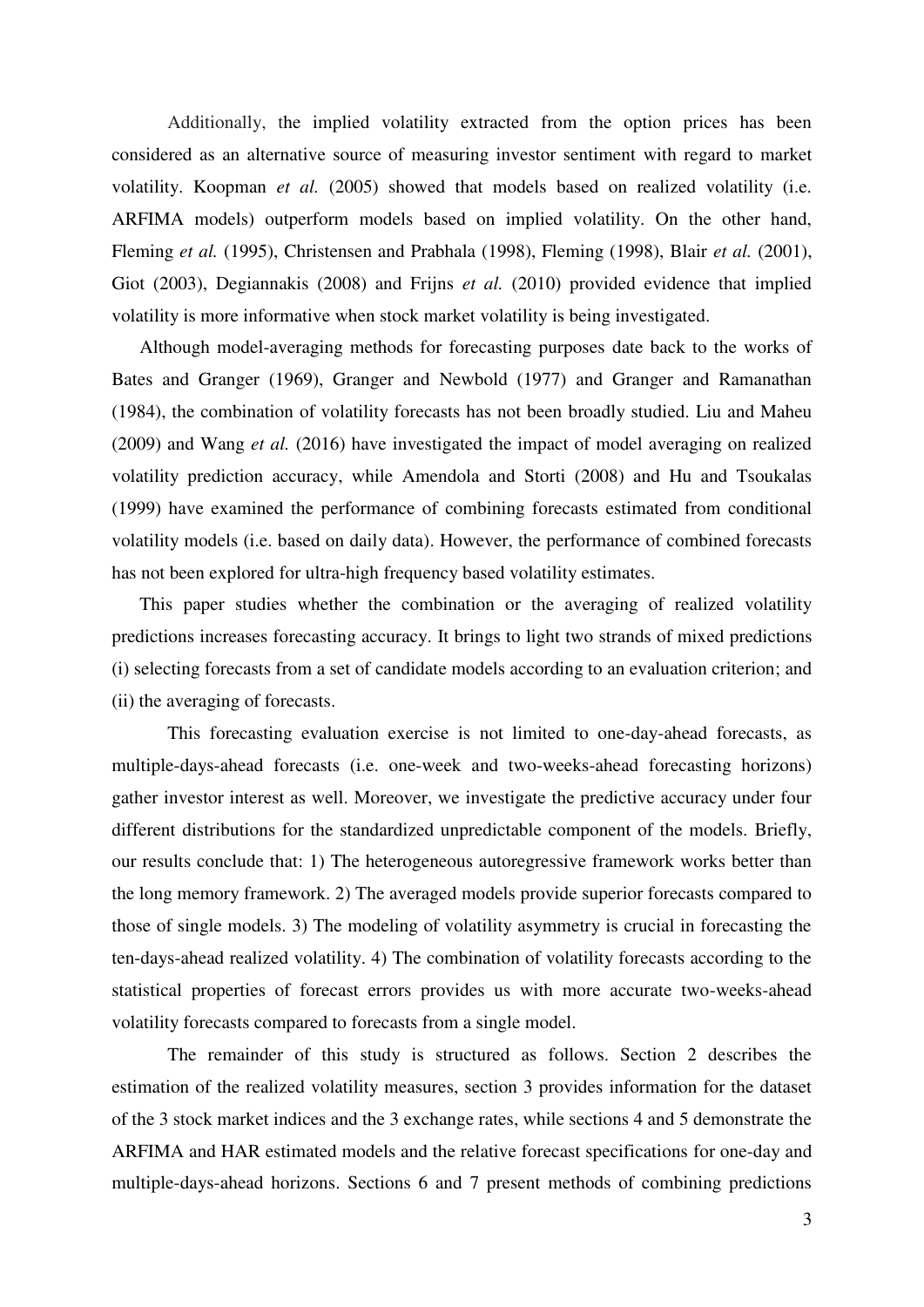according to model selection criteria and methods of computing the model-average forecasts, respectively. Section 8 describes a unified framework for the evaluation of all predictive methods. Section 9 reports the empirical results and suggests when we should apply the volatility forecasts of a single model, a combination of models, or the average forecast from a set of models. Section 10 concludes the paper and suggests areas for further research.

# *2. The Realized Volatility Measure*

-

The financial literature assumes that the instantaneous logarithmic price  $p(t)$  of an asset follows a diffusion process  $d \log p(t) = \sigma(t) dW(t)$ , where  $\sigma(t)$  is volatility and  $W(t)$  is the Wiener process. The integrated variance  $\sigma^{2(N)}_{[t_1,t_r]}$  $t_1$ , $t_2$ 2  $\sigma_{[t_1,t_r]}^{2(W)}$  is the actual, but unobservable, variance over the interval  $[t_1, t_1]$  for which we seek a proxy measure to estimate. Assuming that the number of points in time tends to infinity,  $\tau \rightarrow \infty$ , we are able to approximate the integrated variance as  $\sigma_{[a,b]}^{2(N)} = \int_{t_1}^{t_2} \sigma^2(t) dt + \int_{t_2}^{t_3} \sigma^2(t) dt + ... + \int_{t_{r-1}}^{t_r} \sigma^2(t) dt$ z  $\sigma_{t-1}^{2(N)} = \int_{0}^{t_2} \sigma^2(t) dt + \int_{0}^{t_3} \sigma^2(t) dt + ... + \int_{0}^{t_r} \sigma^2(t) dt$ *t t t t t IV*  $\mathcal{L}_{a,b}^{(IV)} = \int_{t_1}^{t_2} \sigma^2(t)dt + \int_{t_2}^{t_3} \sigma^2(t)dt + ... + \int_{t_{r-1}}^{t_r} \sigma^2(t)dt$ 3 2 2 1  $2(N) = \int_{0}^{12} \frac{1}{2} (t) dt + \int_{0}^{13} \frac{1}{2} (t) dt + \int_{0}^{17} \frac{1}{2} dt$  $\sigma^{(N)}_{[b]} = \int_{a}^{b} \sigma^{2}(t) dt + \int_{c}^{b} \sigma^{2}(t) dt + ... + \int_{c}^{b} \sigma^{2}(t) dt$ . The realized volatility for the time interval  $[t_1, t_{\tau}]$ which is partitioned in  $\tau$  equidistance points,  $I_{[t_1,t_r]} = \sum_{j=1}^{\tau} \left( \log P_{t_j} - \log P_{t_{j-1}} \right)^2$  $\tau$   $\Box$   $j=1$ 2  $RV_{[t_1,t_r]} = \sum_{j=1}^{n} (\log P_{t_j} - \log P_{t_{j-1}})^2$  converges in probability towards the integrated volatility<sup>2</sup>, or  $p \lim_{t \to t_{r}} (RV_{[t_1,t_r]}) = \sigma^{2(N)}_{[t_1,t_r]}$  $\lim_{[t_1,t_{\tau}]}[RV_{[t_1,t_{\tau}]}]=\sigma^{2(N)}_{[t_1,t_{\tau}]}$ τ  $=$  $\lim_{x\to\infty}$   $(RV_{[t_1,t_r]}) = \sigma_{[t_1,t_r]}^{2(N)}$ . Accuracy improves as the number of sub-intervals increases, or as  $\tau \rightarrow \infty$ , but on the other hand, at a high sampling frequency, such as  $sf \rightarrow 0$ , market friction is a source of noise due to market microstructure features (i.e. discreteness of the data, transaction costs, properties of the trading mechanism, bid-ask spreads, etc.). Thus, realized volatility is constructed in the highest sampling frequency which the intra-day autocovariance minimizes<sup>3</sup>; see e.g. Andersen *et al.* (2006), and Degiannakis and Floros (2015). The

<sup>&</sup>lt;sup>2</sup>The  $p(t)$  is the latent efficient price, whereas  $P_{t_j}$  is the observed price. The unobserved distance between  $p(t)$ 

and  $P_{t_j}$  is the market microstructure noise. There exist a number of estimators for the integrated volatility that possess asymptotical properties which are robust for microstructure noise and jumps. However, Sévi (2014) and Prokopczuk *et al.* (2015) provided empirical evidence that the modelling of jumps does not improve the forecast accuracy of the simple HAR-RV model. Thus, we construct the realized volatility estimates without taking into consideration the presence of jumps.

<sup>&</sup>lt;sup>3</sup> The inter-day variance can be decomposed into the intra-day variance,  $RV_t^{(r)}$ , and the intra-day autocovariances  $y_{t_i} y_{t_{i-j}}$ :  $y_t^2 = R V_t^{(r)} + 2 \sum_{j=1}^{r-1} \sum_{i=j+1}^{r} y_{t_i} y_{t_{i-j}}$ 1 1  $y_t^2 = RV_t^{(r)} + 2 \sum_{j=1}^{r-1} \sum_{i=j+1}^{r} y_{t_i} y_{t_{i-j}}$ . As the autocovariance comprises a measurement error, its expected value equals to zero,  $E(y_i, y_{i_{i-j}}) = 0$ , for  $j \neq 0$ .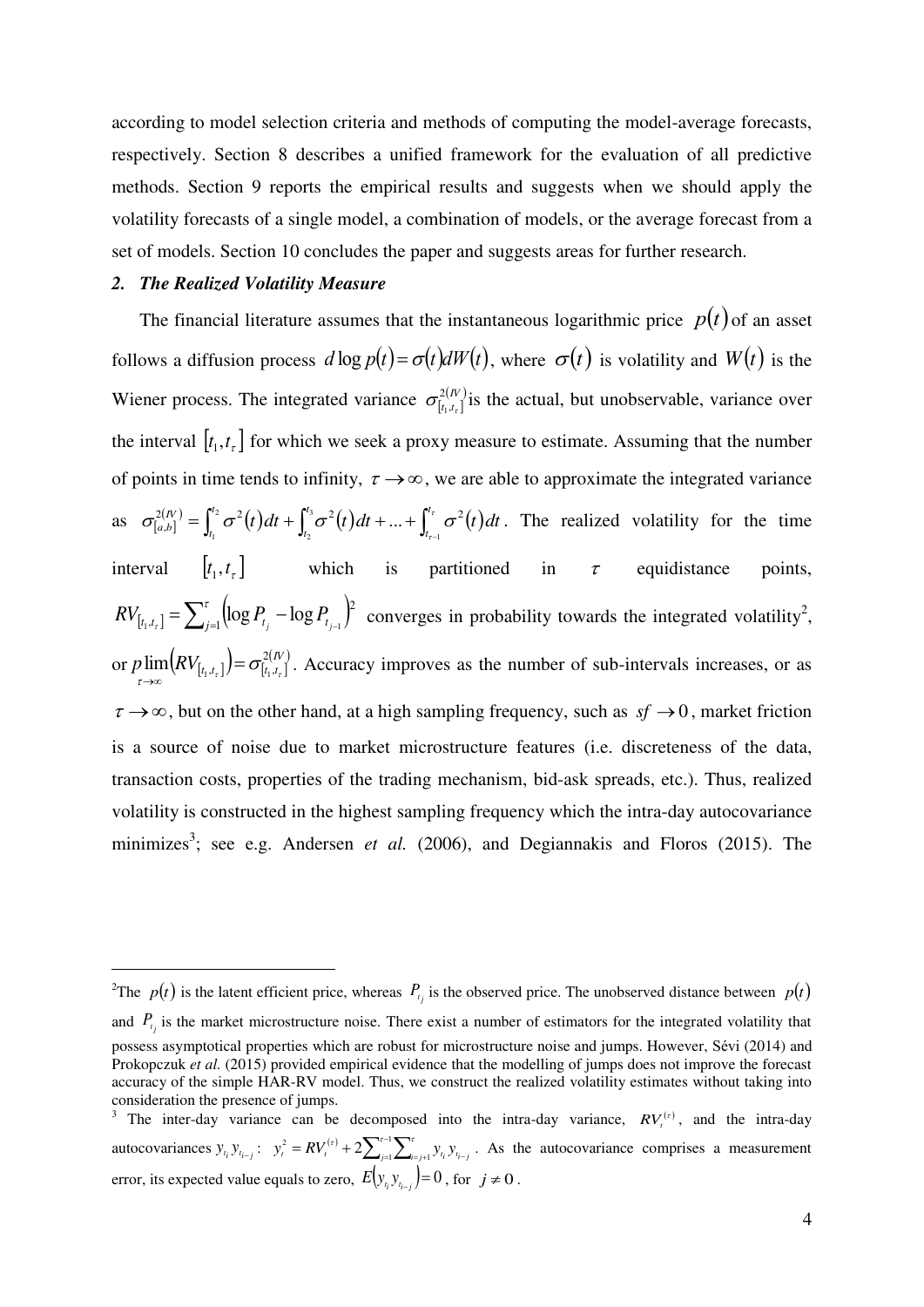sequence of the sampling prices is constructed according to the previous tick method $4$  of Wasserfallen and Zimmermann (1985).

In order to incorporate estimates of asset prices during the hours that the stock markets are closed to volatility, we take into consideration Hansen and Lunde's (2005) method of combining intraday volatility with closed-to-open inter-day volatility. Hansen and Lunde proposed the construction of the realized volatility measure as a weighted combination of  $RV_{[t_1,t_r]}$  with inter-day volatility during the time that the market is closed;  $\left(\log P_{t_1} - \log P_{t-1} \right)^2$ . . Hence, we estimate  $\Gamma^{(r)} = \omega_1 \Big( \log P_{t_1} - \log P_{t-1} \Big)^2 + \omega_2 \sum_{j=1}^{\tau} \Big( \log P_{t_j} - \log P_{t_{j-1}} \Big)^2,$ 2 2 2  $RV_t^{(\tau)} = \omega_1 \left( \log P_{t_1} - \log P_{t-1_t} \right)^{\tau} + \omega_2 \sum_{j=1}^{\tau} \left( \log P_{t_j} - \log P_{t_{j-1}} \right)^{\tau}$ , such as  $\min_{(\omega_1, \omega_2)}$  $(\tau)$  $\min_{(a_1, a_2)} E\Big(RV_t^{(\tau)} - \sigma^{2(N)}_{[t_1, t_r]}\Big)^2$  .  $\min_{\omega_{1},\omega_{2}} E(RV_{t}^{(\tau)} - \sigma_{[t_{1},t_{\tau}]}^{2(N)})^{2}$ . As the  $\sigma^{2(N)}_{[t_1,t_{\tau}]}$  $t_1$ ,  $t_2$ 2  $\sigma_{[t_1,t_r]}^{(uv)}$  is unobservable, Hansen and Lunde (2005) provide the analytic solution of  $\min_{(\omega_1,\omega_2)} V(RV_t^{(\tau)})$  instead of  $\min_{(\omega_1,\omega_2)}$  $(\tau)$  $\min_{[a_1, a_2)} E\Big(RV_t^{(\tau)} - \sigma^{2(N)}_{[t_1, t_r]}\Big)^2\,,$  $\min_{\omega_i,\omega_j} E(RV_t^{(\tau)} - \sigma_{[t_1,t_{\tau}]}^{2(N)})^2$ , as both functions lead to the same solution. Hence, we minimize the squared distance between the realized volatility measure and integrated volatility, avoiding the need to define a specific relation betweenefficient prices and market microstructure noise.

## *3. Dataset - FTSE100, DAX30, CAC40 and Euro Exchange Rates*

The database is made up of the three most liquid euro exchange rates (with the Pound, the Dollar and the Yen) and the three major European stock indices (FTSE100, DAX30, CAC40). The Euro, the Pound, the Dollar and the Yen are the four most tradable currencies. The blue-chip FTSE 100 from the London Stock Exchange, has a market cap of  $E1.8$  trillion, the DAX30 (a market cap of  $\epsilon$ 1 trillion) from the Deutsche Boerse group, is Germany's prime index featuring many of Europe's biggest companies, and the CAC40 (market cap of  $\epsilon$ 1.2 trillion) represents a capitalization-weighted measure of the 40 most significant companies listed on the Euronext Paris (formerly Paris Bourse).

Table 1 presents information for the one-minute intra-day data of the FTSE100, DAX30, and CAC40 indices, as well as for the exchange rates of Euro with the British Pound, the US Dollar and the Japanese Yen. The data are filtered for detecting data errors due to computer technical failures, typing errors, sequences of zero or non-available prices due to databases crashes, etc. Weekends and fixed and moving holidays with thin trading activity have been deleted. The selection of the optimal sampling frequency  $sf^{(o)}$ , is based on a trade-

<sup>&</sup>lt;sup>4</sup> Based on the previous tick method (e.g. employ the most recently published price), we obtain a volatility measure that does not converge in probability to zero (see e.g. Hansen and Lunde, 2006).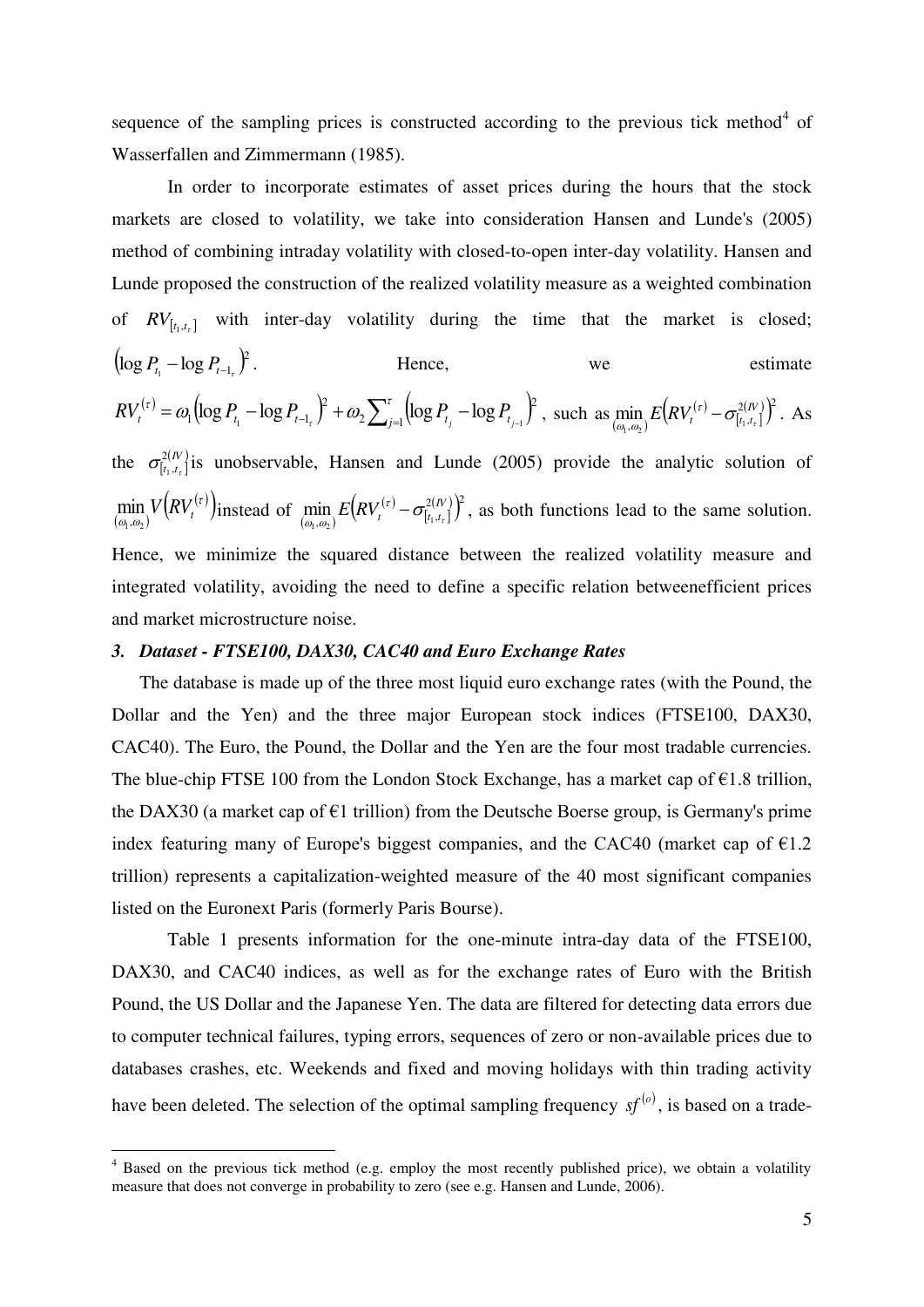off between accuracy and potential biases due to market microstructure frictions (last column of Table  $1$ <sup>5</sup>. The interday adjustment of Hansen and Lunde (2005) is taken into consideration. Figure 1 plots the annualized realized volatilities,  $\sqrt{252RV_t^{(r)}}$  and the empirical density functions of  $\log \sqrt{252RV_t^{(r)}}$ .

> [Insert Table 1 about here] [Insert Figure 1 About here]

The logarithmic transformation of realized volatility has an ogive empirical distribution which approximates the Gaussian distribution. The average value of the annualized standard deviation for the three stock indices is 18.8% (see Table 2). The mean of the annualized standard deviation for the three euro exchange rates is 10.1%. The maximum annualized volatility observed for the FTSE100 index was 167%, on Friday, October 10, 2008 (Global financial crisis of October 2008). On Friday, October 10, the stock markets crashed across Europe and Asia. London, Paris and Frankfurt dropped 10% in the first hour of trading and this also happened when Wall Street opened for trading. Since 1987, global markets have experienced some of their worst weeks in memory, and indeed in some cases, since the Wall Street Crash of 1929. The median value of annualized volatility ranges from 13.3% for the FTSE100 to 17.8% for the CAC40. On the other hand, realized standard deviations of exchange rates do not fluctuate over time at a similar magnitude. The median value of annualized volatility ranges from 7.5% for the Euro/Pound rate to 10.2% for the Euro/Yen rate. Maximum annualized volatility is observed for the Euro/Yen exchange rate to 74%, on October 24, 2008 (when recession fears caused great turbulence in the Euro/Yen rate). Table 3 provides descriptive statistics of the annualized logarithmic realized volatility. Sample skewness is positive in all cases. The average of the skewness of log-standard deviations across the stock indices decreases to 0.3 compared to 2.9 for the realized standard deviations. As far as kurtosis is concerned, the average value for the log-volatilities, across the stock indices, is 3.1 compared to 19.5 for the realized standard deviations. Therefore, although the kurtosis of the indices exceeds the normal value of three, the logarithmic transformation case is obviously much closer to the assumption of normality. Normality approximation is very good for the log-volatilities of the exchange rates as well.

> [Insert Table 2 about here] [Insert Table 3 about here]

<sup>&</sup>lt;sup>5</sup>We follow Andersen *et al.* (2006) who proposed the construction of the volatility signature plot.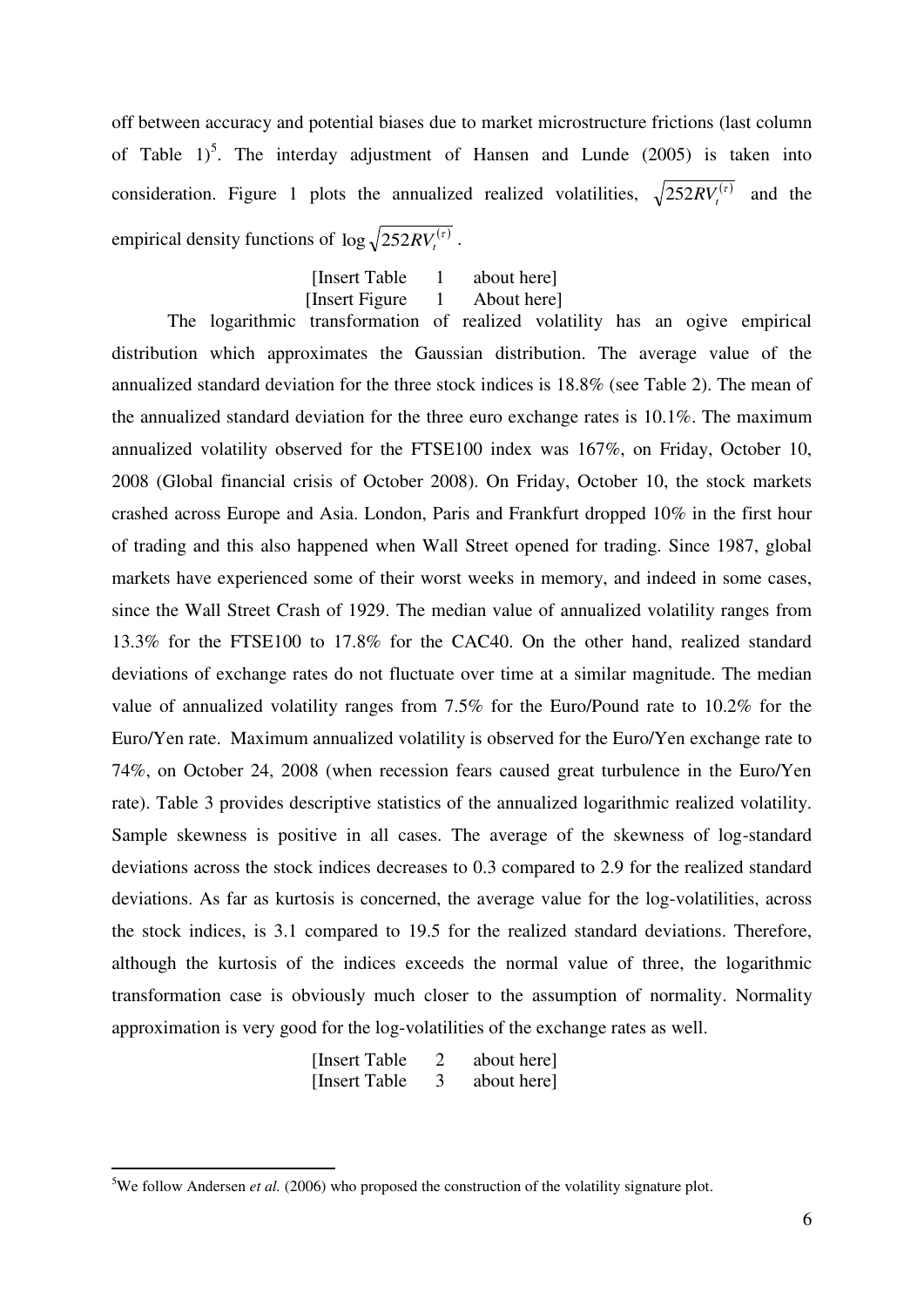#### *4. Estimation of the Models*

-

We proceed to an estimation of two widely accepted model frameworks for the annualized logarithmic realized volatility,  $\log \sqrt{252RV_t^{(r)}}$ . The first framework is the Autoregressive Fractionally Integrated Moving Average, or the ARFIMA model with timevarying conditional innovations. The ARFIMA, initially developed by Granger (1980) and Granger and Joyeux (1980), captures the long-memory property of dependent variables. The time-variation and clustering that the volatility of realized volatility exhibits is modeled by extending the ARFIMA to the ARFIMA-GARCH framework proposed by Baillie *et al.* (1996). The ARFIMA( $k, d, l$ )-GARCH(p,q) model for  $\log \sqrt{252RV_t^{(r)}}$  is defined as:

$$
(1 - C(L))(1 - L)^d \left(\log \sqrt{252RV_t^{(\tau)}} - \beta_0\right) = (1 + D(L))\varepsilon_t
$$
  

$$
\varepsilon_t = h_t z_t
$$
  

$$
h_t^2 = a_0 + A(L)\varepsilon_t^2 + B(L)h_t^2
$$
  

$$
z_t \sim f(0,1;\theta),
$$
  
(1)

where  $C(L) = \sum_{i=1}^{k}$  $=$ *k i*  $C(L) = \sum c_i L^i$  $\sum_{i=1}^{l} c_i L^i$ ,  $D(L) = \sum_{i=1}^{l}$ *i*  $D(L) = \sum d_i L^i$  $\sum_{i=1}^{n} d_i L^i$ ,  $A(L) = \sum_{i=1}^{n}$  $=$ *q i*  $A(L) = \sum a_i L^i$  $\sum_{i=1}^n a_i L^i$ ,  $B(L) = \sum_{i=1}^n$ *p i*  $B(L) = \sum b_i L^i$ 1 are polynomials,  $f(.)$  is

the density function of  $z_t$  (with  $E(z_t) = 0$ ,  $V(z_t) = 1$ ,  $\theta$  is the vector of the parameters which define *f*) and  $d, \beta_0, c_1, \ldots, c_k, d_1, \ldots, d_l, a_1, \ldots, a_q, b_1, \ldots, b_p, \mathbf{\theta}$  are the parameters to be estimated. The  $h_t^2$  can be considered as an estimate of the integrated quarticity  $\sigma_t^{2(p)}$ .

The second framework is the Heterogeneous Autoregressive, or HAR model with time-varying conditional innovations; e.g. of Corsi *et al.* (2008) and Corsi (2009). The basic idea is that market participants have a different perspective of their investment horizon. The HAR-RV-GARCH(p,q) model is an autoregressive structure of the volatilities realized over different interval sizes:

<sup>&</sup>lt;sup>6</sup> The asymptotic volatility of volatility,  $\sigma_{[t_1,t_r]}^{2(l_1)}$ , is termed *integrated quarticity*:  $\sigma_{[t_1,t_r]}^{2(l_2)} = \int_{t_1}^{t_r} 2\sigma^4(t)dt$  $\sigma_{\left[i_1,i_{\tau}\right]} = 1$  20 *t t*  $I_{t_1,t_{\tau}}^{2(IQ)} = \int_{t_1}^{t} 2\sigma^4(t)dt$  $C_{[t_1,t_{\tau}]}^{2(IQ)} = \int_{t_1}^{t_2} 2\sigma^4(t)dt$ , as  $I_{[t_1,t_\tau]} - \int_{t_1}^{t_\tau} \sigma^2(t) dt \,\bigg) \bigg/ \sqrt{\int_{t_1}^{t_\tau} 2\sigma^4(t) dt} \to N(0,1)$ . 4 1  $RV_{[t_1,t_r]} - \int_{t_1}^{t_r} \sigma^2(t) dt \bigg) / \sqrt{\int_{t_1}^{t_r} 2\sigma^4(t) dt} \stackrel{d}{\rightarrow} N$ *t t*  $\left(RV_{[t_1,t_r]} - \int_{t_1}^{t_r} \sigma^2(t)dt\right) / \sqrt{\int_{t_1}^{t_r} 2\sigma^4(t)dt} \stackrel{d}{\rightarrow}$  $\tau$   $RV_{[t_1,t_{\tau}]} - \left[\sigma^2(t)dt\right] / \sqrt{12\sigma^4(t)}dt \rightarrow N(0,1).$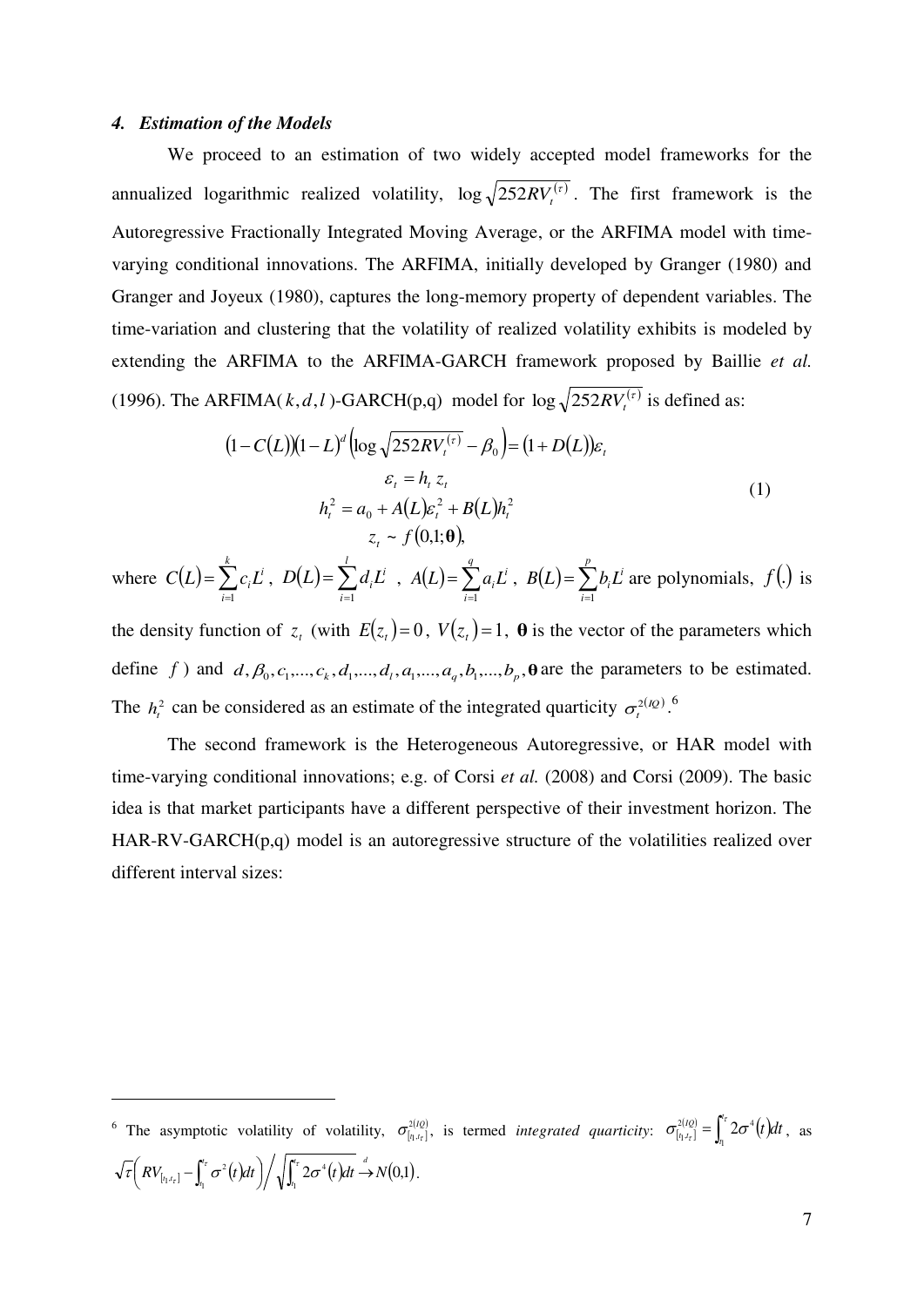$$
\log \sqrt{252RV_t^{(\tau)}} = w_0 + w_1 \log \sqrt{252RV_{t-1}^{(\tau)}} + w_2 \left(5^{-1} \sum_{j=1}^5 \log \sqrt{252RV_{t-j}^{(\tau)}}\right) + w_3 \left(22^{-1} \sum_{j=1}^{22} \log \sqrt{252RV_{t-j}^{(\tau)}}\right) + \varepsilon_t,
$$
  
\n
$$
\varepsilon_t = h_t z_t,
$$
  
\n
$$
h_t^2 = a_0 + A(L)\varepsilon_t^2 + B(L)h_t^2
$$
  
\n
$$
z_t \sim f(0,1,;\theta),
$$
  
\n(2)

where  $A(L) = \sum_{i=1}^{4}$  $=$ *q i*  $A(L) = \sum a_i L^i$  $\sum_{i=1}^{n} a_i L^i$ ,  $B(L) = \sum_{i=1}^{n}$ *p i*  $B(L) = \sum b_i L^i$  $\int_{a}^{b} b_i L^i$  are polynomials and  $w_0, \ldots, w_3, a_1, \ldots, a_q, b_1, \ldots, b_p, \mathbf{\theta}$  are the

parameters to be estimated.

 For the 3 stock market indices and the 3 exchange rates, the ARFIMA(0,d,1)- GARCH(1,1), ARFIMA(1,d,1)-GARCH(1,1), HAR-RV-GARCH(1,1) and HAR-RV-GARCH(0,1) model specifications with innovations (i.e. unexplained component of conditional mean equation) that are i) normally distributed;  $z_t \sim N(0,1)$  ii) Student *t* distributed;  $z_t \sim t(0,1;v)$ ,iii) GED distributed  $z_t \sim \text{Geed}(0,1;v)$ , and iv) skewed Student *t* distributed;  $z_t \sim skT(0,1; v, g)$ , are estimated. For  $z_t \sim N(0,1)$ , the density function is  $f_{(N)}(z_t) = \frac{1}{\sqrt{2\pi}} \exp \left(-\frac{z_t^2}{2}\right)$ J  $\setminus$  $\overline{\phantom{a}}$  $\setminus$  $=\frac{1}{\sqrt{2}}\exp\left(-\frac{1}{2}\right)$ 2 exp 2  $\exp\left(z_t\right) = \frac{1}{\sqrt{2-1}} \exp\left(-\frac{z_t^2}{2}\right)$  $f_{(N)}(z_t) = \frac{1}{\sqrt{2\pi}} \exp\left(-\frac{z_t^2}{2}\right)$ . Under the assumption of conditional Student *t* distributed

innovations  $z_t \sim t(0,1; v)$ , the density function is:

$$
f_{(t)}(z_t; v) = \frac{\Gamma((v+1)/2)}{\Gamma(v/2)\sqrt{\pi(v-2)}} \left(1 + \frac{z_t^2}{v-2}\right)^{\frac{v+1}{2}}, \text{ for } v > 2, \tag{3}
$$

where  $\Gamma(.)$  is the gamma function. With conditional GED (Generalized Error Distribution or Exponential Power distribution) distributed innovations  $\{z_i\}_{i=1}^T \sim \text{Geod}(0,1;v)$ ,  $t_t^{\mu}$ <sub> $t_{t-1}^{\mu} \sim \text{Ged}(0,1;v)$ , the density</sub> function is:

$$
f_{(GED)}(z_t; \nu) = \frac{\nu \exp\left(-0.5|z_t/\lambda|^{\nu}\right)}{\lambda 2^{(1+\frac{1}{\nu})}\Gamma(\nu^{-1})}, \quad \nu > 0,
$$
\n(4)

where *v* is the tail-thickness parameter and  $\lambda = \sqrt{2^{-2/\nu} \Gamma(\nu^{-1})/\Gamma(3\nu^{-1})}$ .<sup>8</sup>For  $z_t \sim skT(0,1; v, g)$ the density function is:<sup>9</sup>

 $^7\theta = |v|$ .

<sup>8</sup> For more technical details on the GED, readers are referred to Box and Tiao (1973) and Johnson *et al.* (1995).

<sup>&</sup>lt;sup>9</sup> The skewed Student *t* distribution has been introduced by Fernandez and Steel (1998). Degiannakis (2004), Giot and Laurent (2003), Lambert and Laurent (2001) estimate model frameworks with skewed Student *t* distribution.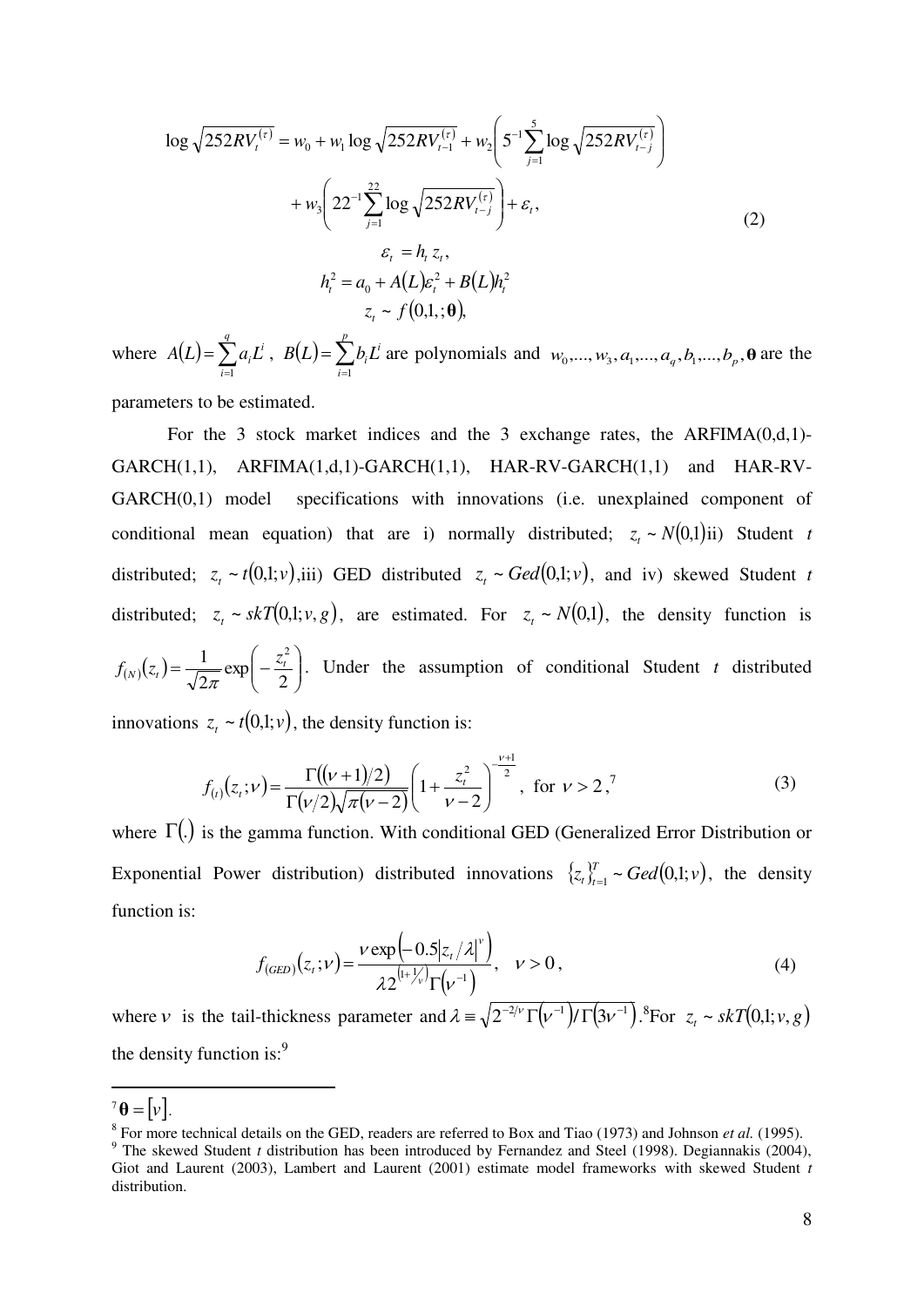$$
f_{(s k T)}(z_t; v, g) = \begin{cases} \frac{\Gamma((v+1)/2)}{\Gamma(v/2)\sqrt{\pi(v-2)}} \left(\frac{2s}{g+g^{-1}}\right) \left(1 + \frac{s z_t + \zeta}{v-2} g\right)^{-\frac{v+1}{2}} & \text{if } z_t < -\zeta s^{-1},\\ \frac{\Gamma((v+1)/2)}{\Gamma(v/2)\sqrt{\pi(v-2)}} \left(\frac{2s}{g+g^{-1}}\right) \left(1 + \frac{s z_t + \zeta}{v-2} g^{-1}\right)^{-\frac{v+1}{2}} & \text{if } z_t \ge -\zeta s^{-1}, \end{cases}
$$
(5)

where *g* and  $V$  are the asymmetry and tail parameters, respectively, of the distribution<sup>10</sup>  $\zeta = \Gamma((\nu-1)/2)\sqrt{(\nu-2)}\left(\Gamma(\nu/2)\sqrt{\pi}\right)^{-1}\left(g-g^{-1}\right)$ , and  $s = \sqrt{g^2 + g^{-2} - \zeta^2 - 1}$ .

For each of the six time-series, 16 models are estimated; four model specifications combined with four distributional assumptions. The lag orders  $k$ ,  $d$ ,  $l$ ,  $p$ ,  $q$  of the models have been selected according to Schwarz's (1978) Bayesian information criterion.<sup>11</sup> Each of the 16 models is re-estimated every trading day *t* , for *T*  $\tilde{T}$  days, where  $\tilde{T} =$ 1686, 1784, 2106, 2308, 2091, 2108 for the CAC40, DAX30, FTSE100, EURUSD, EURGBP and EURJPY realized volatility series, respectively based on a rolling sample of constant size *T*  $\overline{\phantom{a}}$ =1000 days. For the ARFIMA(1,d,1)-GARCH(1,1) model, the parameter vector to be estimated at each point in time t is  $(\beta_0^{(t)}, c_1^{(t)}, d_1^{(t)}, d_1^{(t)}, a_0^{(t)}, d_1^{(t)}, b_1^{(t)})'$ . Thus, for each model the vector of parameters is re-estimated every trading day, for  $t = \tilde{T}, \tilde{T} + 1, \ldots, \tilde{T} + \tilde{T} - 1$  $\frac{1}{2}$   $\frac{1}{2}$   $\frac{1}{2}$   $\frac{1}{2}$  days, based on a rolling sample of constant size *T*  $\overline{a}$ .

#### *5. Realised Volatility Forecasting*

The one-day-ahead adjusted logarithmic realized volatility,  $\log (RV_{t+1|t}^{(\tau)})$ , and the  $h_{t+1|t}$ for the ARFIMA $(1,d,1)$ -GARCH $(1,1)$  model are computed as

$$
\log \left( \sqrt{252RV_{t+1|t}} \right) = \beta_0^{(t)} \left( 1 - c_1^{(t)} \right) +
$$
  
+  $c_1^{(t)} \log \left( \sqrt{252RV_t} \right) + \sum_{j=1}^{\infty} \left( \frac{\Gamma(j+d^{(t)})}{\Gamma(d^{(t)})\Gamma(j+1)} L^{j-1} \right) \varepsilon_{t|t} + \sum_{j=0}^{\infty} \left( \frac{\Gamma(j+d^{(t)})}{\Gamma(d^{(t)})\Gamma(j+1)} L^j \right) d_1^{(t)} \varepsilon_{t|t}$  (6)

 $A$ 

$$
h_{t+1|t} = \sqrt{a_0^{(t)} + a_1^{(t)} \varepsilon_{t|t}^2 + b_1^{(t)} h_{t|t}^2}.
$$

The  $log(RV_{t+1|t})$  for the ARFIMA(0,d,1)-GARCH(1,1) model is computed from eq.(6) for  $c_1^{(t)} = 0$ . For the HAR-RV-GARCH(1,1) model we have:

 $^{10}$   $\theta$  = [v, g].

<sup>&</sup>lt;sup>11</sup> $T = \tilde{T} + \tilde{T}$  $=\tilde{\tilde{T}}+\breve{\tilde{T}}$ .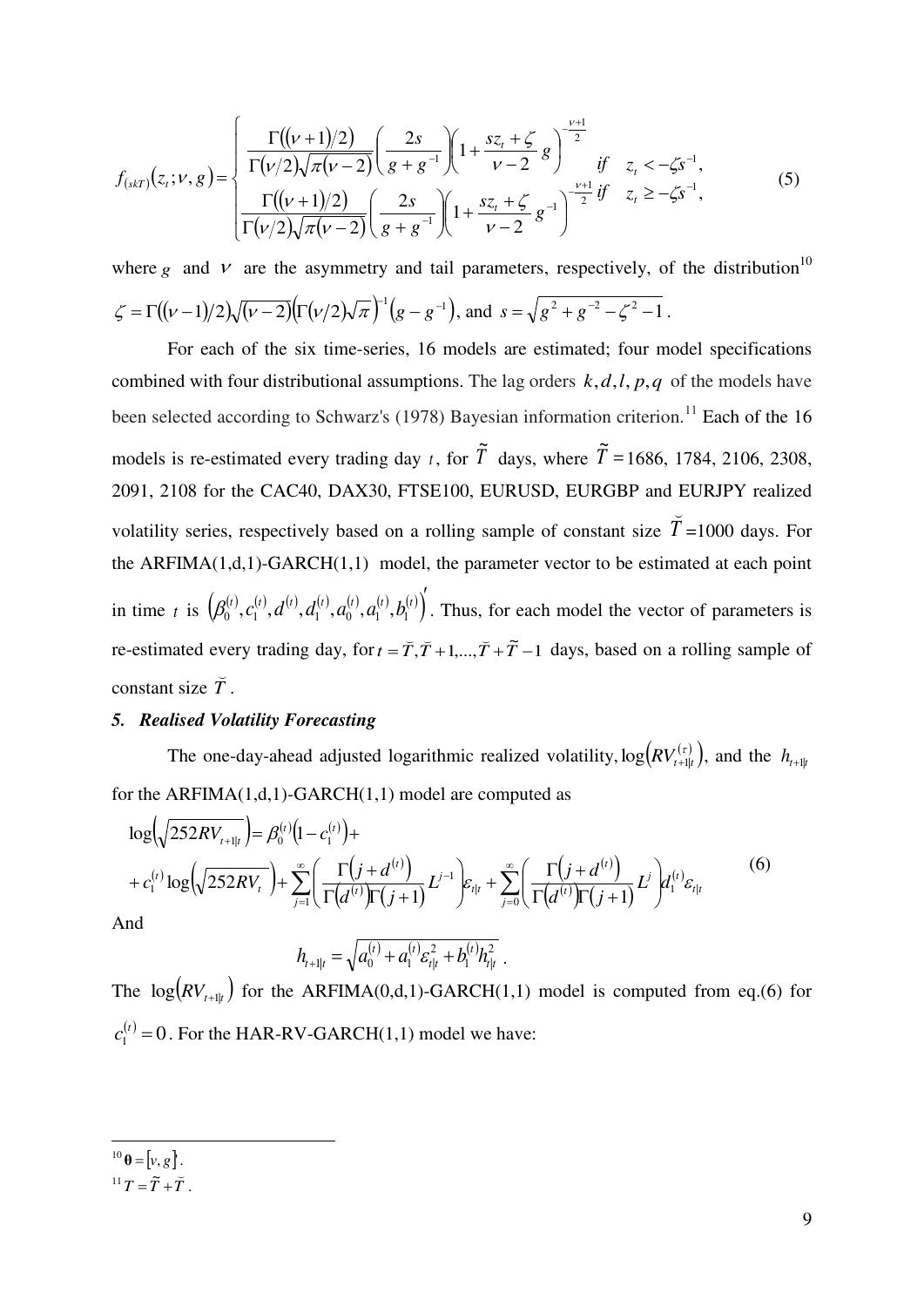$$
\log \left( \sqrt{252RV_{t+1|t}} \right) =
$$
\n
$$
w_0^{(t)} + w_1^{(t)} \log \left( \sqrt{252RV_t^{(\tau)}} \right) + w_2^{(t)} \left( 5^{-1} \sum_{j=1}^5 \log \left( \sqrt{252RV_{t-j+1}^{(\tau)}} \right) \right) + w_3^{(t)} \left( 22^{-1} \sum_{j=1}^{22} \log \left( \sqrt{252RV_{t-j+1}^{(\tau)}} \right) \right) + \varepsilon_{t|t},
$$
\n(7)

$$
h_{t+1|t} = \sqrt{a_0^{(t)} + a_1^{(t)} \varepsilon_{t|t}^2 + b_1^{(t)} h_{t|t}^2}.
$$

The  $h_{t+1|t}$  for the HAR-RV-GARCH(0,1) model is computed from eq.(7) for  $b_1^{(t)} = 0$ . In ARFIMA-GARCH and HAR-RV-GARCH frameworks, the dependent variable is conditionally distributed as  $\log \sqrt{252RV_i^{(r)}} | I_{t-1} \sim f(\mu_t, h_t^2; \mathbf{\theta}),$  $RV_t^{(\tau)} \mid I_{t-1} \sim f(\mu_t, h_t^2; \theta)$ , for  $I_t$  denoting the information set available at time *t* and  $\mu_t$  referring to the conditional mean given  $I_t$ . Therefore, the onetrading-day-ahead annualized realized volatility equals  $\overline{\phantom{a}}$  $\big)$  $\left(\log \sqrt{252RV_{t+1|t}} + \frac{1}{2}h_{t+1|t}^2\right)$ L  $\frac{1}{2}$  = exp  $\left(\log \sqrt{252RV_{t+1|t}} + \frac{1}{2}h_{t+1|t}^2\right)$  $_{1|t}$  -  $\exp\left[\log \sqrt{252R}v_{t+1|t} + 2^{n_{t+1}|t} \right]$  $\overline{252RV_{t+1|t}} = \exp\left(\log \sqrt{252RV_{t+1|t}} + \frac{1}{2}h_{t+1|t}^{2}\right).$ 

The formulas for multiple-days-ahead realized volatility forecasts ( $n \ge 2$ ) are constructed recursively based on Degiannakis *et al.* (2014). For example,  $log(RV_{t+n|t})$ , and  $h_{t+n|t}$  are computed as:

ARFIMA(1,d,1)-GARCH(1,1) model:

$$
\log \left( \sqrt{252RV_{t+n|t}} \right) = \beta_0^{(t)} \left( 1 - c_1^{(t)} \right) + c_1^{(t)} \log \left( \sqrt{252RV_{t+n|t}} \right)
$$
  
\n
$$
h_{t+n|t} = \sqrt{a_0^{(t)} + a_1^{(t)} \varepsilon_{t+n-1|t}^2 + b_1^{(t)} h_{t+n-1|t}^2}.
$$
\n(8)

HAR-RV-GARCH(1,1) model:

$$
\log \left( \sqrt{252RV_{t+n|t}} \right) =
$$
\n
$$
w_0^{(t)} + w_1^{(t)} \log \left( \sqrt{252RV_{t+n-1|t}} \right) + w_2^{(t)} \left( 5^{-1} \sum_{j=1}^5 \log \left( \sqrt{252RV_{t+n-j}^{(t)}} \right) \right) + w_3^{(t)} \left( 22^{-1} \sum_{j=1}^{22} \log \left( \sqrt{252RV_{t+n-j}^{(t)}} \right) \right),
$$
\n(9)\nand\n
$$
h = \sqrt{g(t) + g(t) \sigma^2 + h^{(t)} \sigma^2}
$$

$$
h_{t+n|t} = \sqrt{a_0^{(t)} + a_1^{(t)} \varepsilon_{t+n-1|t}^2 + b_1^{(t)} h_{t+n-1|t}^2}.
$$

# *6. Combining Forecasts*

In this section, we will investigate whether the combination of predictions can provide more accurate volatility forecasts compared to the use of a specific single model. Let us define that we have a set of *M* competing models. At each point in time we forecast the next day's volatility based on the model with the minimum forecast error. Specifically, we investigate two rules (evaluation functions) for model selection based on the most recent onestep-ahead forecast error, or  $\varepsilon_{t|t-1} = \log(\sqrt{252RV_t^{(t)}}) - \log(\sqrt{252RV_{t|t-1}})$ , and the most recent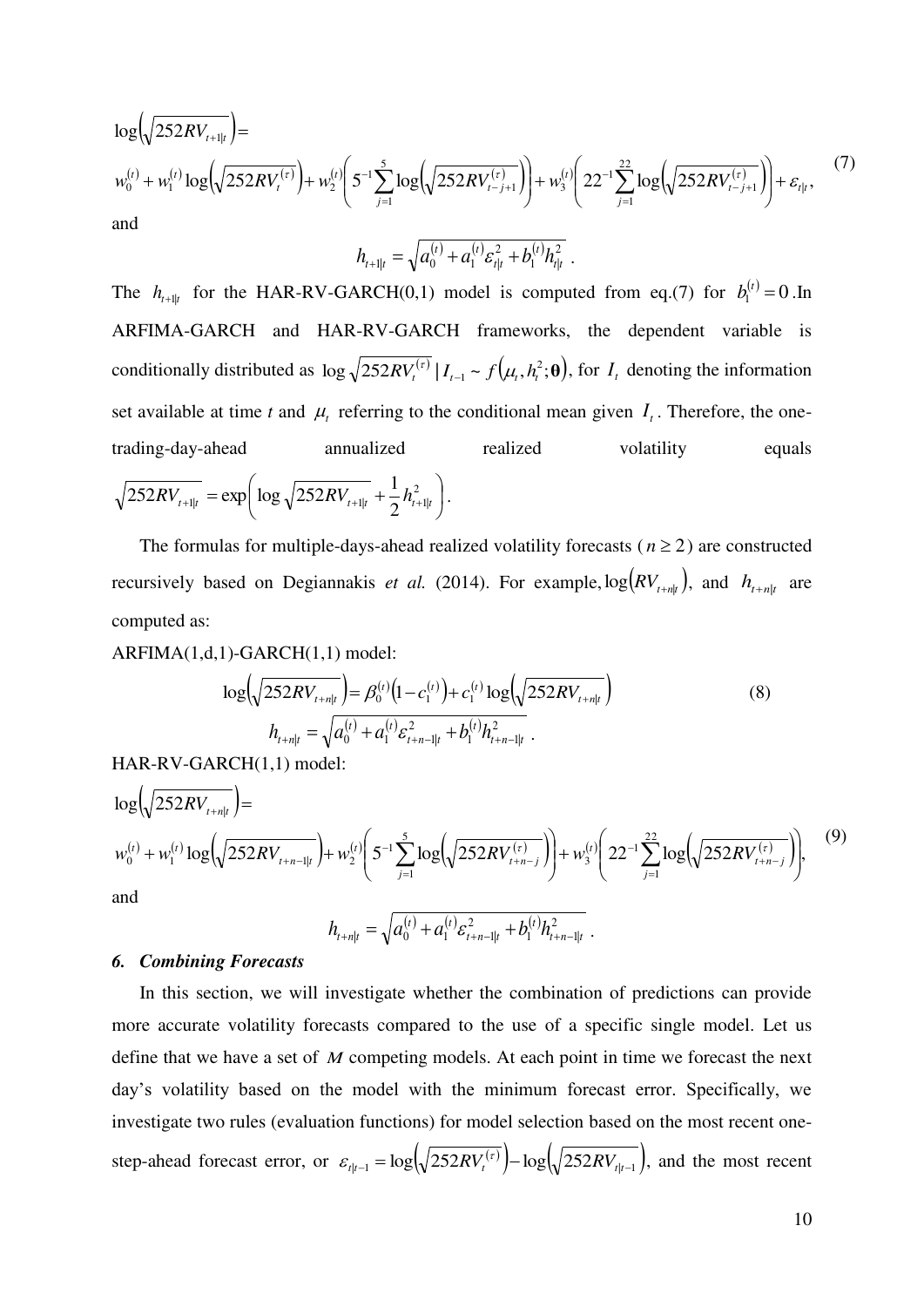one-step-ahead standardized forecast error, or  $|t-1|$  $|t-1|$  $|t-1|$ i,  $\frac{c_{t|t-1}}{1} = \frac{c_{t|t-1}}{1}$ *tt tt*  $h^{t|t-1}$   $\bar{h}$  $z_{t|t-1} = \frac{\varepsilon_{t|t-1}}{t}$ . In other words, on day  $t-1$  we

estimate the *M* competing models, and for day *t* we compute the one-step-ahead forecasts. For day  $t+1$  we forecast the volatility based on the model *m* with:

$$
\min_{m=1,\ldots,M} \left( \varepsilon_{t|t-1}^{2(m)} \right) \tag{10}
$$

or

$$
\min_{m=1,...,M} (z_{t|t-1}^{2(m)}). \tag{11}
$$

The predicted squared forecast error, in eq. (10), is the most widely accepted criterion for evaluating forecasting ability. The eq. (11) is the standardized predicted squared forecast error, whose properties have been investigated by Degiannakis and Xekalaki (2005).

Consider a model with the generic form, which incorporates the models in eq. (1) and eq. (2):

$$
y_{t} = \mathbf{x}'_{t-1} \mathbf{\beta} + \varepsilon_{t}
$$
  
\n
$$
\varepsilon_{t} = z_{t} \sigma_{t}
$$
  
\n
$$
\sigma_{t}^{2}(\mathbf{\eta}) = g(\varepsilon_{t-j}, \sigma_{t-j})
$$
\n(12)

where **η**<sup>12</sup> is a vector of parameters to be estimated,  $z_t \sim N(0,1)$ ,  $t \sim N(0,1)$ ,  $\sigma_t^2$ (.) represents the conditional variance of  $\varepsilon$ , and  $g(.)$  is the functional form of the conditional variance. Under the assumption of constancy of parameters over time,  $\mathbf{\eta}_1 = \mathbf{\eta}_2 = ... = \mathbf{\eta}_T = \mathbf{\eta}$ , the  $z_{t\lambda t-1}$  has an asymptotic standard normal distribution, where  $z_{t|t-1} \equiv (y_t - y_{t|t-1}) \sigma_{t|t-1}^{-1}$  $z_{t|t-1} \equiv (y_t - y_{t|t-1}) \sigma_{t|t-1}^{-1}, y_{t|t-1} = \mathbf{x}'_{t-1} \mathbf{\beta}^{(t-1)}$  $|_{t-1} - \mathbf{A}_{t-1}|$  $t_{-1} = \mathbf{x}'_{t-1} \boldsymbol{\beta}^{(t-1)}$  $y_{t|t-1} = \mathbf{x}'_{t-1} \mathbf{\beta}^{(t-1)}$  and  $\sigma_{\psi^{-1}}$  is the one-step-ahead conditional standard deviation.

If we have  $m = 1, 2, \dots, M$  competing models, we may compute the  $z_{t}^{(m)}$ . Krishnamoorthy and Parthasarathy (1951) showed that if *M* variables jointly follow the standard normal distribution, then the joint distribution of  $(z_{t|t-1}^{(1)}, z_{t|t-1}^{(2)}, \ldots, z_{t|t-1}^{(M)})$  $|t-1|$ 1  $(z_{t+1}^{(1)}, z_{t+1}^{(2)},..., z_{t+t-1}^{(M)})$  is the Multivariate Gamma. Then the distribution function of  $z_{(1)} = \min_{m=1,...,M} (z_{t|t-1}^{(1)}, z_{t|t-1}^{(2)}, ..., z_{t|t-1}^{(M)})$  $|t-1|$ 1  $z_{(1)} \equiv \min_{m=1,...,M} \left( z_{t|t-1}^{(1)}, z_{t|t-1}^{(2)}, \dots, z_{t|t-1}^{(M)} \right)$  can be used to compare the predictability of the *M* models. The cumulative distribution function of  $z_{(1)}$  is the minimum multivariate gamma (MMG) distribution (see Xekalaki and Degiannakis, 2005 and 2010). The single models are based on the statistical assumption that the standardized residuals are i) normally, ii) Student *t*, iii) GED or iv) skewed Student *t* 

<sup>12</sup> **β** belongs to **η**.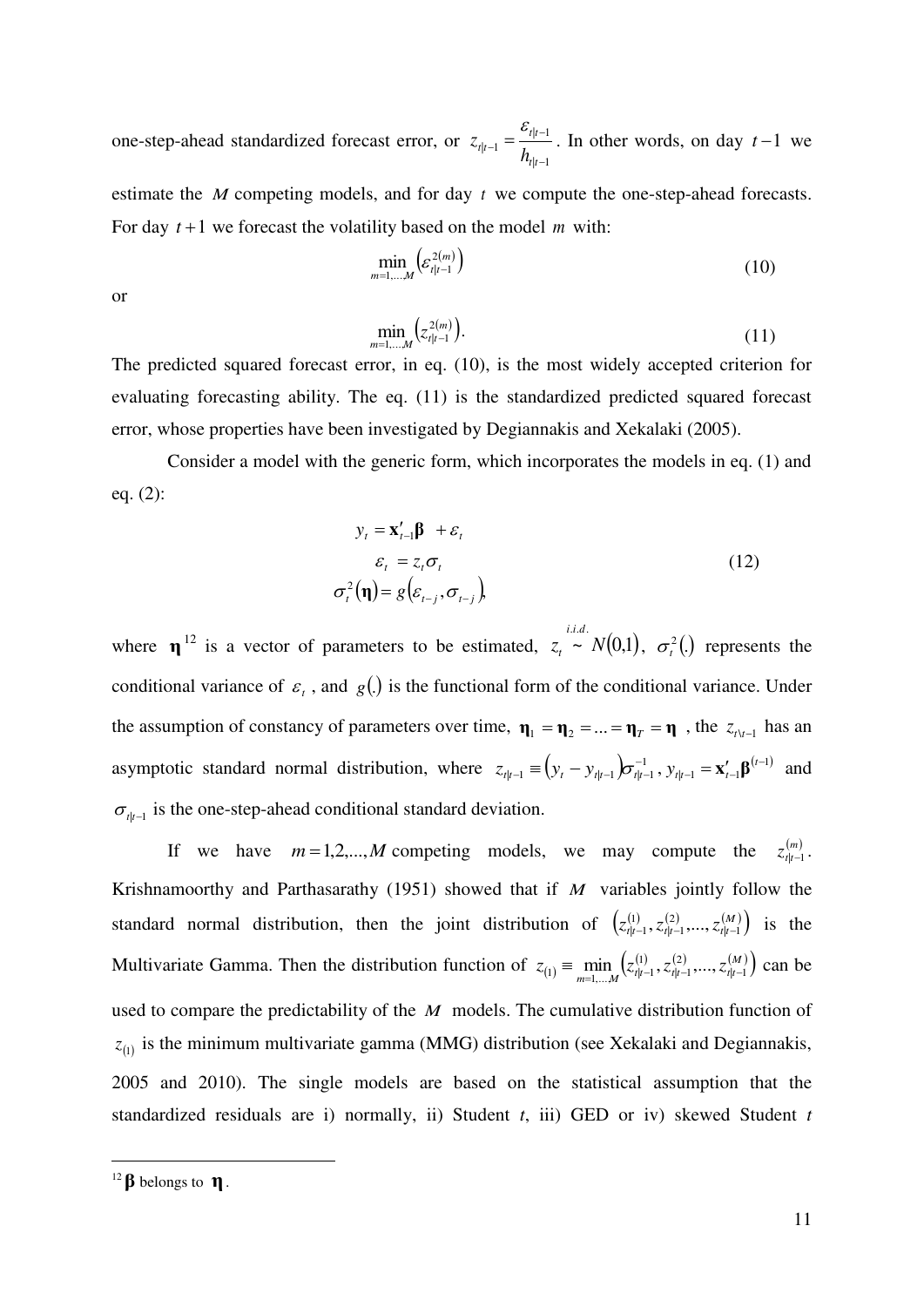distributed. On the other hand, the combined forecasts according to the  $\min_{m=1,...,M} (z_{t|t-1}^{2(m)})$  criterion for normally distributed standardized residuals have a known and explicitly derived distribution form; the minimum multivariate gamma. Based on simulated evidence, Degiannakis and Livada (2016) expanded the research on the non-normally distributed standardized residuals. However, the combined forecasts according to the  $\min_{m=1,...,M} \left( \varepsilon_{t|t-1}^{2(m)} \right)$  $\min_{l=1,...,M}\bigl(\varepsilon_{\it {l|t-1}}^{2(m}$ criterion do not have a known distribution function, despite the fact that almost all the forecasting evaluations conducted in the financial literature, are based on the nonstandardized residuals,  $\varepsilon_{t|t-1}$ . Hence, the combined forecasts according to the  $\min_{m=1,...,M} (z_{t|t-1}^{2(m)})$ criterion are compatible with the assumptions behind the each of the models that comprise it, whereas this is not the case for the  $\min_{m=1,\dots,M} \left( \varepsilon_{t|t-1}^{2(m)} \right)$  $\min_{l=1,\dots,M} \left(\varepsilon_{l|l-1}^{2(m)}\right)$  criterion.

## *7. Averaging Forecasts*

Next, we proceed with model-average forecasts in order to assess whether the average forecast could improve forecasting accuracy. We consider the model-average forecasts of all the models with the same distributional assumption:

$$
AV_{t+n|t}^{(distr)} = M^{-1} \sum_{m=1}^{M} \sqrt{252RV_{t+n|t}^{(m)}},
$$
\n(13)

where  $M = 4$  and  $distr = N$ , *t*, *Ged*, *skT* denotes the conditional distribution of the models.

In addition, we construct the overall average forecast of all the competing models and residual distributions.

$$
AV_{t+n|t} = M^{-1} \sum_{m=1}^{M} \sqrt{252RV_{t+n|t}^{(m)}},
$$
\n(14)

where  $M = 16$ .

#### *8. Evaluating Model Predictability*

The 16 models are re-estimated every trading day *t* , for *T*  $\tilde{T}$  days, where  $\tilde{T} =$ 1686, 1784, 2106, 2308, 2091, 2108 for the CAC40, DAX30, FTSE100, EURUSD, EURGBP and EURJPY realized volatility series. The rolling window approach with a fixed window length of  $\bar{T} = 1000$  $\overline{a}$ days is utilized for incorporating changes in trading behaviour more efficiently.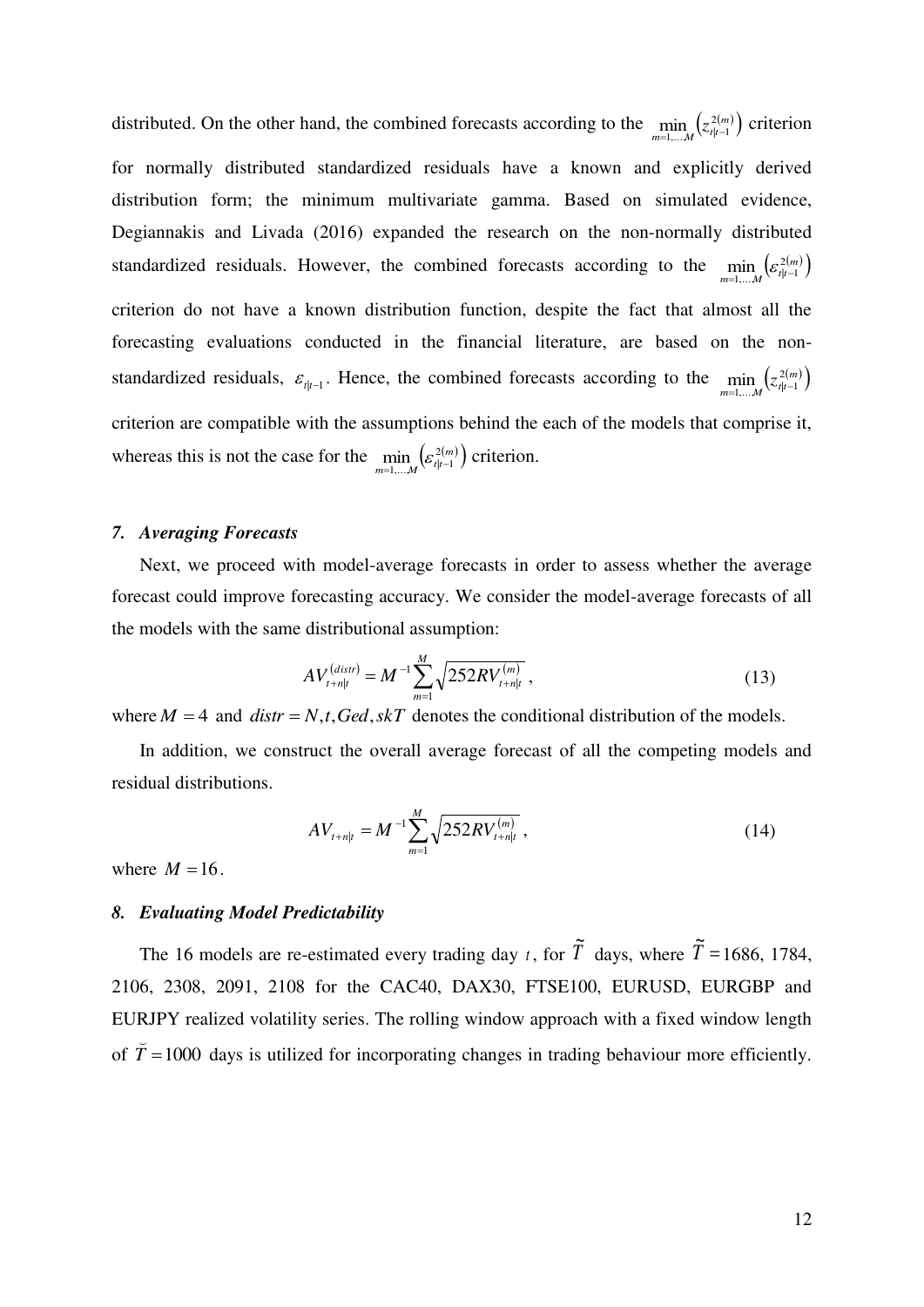The total number of observations is  $T = T + T$  $\overline{a}$  $= \tilde{T} + \tilde{T}$ . The forecasting accuracy of the models is measured with the mean predictive squared error  $(MPSE)^{13}$ :

$$
MPSE_{(n)}^{(m)} = \widetilde{T}^{-1} \sum_{t=1}^{\widetilde{T}} \left( \sqrt{252RV_{t+n|t}^{(m)}} - \sqrt{252RV_{t+n}^{(\tau)}} \right)^2.
$$
 (15)

The superscript  $(m)$  denotes the model  $m = 1, 2, ..., M$  and the subscript  $(n)$  denotes the *n*days-ahead forecast for  $n = 1,5,10$ . Patton (2011) argues that the use of proxies for true volatility induces distortions in the model ranking for certain loss functions. He proposes that mean squared error is a loss function which is robust to noisy volatility proxies and will lead to an unbiased model ordering. Therefore, we report the results under the MPSE loss function.

Beyond the 16 models, we have defined 2 methods of combining forecasts (in section 6). Each method is applied to the models with i) normally; ii) Student *t*; iii) GED; and iv) skewed Student *t* distributed innovations. Hence, 8 techniques of combining forecasts are investigated in total.

Additionally, in section 7, we have constructed 5 model-average forecasts. These are the model-average forecasts of the 4 models with the same distributional assumption, as well as the overall average forecast of all 16 competing models.

Among the statistical methods which evaluate the predictions from a variety of models, the most widely accepted are: The Diebold and Mariano (1995) test for pairwise comparisons, the Equal Predictive Accuracy test of Clark and West (2007) for nested models, and the Reality Check for Data Snooping (White, 2000) and the Superior Predictive Ability test (Hansen, 2005) for multiple comparisons against a benchmark model. Recently, Hansen *et al.* (2011) introduced the Model Confidence Set (MCS) test, which evaluates a number of forecasting models simultaneously, not against a benchmark model. The MCS method does not assume the existence of any predefined true data generating process. Its major advantage is the comparison of forecasts, not necessarily estimated by models, which acknowledges the limitations of the data. Thus, uninformative data yield a confidence set with many models whereas informative data yield a set of just a few models.The MCS is employed in order to determine the set of models that is made up of the best ones. The term "best" is defined according to our evaluation function MPSE. The MCS compares the prediction accuracy of

<sup>&</sup>lt;sup>13</sup> The mean predictive absolute error,  $MPAE_{(n)}^{(m)} = \tilde{T}^{-1} \sum_{t=1}^{n} \sqrt{252RV_{t+n|t}^{(m)}} - \sqrt{252RV_{t+n}^{(\tau)}}$  $_{+n|t}$   $-\sqrt{232N}v_{t+}$  $=\widetilde{T}^{-1}\sum_{i=1}^{T}\sqrt{252RV_{t+nlt}^{(m)}}$ *t nt m*  $MPAE_{(n)}^{(m)} = \widetilde{T}^{-1}\sum\left|\sqrt{252RV_{t+n|t}^{(m)}} - \sqrt{252RV_{t+n|t}^{(m)}}\right|$ <sub>።</sub> 1 |  $\widetilde{T}^{-1} \sum_{l}^{T} \sqrt{252RV_{t+nlt}^{(m)}} - \sqrt{252RV_{t+n}^{(\tau)}}$ , is also applied. Results are qualitatively similar and available upon request.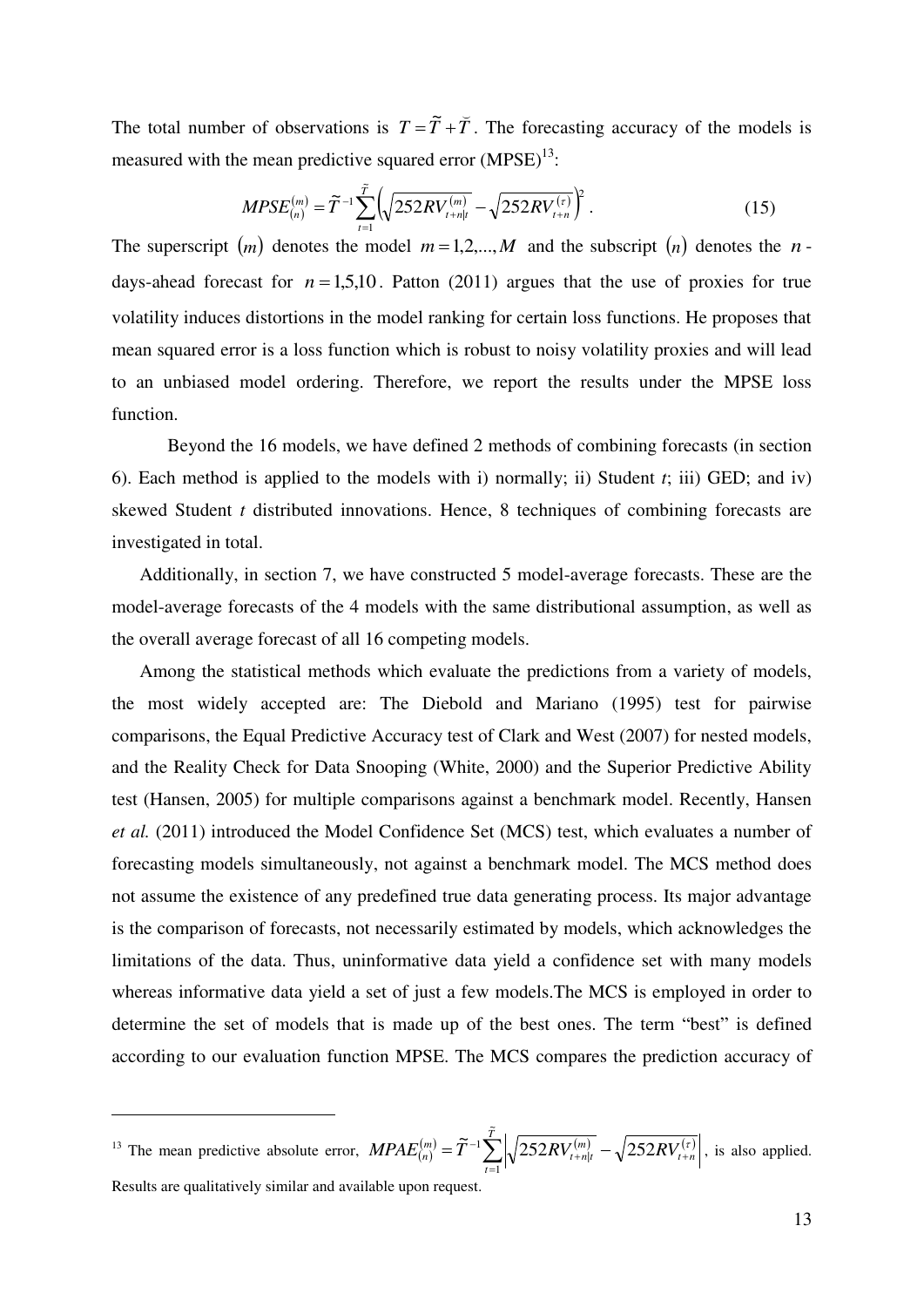an initial set of  $M^0$  models and investigates, at a predefined level of significance, which models survive the elimination algorithm. For  $L_t^{(m)}$  denoting the evaluation functions of model *m* on day *t*, and  $d_t^{(m,m')} = L_t^{(m)} - L_t^{(m')}$ *m t*  $d_t^{(m,m')} = L_t^{(m)} - L_t^{(m')}$  being the evaluation differential for  $m, m' \in M^\circ$ , the hypothesis that is being tested is:

$$
H_{0,M}:E\big(d_t^{(m,m')}\big)=0\,,\tag{16}
$$

for  $\vee$  *m*,*m'*  $\in$  *M* , *M*  $\subset$  *M*<sup>0</sup> against the alternative  $H_{1,M}$ :  $E(d_t^{(m,m)}) \neq 0$  for some  $m, m' \in M$ . For example, in the case of the MPSE evaluation function,  $L_t^{(m)} = \left(\sqrt{\frac{252RV_{t+nl}^{(m)}}{252RV_{t+nl}^{(n)}}} - \sqrt{\frac{252RV_{t+nl}^{(n)}}{252RV_{t+nl}^{(n)}}}\right)^2$ . The elimination algorithm based on an equivalence test and an elimination rule employs the former to investigate the  $H_{0,M}$  for  $\vee M \subset M^0$  and the latter to identify the model *m* to be removed from *M* in case  $H_{0,M}$  is rejected.

#### *9. Investigating Predictive Accuracy*

The main purpose of our study is to explore the possible sources that help us enhance our realized volatility forecasts. Let us keep in mind that we have investigated the predictive accuracy of model frameworks with different autoregressive structures (i.e. long-memory autoregressive against heterogeneous autoregressive), and different distributions for the standardized residuals (i.e. normal against skewed Student *t*). Then, we explore whether the use of a single model can be improved upon by the implementation of a method that combines forecasts (section 6) or by the averaging of forecasts (section 7). To sum up, the hypotheses that we investigate are: 1) The heterogeneous autoregressive (HAR) framework is expected to work better than the long memory (ARFIMA) framework. 2) The averaged models are expected to provide superior forecasts compared to those of the single models; either HAR or ARFIMA. 3) Is the modeling of volatility asymmetry crucial in forecasting realized volatility? 4) Does the combination of volatility forecasts according to the statistical properties of forecast errors provide more accurate volatility forecasts? The forecasting evaluation exercise is not limited to the one-day-ahead forecasts, as we also explore the predictive ability for the 5-days and10-days-ahead horizons.

# *9.1. One-day-ahead Predictive Accuracy*

Table 4 provides the values of the mean predictive squared error,  $10^3 M PSE_{(1)}^{(m)}$ . For each one of the stock indices and the exchange rates, the first four rows provide the  $10^3 M PSE_{(1)}^{(m)}$  statistics for the four models and the four distributional assumptions. The fifth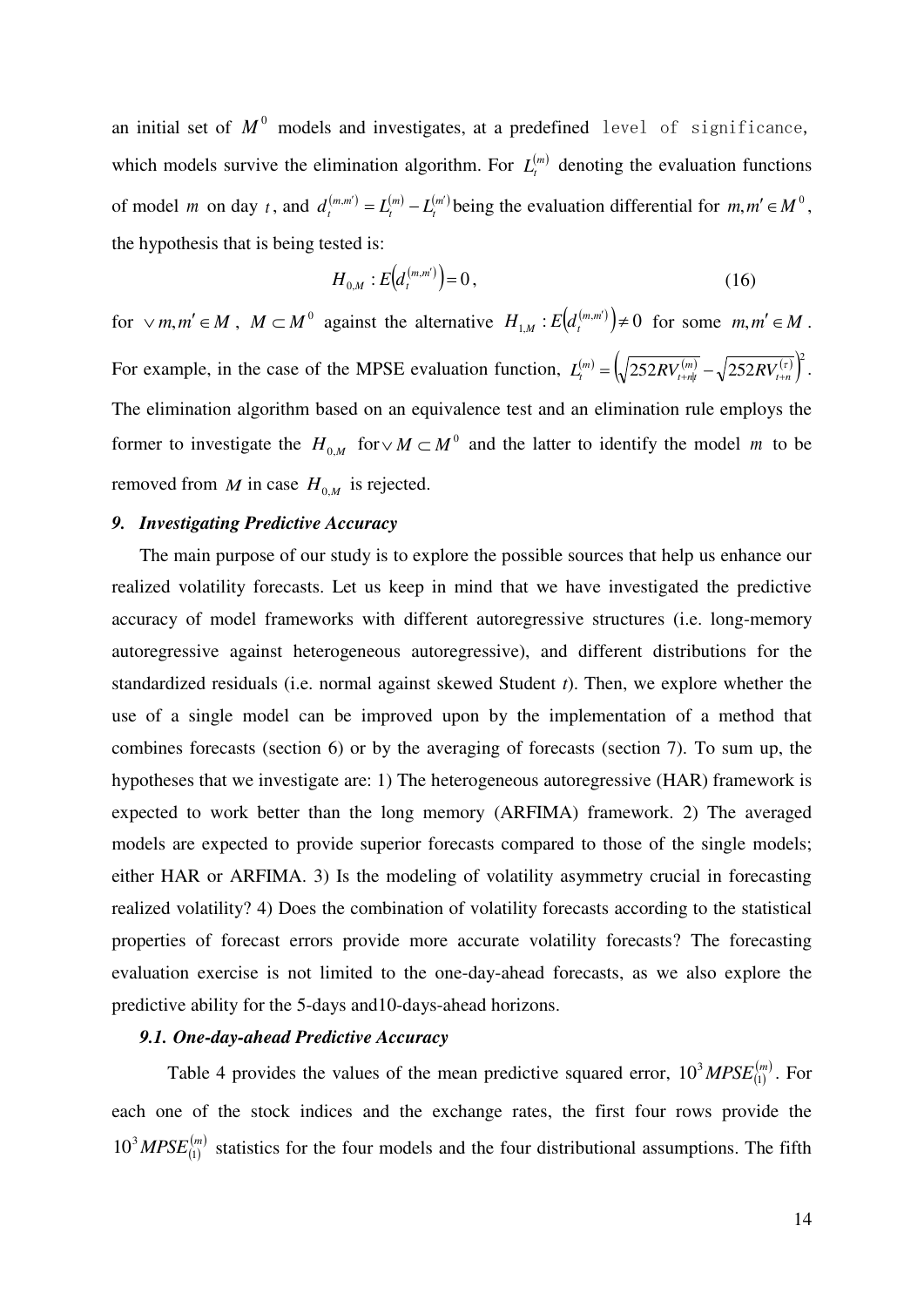(sixth) row presents the  $MPSE_{(1)}^{(distr)}$  statistics from combining the forecasts of the four models under the same distribution according to the criterion  $\min_{m=1,...,M} \left( \varepsilon_{t|t-1}^{2(m)} \right)$ 2  $\min_{i=1,...,M} \left( \varepsilon_{t|t-1}^{2(m)} \right) \left( \min_{m=1,...,M} \left( z_{t|t-1}^{2(m)} \right) \right)$  $\min_{l=1,...,M} (z_{t|t-1}^{2(m)}))$ . The seventh row presents the  $AV_{t+1|t}^{(dist)}$  statistics resulting from averaging the forecasts of the four models under the same distribution, whereas the last row provides the overall averaging forecast,  $AV_{t+1|t}$ . The relative p-values of the MCS test are presented in Table 5. For each of the realized volatility series, Figure 2 plots the  $\sqrt{252RV_{t+1|t}^{(m)}}$  and the discrepancy between  $\overline{252RV_{t+1}^{(r)}}$  and  $\sqrt{252RV_{t+1}^{(m)}}$  for the forecast methods with the minimum value of  $MPSE_{(1)}^{(m)}$ . Overall, we cannot infer in favor of a specific method of constructing one-day-ahead realized volatility forecasts. The p-values in Table 5 conclude that most of the prediction methods (single models, combined forecasts and averaged models) belong to the confidence set of the best performing models. The lowest value of the  $MPSE_{(1)}^{(m)}$  statistic is achieved by a single model, the ARFIMA(1,d,1)-GARCH(1,1), in the case of the DAX30 and the Euro/Pound rate, whereas one of the combined methods has the lowest  $MPSE_{(1)}^{(m)}$  value for the other four indices.

| [Insert Table]  | 4 | about here] |
|-----------------|---|-------------|
| [Insert Table]  | 5 | about here] |
| [Insert Figure] | 2 | About here] |

# *9.2. Five-days-ahead Predictive Accuracy*

Table 6 shows the mean predictive squared forecast error, or  $10^3 M PSE_{(5)}^{(m)}$  for the five-trading-days-ahead realized volatility forecasts. According to Table 7, which presents the MCS p-values, the picture is clearer in the case of one-calendar-week-ahead forecasting. A limited number of prediction methods belong to the confidence set of the best performing models. Specifically, for the DAX30 index, just one model, the HAR-RV-GARCH(1,1)-skT, belongs to the set of confidence models (for a 20% level of significance). A similar case holds for the Euro/Pound rate, with the same model under the normal distribution (HAR-RV- $GARCH(1,1)-n$ ) constructing the most accurate volatility forecasts. For the FTSE100 stock index and the Euro/Dollar exchange rate, the MCS is comprised of three models, all of which have a heterogeneous autoregressive form. In general, for five-trading-days volatility forecasting, the heterogeneous autoregressive model is superior to the long memory framework. Additionally, the combined forecasts and the averaged models fail to provide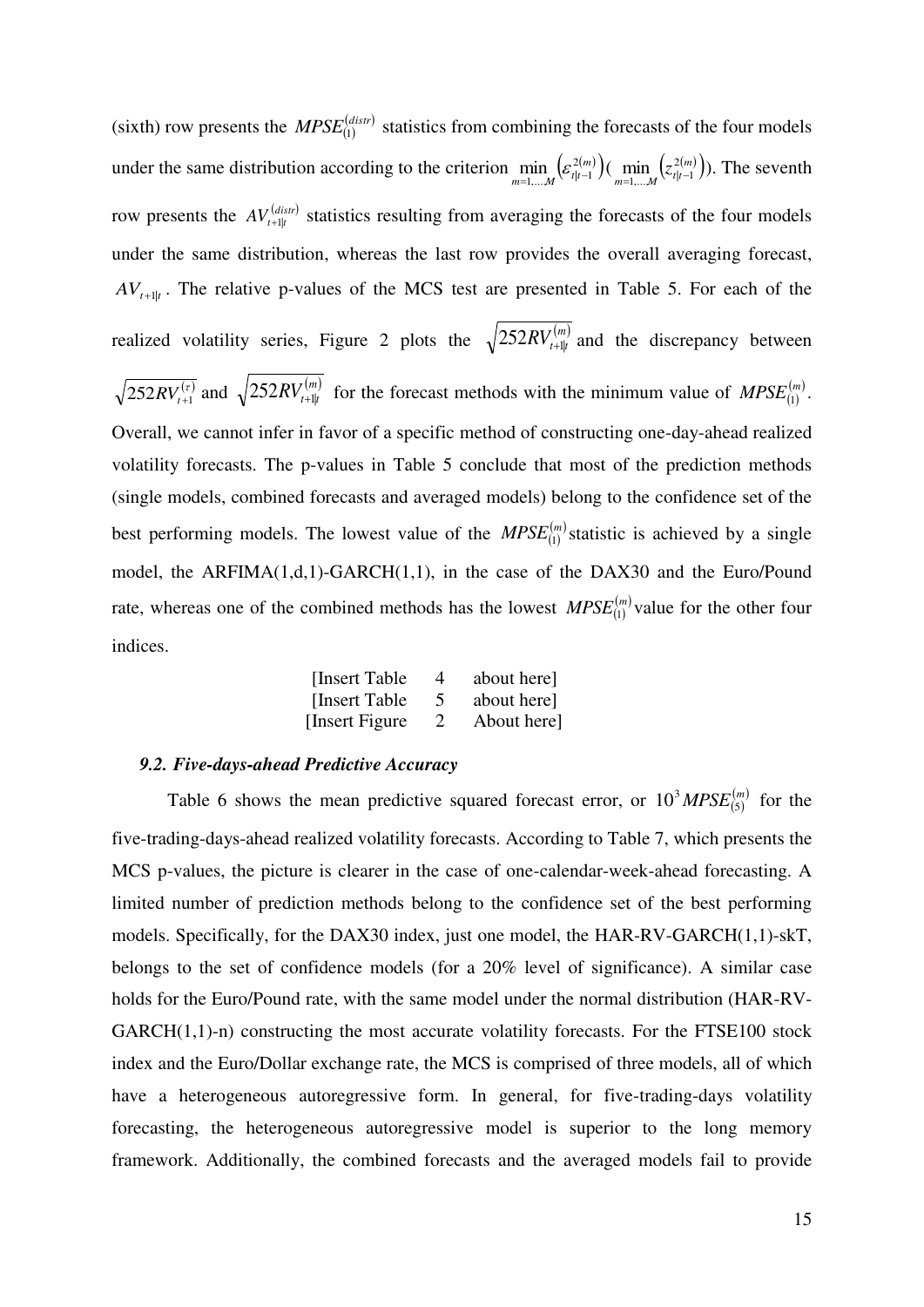superior volatility forecasts for the one-calendar-week-ahead forecasting horizon (only for the CAC40 index and the Euro/Yen rate, the  $\min_{m=1,...,M} \left( \varepsilon_{t|t-1}^{2(m)} \right)$ 2  $\min_{i=1,...,M} \left( \varepsilon_{t|t-1}^{2(m)} \right) \text{ or } \min_{m=1,...,M} \left( z_{t|t-1}^{2(m)} \right)$  $\min_{i=1,\dots,M} (z_{t|t-1}^{2(m)})$  methods of combined forecasts belong to the MCS). Figure 3 plots the  $\sqrt{252RV_{t+5|t}^{(m)}}$ , and the forecast error  $\left(\sqrt{252RV_{t+5}^{(r)}} - \sqrt{252RV_{t+5|t}^{(m)}}\right)$  for the predictive methods with the minimum  $MPSE_{(5)}^{(m)}$ . [Insert Table 6 about here] [Insert Table 7 about here]

[Insert Figure 3 About here]

#### *9.3. Ten-days-ahead Predictive Accuracy*

Tables 8 and 9 illustrate the relative information for the two-calendar-weeks-ahead forecasts. Overall, in the ten-days-ahead forecasting horizon, the necessity for employing combined forecasts and averaged models arises. According to Table 9, for all the realized volatility series under investigation the combined forecasts according to the  $\min_{m=1,...,M} \left( \varepsilon_{t|t-1}^{2(m)} \right)$ 2  $\min_{t=1,...,M} (\varepsilon_{t|t-1}^{2(m)})$  and

 $\min_{m=1,...,M} (z_{t|t-1}^{2(m)})$  $\min_{i=1,...,M} (z_{t|t-1}^{2(m)})$  criteria belong to the confidence set of the best performing methods of forecasting. Moreover, the estimation of the models with skewed Student *t* distributed standardized residuals is crucial in providing superior realized volatility forecasts. The financial literature has delivered strong evidence in favor of modeling the asymmetric and leptokurtic character of the log-returns distribution (see for example Degiannakis *et al.*, 2014). For multiple-steps-ahead forecasting, the asymmetric character of realized volatility must be considered as well. From the different behavior of the leptokurtic distributions (Student *t* and GED) and the asymmetric and leptokurtic one (the skewed Student *t*), we observe that the modeling of volatility asymmetry is important for longer forecasting horizons. For each of the six realized volatility series, Figure 4 plots the  $\sqrt{252RV^{(m)}_{t+10|t}}$ , and

the discrepancy between  $\sqrt{252RV_{t+10}^{(r)}}$  and  $\sqrt{252RV_{t+10|t}^{(m)}}$  for the forecast methods with the minimum value of  $MPSE^{(m)}_{(10)}$ .

| [Insert Table]  | 8 | about here] |
|-----------------|---|-------------|
| [Insert Table]  | 9 | about here] |
| [Insert Figure] | 4 | About here] |

For purposes of robustness, we have investigated the forecasting performance based on the mean predictive absolute error. The results are qualitatively similar. Thus, we do not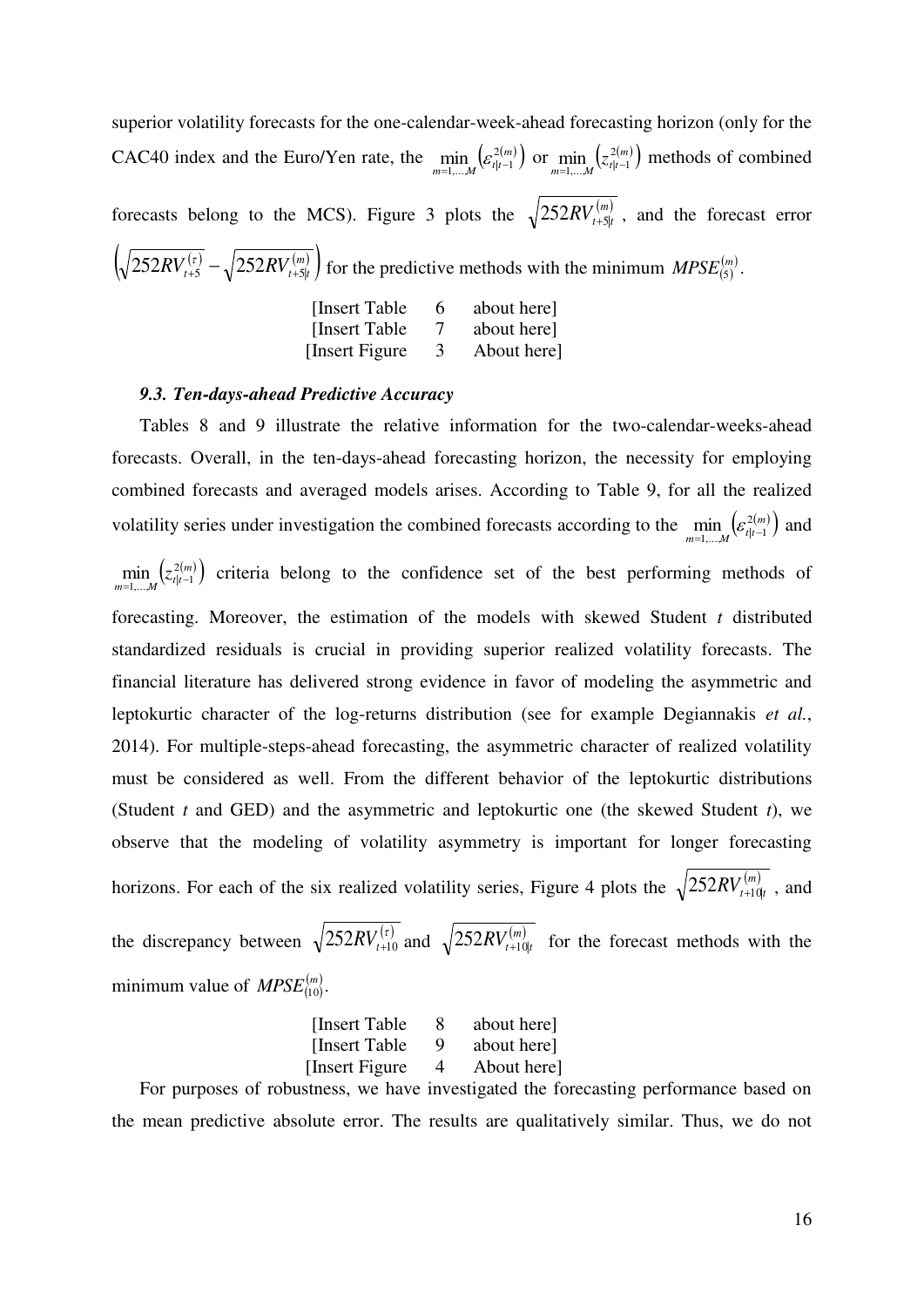report the Tables with the values of the evaluation function and the relevant MCS p-values, which are available to the readers upon request.

#### *10. Conclusion*

 Our major task is to investigate whether we can enhance our realized volatility forecasts. The forecasting evaluation is conducted for one-day-ahead, one-calendar-weekahead and two-calendar-weeks-ahead horizons. The ARFIMA-GARCH and HAR-RV-GARCH models are estimated for the major European Union stock market indices (FTSE100, DAX30, CAC40) and for the exchange rates of the Euro with the British Pound, the US Dollar and the Japanese Yen under the assumption that the standardized innovations are i) normally; ii) Student *t*; ii) GED; and iv) skewed Student *t* distributed. Additionally, we explore whether the use of a single model can be improved upon through the implementation of a method that combines forecasts or by the averaging of the forecasts.

The overall findings can be summarized as follows. For one-day-ahead volatility forecasts, most prediction methods (single models, combined forecasts and averaged models) belong to the confidence set of the best performing models. For five-trading-days-ahead forecasting horizon, the heterogeneous autoregressive model is superior to the long-memory framework model. Moreover, the combined forecasts and the averaged models fail to provide superior volatility forecasts. For the ten-trading-days-ahead forecasting horizon, the  $\min_{m=1,...,M} \left( \varepsilon_{t|t-1}^{2(m)} \right)$  a 2  $\min_{n=1,...,M} \left( \varepsilon_{t|t-1}^{2(m)} \right)$  and  $\min_{m=1,...,M} \left( z_{t|t-1}^{2(m)} \right)$  $\min_{i=1,...,M} (z_{\text{th}-1}^{2(m)})$  criteria deliver the most accurate volatility forecasts. Also, the averaged models provide superior forecasts compared to those of single models. Additionally, the modeling of volatility asymmetry (the use of the skewed Student *t* distribution) is important for the ten-days-ahead volatility forecasts.

Thus, for longer forecasting horizons, more complicated forecasting frameworks are required. Combined forecasts and averaged models are methods considered to be adequate for volatility forecasting purposes; a crucial finding for investors, portfolio managers, risk managers, policy makers, etc.

Avenues for future research may include the enrichment of the methods under comparison (i.e. weights anti-proportional to the forecasting errors) or the confirmation of the findings for other datasets, i.e. commodities, non-European stock indices, etc. It would also be interesting to explore whether we can enhance the forecasting accuracy for other measures of volatility, such as the realized kernels and bi-power variation, or from information extracted from futures and options.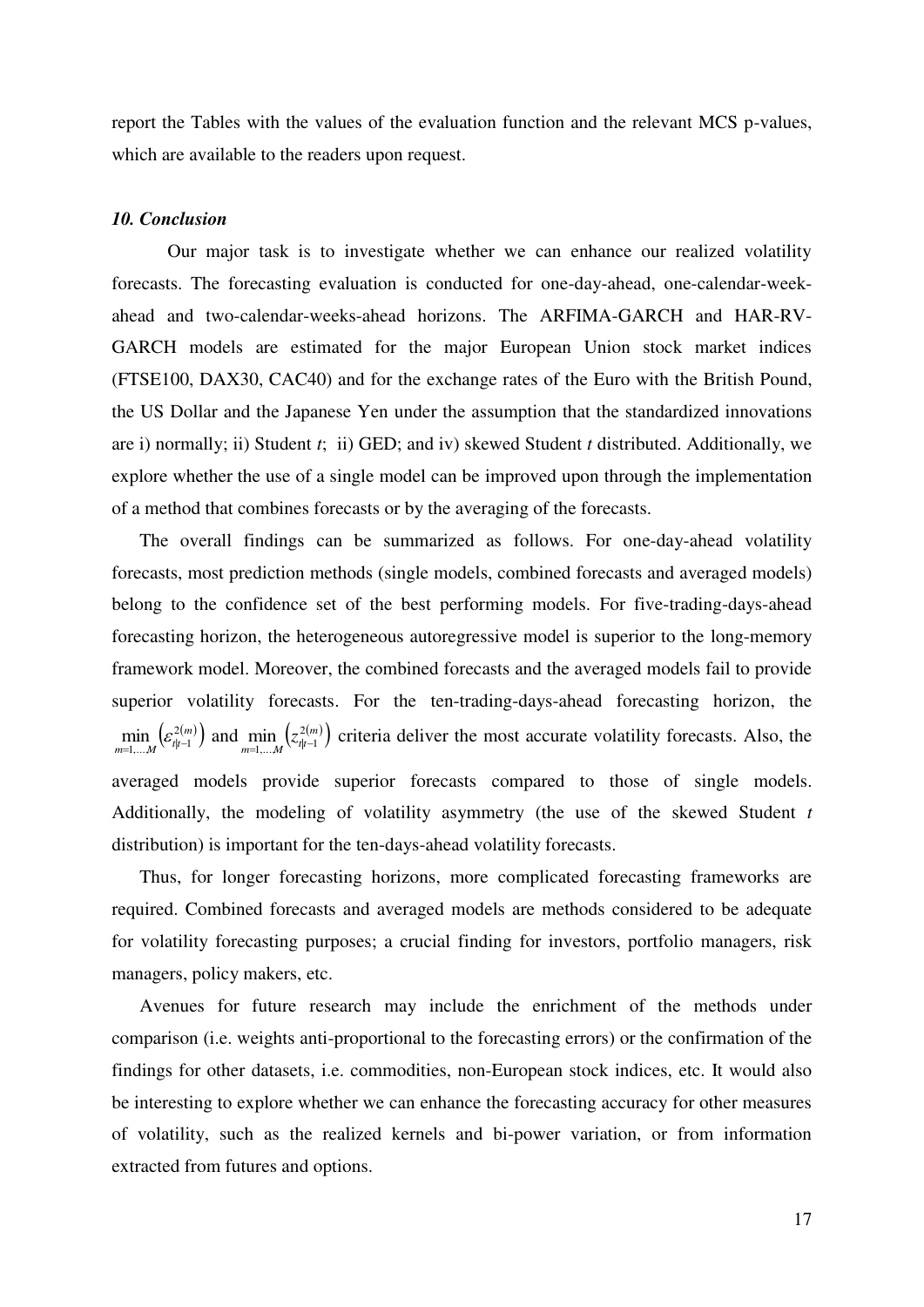#### **Acknowledgements**

The author acknowledges the support from the European Community's Seventh Framework Programme (Marie Curie FP7-PEOPLE-IEF & FP7-PEOPLE-RG) funded under grant agreements no. PIEF-GA-2009-237022 & PERG08-GA-2010-276904. The author is solely responsible for any remaining errors and deficiencies.

#### *References*

- **Alquist, R. & Kilian, L. (2010).** What do we learn from the price of crude oil futures? *Journal of Applied Econometrics*, 25(4), 539-573.
- **Amendola, A. & Storti G. (2008).** A GMM procedure for combining volatility forecasts. *Computational Statistics and Data Analysis*, 52(6), 3047–3060.
- **Andersen, T. G., Bollerslev, T., Diebold, F. X. & Labys, P. (2003).** Modeling and forecasting realized volatility. *Econometrica*, 71(2), 579–625.
- **Andersen, T., Bollerslev, T., Christoffersen, P. & Diebold, F.X. (2006).** Volatility and Correlation Forecasting. In Elliott, G. Granger, C.W.J. and Timmermann, A. (Eds.) *Handbook of Economic Forecasting*, North Holland Press, Amsterdam.
- **Andersen, T., Bollerslev, T. & Diebold, F. (2007).** Roughing it up: including jump components in the measurement, modelling and forecasting of return volatility. *Review of Economics and Statistics*, 89(4), 701–720.
- **Baillie, R.T., Bollerslev, T. & Mikkelsen, H.O. (1996).** Fractionally Integrated Generalized Autoregressive Conditional Heteroskedasticity. *Journal of Econometrics*, 74, 3-30.
- **Bates, J., & Granger, C.W.J. (1969).** The Combination of Forecasts. *Operations Research Quarterly*, 20, 451-468.
- **Blair, B.J., Poon, S-H & Taylor S.J. (2001).**Forecasting S&P100 Volatility: The Incremental Information Content of Implied Volatilities and High-Frequency Index Returns. *Journal of Econometrics*, 105, 5-26.
- **Box, G.E.P. & Tiao, G.C. (1973).** Bayesian Inference in Statistical Analysis (Vol.40). *Addison-Wesley*, Reading.
- **Chen, X. & E. Ghysels (2011).** News-good or bad-and its impact on volatility forecasts over multiple horizons. *Review of Financial Studies*, 24, 46–81.
- **Chiriac, R. & Voev, V. (2011).** Modelling and Forecasting Multivariate Realized Volatility. *Journal of Econometrics*, 26(6), 922-947.
- **Christensen, B.J., & Prabhala, N.R. (1998).**The relation between implied and realised volatility. *Journal of Financial Economics*, 50, 125– 150.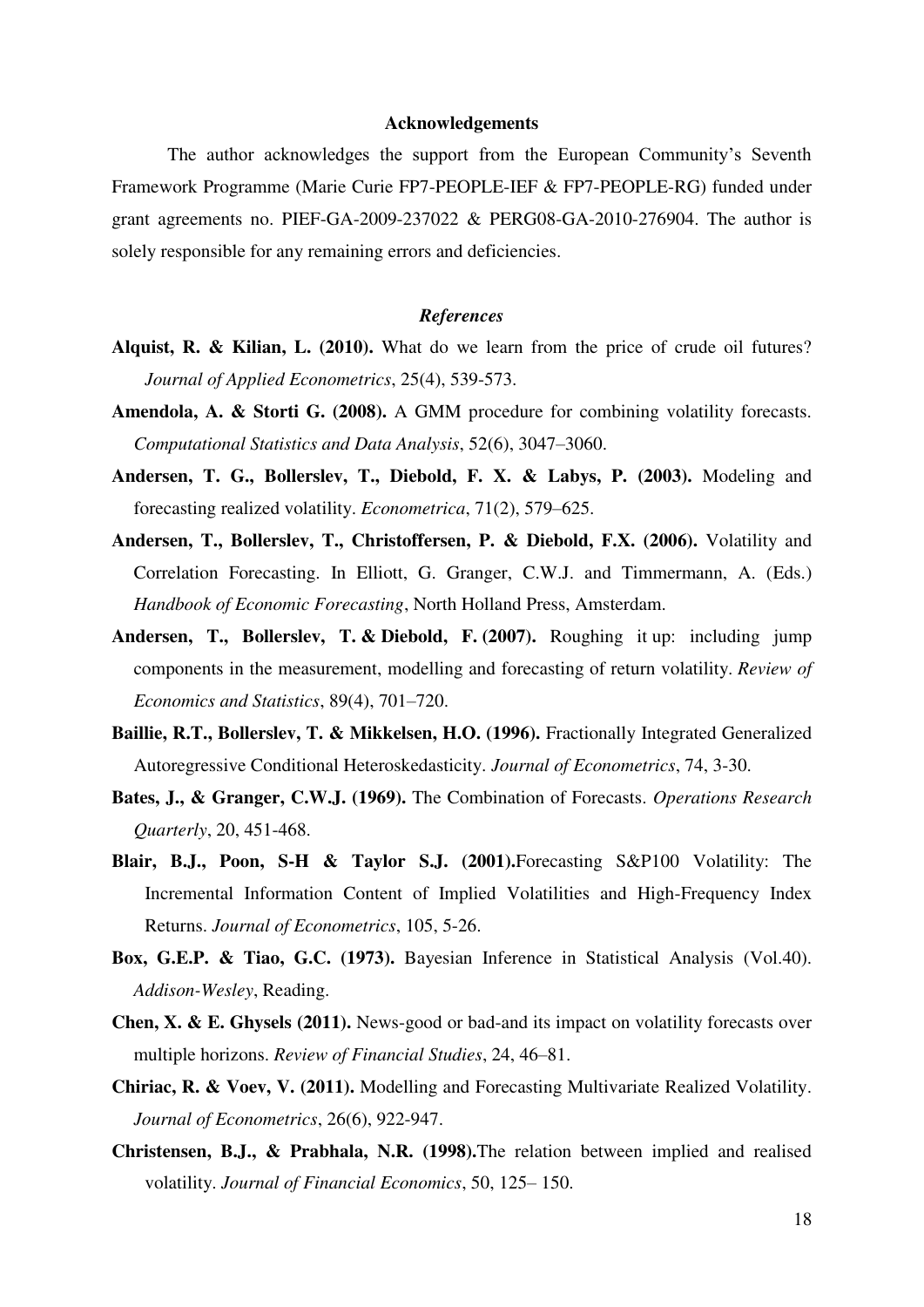- **Clark, T.E., & West, K.D. (2007).** Approximately normal tests for equal predictive accuracy in nested models. *Journal of Econometrics*, 138, 291–311.
- **Clements, M. P., Galvão, A. B., & Kim, J. H. (2008).** Quantile forecasts of daily exchange rate returns from forecasts of realized volatility. *Journal of Empirical Finance*, *15*(4), 729- 750.
- **Corsi, F. (2009).** A Simple Approximate Long-Memory Model of Realized Volatility. *Journal of Financial Econometrics*, 7(2), 174-196.
- **Corsi, F. & Reno, R. (2012).** Discrete-time volatility forecasting with persistent leverageeffect and the link with continuous-time volatility modeling. *Journal of Businessand Economic Statistics*, 30(3), 368-380.
- **Corsi, F., Mittnik, S. Pigorsch, C. & Pigorsch, U. (2008).** The Volatility of Realised Volatility. *Econometric Reviews*, 27(1-3), 46-78.
- **Degiannakis, S. (2004).** Volatility Forecasting: Evidence from a Fractional Integrated Asymmetric Power ARCH Skewed-t Model. *Applied Financial Economics*, 14, 1333- 1342.
- **Degiannakis, S. (2008).** Forecasting VIX. *Journal of Money, Investment and Banking*, 4, 5- 19.
- **Degiannakis, S. & Xekalaki, E. (2005).** Predictability and Model Selection in the Context of ARCH Models. *Journal of Applied Stochastic Models in Business and Industry*, 21, 55-82.
- **Degiannakis, S. & Floros, C. (2015***). Modelling and Forecasting High Frequency Financial Data*, Palgrave - MacMillan Ltd., Hampshire.
- **Degiannakis, S. & Livada, A. (2016).** Evaluation of Realized Volatility Predictions from Models with Leptokurtically and Asymmetrically Distributed Forecast Errors. *Journal of Applied Statistics*, 43(5), 871-892.
- **Degiannakis, S. & Filis, G. (2017).** Forecasting oil price realized volatility using information channels from other asset classes. *Journal of International Money and Finance*, 76, 28-49.
- **Degiannakis, S., Floros, C. & Dent, P. (2014).** A Monte Carlo Simulation Approach to Forecasting Multi-period Value-at-Risk and Expected Shortfall Using the FIGARCH-skT Specification. *The Manchester School*, 82(1), 71-102.
- **Deo, R., Hurvich, C. & Lu, Y. (2005).** Forecasting realized volatility using a long-memory stochastic volatility model: Estimation, prediction and seasonal adjustment. *Journal of Econometrics*, 131, 29–58
- **Diebold, F. X., & Mariano, R. S. (1995).** Comparing predictive accuracy. *Journal of Business and Economic Statistics*, 13, 253-263.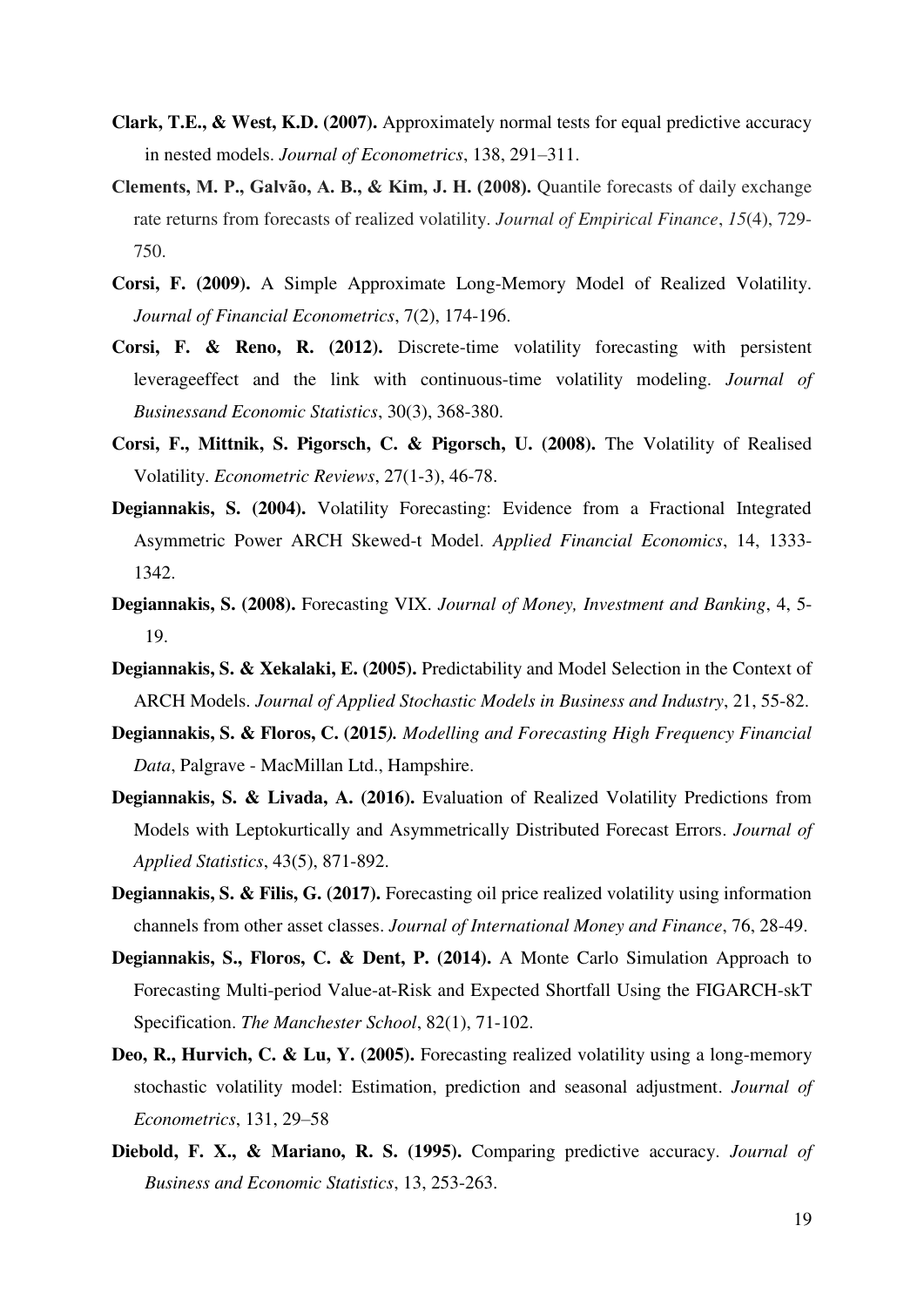- **Fernandez, C. & Steel, M. (1998).** On Bayesian Modeling of Fat Tails and Skewness. *Journal of the American Statistical Association*, 93, 359-371.
- **Fleming, J. (1998).** The quality of market volatility forecast implied by S&P 100 index option prices. *Journal of Empirical Finance*, 5, 317– 345.
- **Fleming, J., Ostdiek, B. & Whaley, R.E. (1995).** Predicting Stock Market Volatility: A New Measure. *Journal of Futures Markets*, 15, 265-302.
- **Frijns, B., Tallau, C., & Tourani-Rad, A. (2010).** The information content of implied volatility: Evidence from Australia. *Journal of Futures Markets*, 30(2), 134-155.
- **Ghysels, E., Sinko, A., & Valkanov, R. (2007).** MIDAS regressions: Further results and new directions. *Econometric Reviews*, *26*(1), 53-90.
- Giot, P. (2003). The information content of implied volatility in agricultural commodity markets. *Journal of Futures Markets*, 23, 441–454.
- **Giot, P. & Laurent, S. (2003).** Value-at-Risk for Long and Short Trading Positions. *Journal of Applied Econometrics*, 18, 641-664.
- **Granger, C.W.J. (1980).** Long Memory Relationships and the Aggregation of Dynamic Models. *Journal of Econometrics*, 14, 227-238.
- **Granger, C.W.J. & Newbold, P. (1977).** *Forecasting Economic Time Series*. Academic Press, New York.
- **Granger, C.W.J. & Joyeux, R. (1980).** An Introduction to Long Memory Time Series Models and Fractional Differencing. *Journal of Time Series Analysis*, 1, 15-39.
- **Granger, C.W.J. & Ramanathan, R. (1984).** Improved methods of combining forecasts. *Journal of Forecasting*, 3(2), 197-204.
- **Hansen, P.R., (2005).** A test for superior predictive ability. *Journal of Business and Economic Statistics*. 23, 365–380.
- **Hansen, P.R. & Lunde, A. (2005).** A Realized Variance for the Whole Day Based on Intermittent High-Frequency Data. *Journal of Financial Econometrics*, 3(4), 525-554.
- **Hansen, P.R. & Lunde, A. (2006).** Realized Variance and Market Microstructure Noise. *Journal of Business and Economic Statistics*, 24(2), 127-161.
- **Hansen, P.R., Lunde, A. & Nason, J.M. (2011).** The model confidence set. *Econometrica*, 79, 456–497.
- **Hu, M.Y. & Tsoukalas, C. (1999).** Combining conditional volatility forecasts using neural networks: an application to the EMS exchange rates. *Journal of International Financial Markets, Institutions and Money*, 9, 407–422.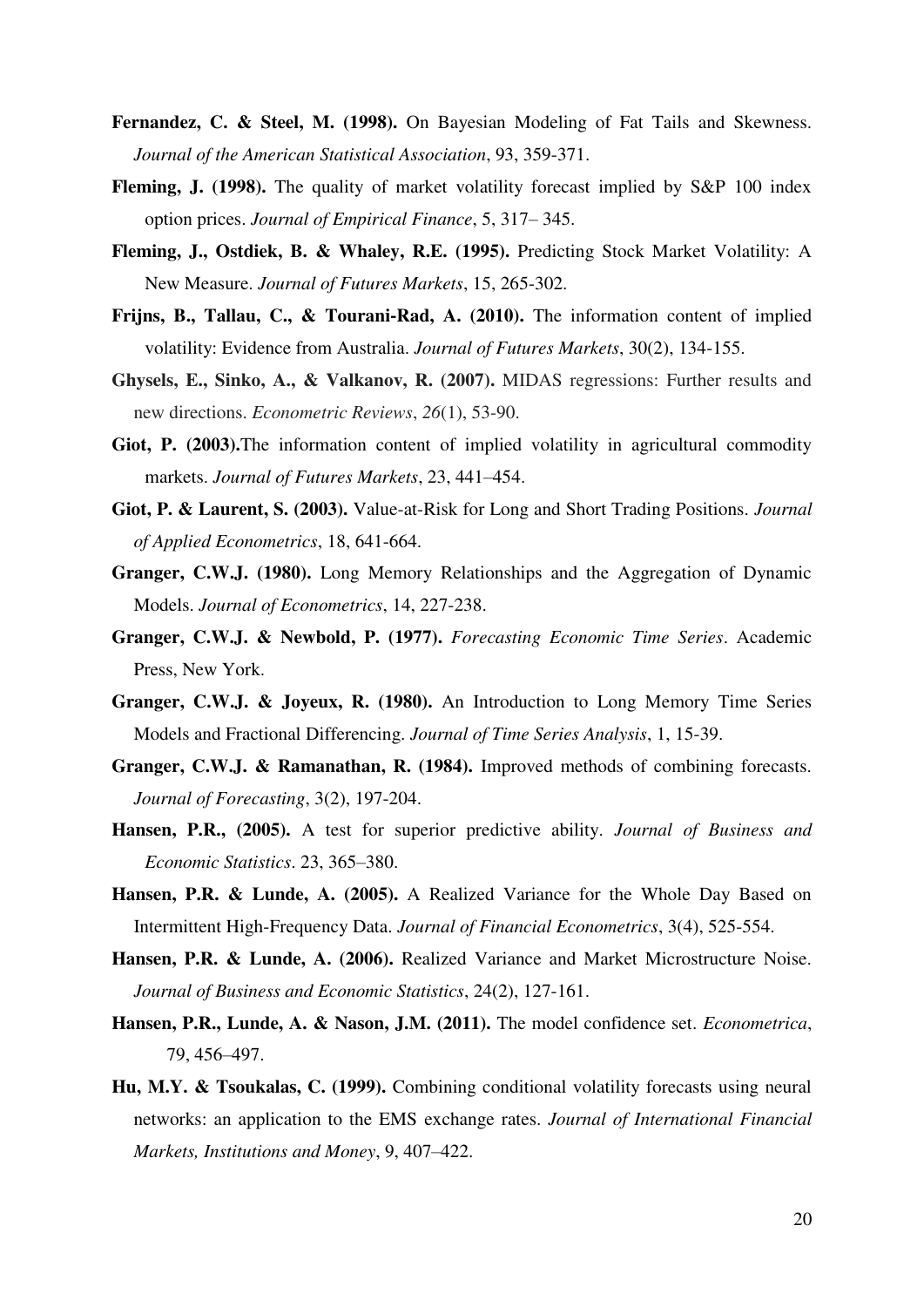- **Hua, J. & Manzan, S. (2013).** Forecasting the return distribution using high-frequency volatility measures. *Journal of Banking and Finance*, 37(11), 4381-4403.
- **International Monetary Fund (2007).**World Economic Outlook. Washington, DC.
- **Johnson, N.L., Kotz, S. & Balakrishnan, N. (1995).** *Continuous Univariate Distributions*, (Vol. 2)  $2<sup>nd</sup>$  edition, John Wiley and Sons, New York.
- **Koopman, S. J., Jungbacker, B. & Hol, E. (2005).** Forecasting daily variability of the S&P 100 stock index using historical, realised and implied volatility measurements. *Journal of Empirical Finance*, 12, 445–475.
- **Krishnamoorthy, A.S. & Parthasarathy, M. (1951).** A Multivariate Gamma Type Distribution. *Annals of Mathematical Statistics*, 22(4), 549-557.
- **Lambert, P. & Laurent, S. (2001).** Modeling Financial Time Series Using GARCH-Type Models and a Skewed Student Density.*Universite de Liege,* Mimeo.
- **Liu, C. & Maheu, J.M., (2009).** Forecasting realized volatility: a Bayesian model‐averaging approach. *Journal of Applied Econometrics*, *24*(5), 709-733.
- Martens, M. & Zein, J. (2002). Predicting financial volatility: High-frequency time-series forecasts vis-`a-vis implied volatility. *Journal of Futures Markets*, 24(11), 1005–1028.
- **Müller, U.A., Dacorogna, M.M., Davé, R.D., Olsen, R.B., Pictet, O.V. & VonWeizsäcker, J.E. (1997).** Volatilities of Different Time Resolutions – Analyzing the Dynamics of Market Components. *Journal of Empirical Finance*, 4, 213-239.
- Patton, A.J., (2011). Volatility forecast comparison using imperfect volatility proxies. *Journal of Econometrics*, 160(1), 246-256.
- **Pong, S., Shackleton, M. B., Taylor, S. J. & Xu, X. (2004).** Forecasting currency volatility: A comparison of implied volatilities and AR(FI)MA models. *Journal of Banking and Finance,* 28(10), 2541-2563.
- **Prokopczuk, M., Symeonidis, L., & Wese Simen, C. (2015).** Do Jumps Matter for Volatility Forecasting? Evidence from Energy Markets. *Journal of Futures Markets*, 1-35.

**Schwarz, G. (1978).** Estimating the Dimension of a Model. *Annals of Statistics*, 6, 461-464.

- **Sévi, B. (2014).** Forecasting the volatility of crude oil futures using intraday data. *European Journal of Operational Research*, *235*(3), 643-659.
- **Shephard N, & Sheppard, K. (2010).** Realising the future: forecasting with high frequency based volatility(HEAVY) models. *Journal of Applied Econometrics,* 25, 197–231.
- **Svensson LEO (2005).** Oil prices and ECB monetary policy.Department of Economics, Princeton University, Mimeo.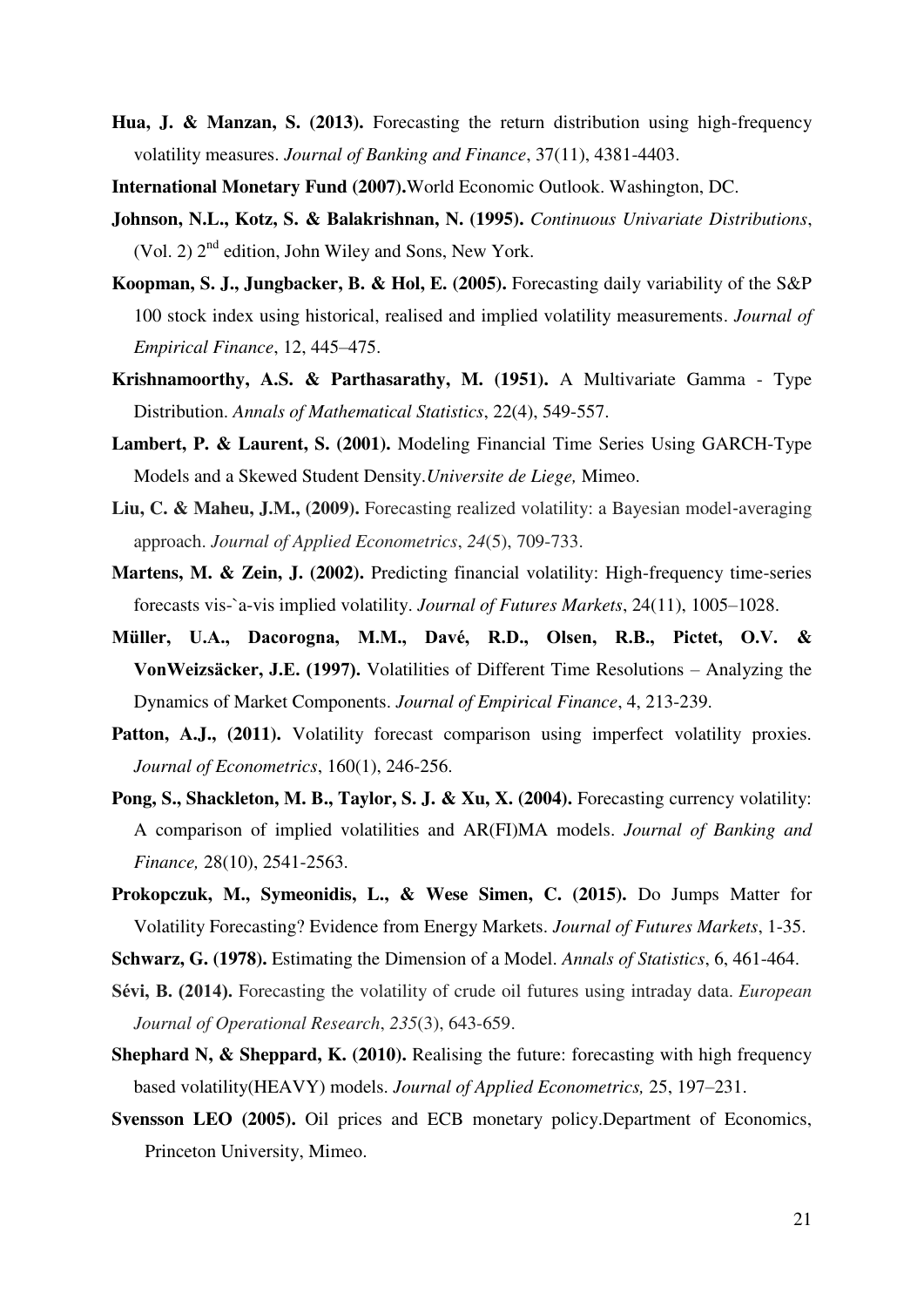- **Wang, Y., Ma, F., Wei, Y. & Wu, C., (2016).** Forecasting realized volatility in a changing world: A dynamic model averaging approach. *Journal of Banking and Finance*, *64*, 136- 149.
- **Wasserfallen, W. & Zimmermann, H. (1985).** The behavior of intra-daily exchange rates. *Journal of Banking and Finance*, 9, 55-72.
- **White, H. (2000).** A Reality Check for Data Snooping.*Econometrica*, 68, 1097–1126.
- **Xekalaki, E. & Degiannakis, S. (2005).** Evaluating Volatility Forecasts in Option Pricing in the Context of a Simulated Options Market. *Computational Statistics and Data Analysis,* 49(2), 611-629.
- **Xekalaki, E. & Degiannakis, S. (2010).** *ARCH Models for Financial Applications,* John Wiley & Sons Ltd., New York.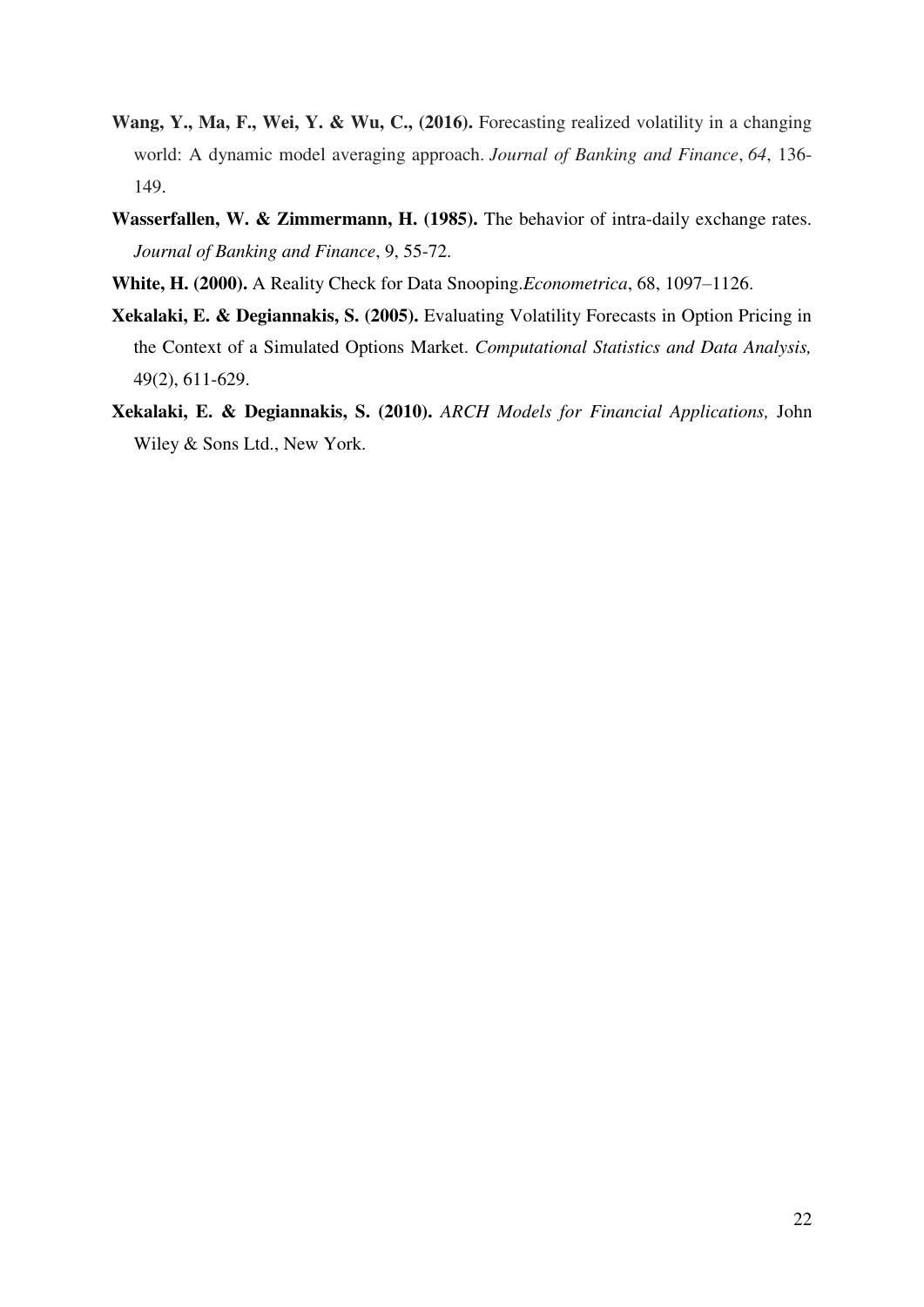|                   | <b>Table 1.</b> Information for the intra-day data.            |                                 |                              |                                   |                                              |  |
|-------------------|----------------------------------------------------------------|---------------------------------|------------------------------|-----------------------------------|----------------------------------------------|--|
| Index             | Number of<br>intra-day<br>$(1 \text{ minute})$<br>observations | Number<br>of<br>trading<br>days | First day                    | Last day                          | Optimal<br>sampling<br>frequency, $sf^{(o)}$ |  |
| CAC <sub>40</sub> | 1,403,509                                                      | 2,708                           | $13th$ June 2000             | $12th$ January 2011               | 7minutes                                     |  |
| <b>DAX 30</b>     | 1,433,751                                                      | 2,806                           | $3rd$ January 2000           | $12th$ January 2011               | 13minutes                                    |  |
| <b>FTSE100</b>    | 1,576,347                                                      | 3,128                           | $20th$ August 1998           | $12th$ January 2011               | 7minutes                                     |  |
| <b>EURUSD</b>     | 4,622,271                                                      | 3,330                           | $20th$ April 1998            | $24th$ January 2011               | 20minutes                                    |  |
| <b>EURGBP</b>     | 4,302,166                                                      | 3,113                           | 4 <sup>th</sup> January 1999 | $\overline{21}^{st}$ January 2011 | 20minutes                                    |  |
| <b>EURJPY</b>     | 4,399,091                                                      | 3,131                           | 4 <sup>th</sup> January 1999 | $24th$ January 2011               | 20minutes                                    |  |

Table 2. Descriptive statistics of annualized one-trading-day inter-day adjusted realized daily volatility,  $\sqrt{252RV_t^{(t)}}$ .

| Index                                     | Mean | Median | Maximum | Minimum <sup>1</sup> | Std.Dev | <b>Skewness</b> | Kurtosis |
|-------------------------------------------|------|--------|---------|----------------------|---------|-----------------|----------|
| CAC <sub>40</sub>                         | 20.6 | 17.8   | 148.1   | 4.1                  | 12.5    | 2.5             | 14.6     |
| <b>DAX 30</b>                             | 20.4 | 17.0   | 136.2   | 3.3                  | 13.3    | 2.6             | 14.3     |
| <b>FTSE100</b>                            | 15.4 | 13.3   | 166.9   | 2.9                  | 10.2    | 3.5             | 29.7     |
| <b>EURUSD</b>                             | 10.2 | 9.5    | 67.5    | 1.8                  | 4.4     | 2.2             | 16.0     |
| <b>EURGBP</b>                             | 8.2  | 7.5    | 41.1    | 2.4                  | 3.6     | 2.2             | 13.1     |
| <b>EURJPY</b>                             | 11.9 | 10.2   | 74.2    | 2.6                  | 6.7     | 2.6             | 14.5     |
| The numbers are expressed in percentages. |      |        |         |                      |         |                 |          |

**Table 3.** Descriptive statistics of annualized inter-day adjusted logarithmic realized volatility,  $\log \sqrt{252RV_t^{(\tau)}}$ .

| Index         | Mean | Median | Maximum | Minimum | Std.Dev | <b>Skewness</b> | Kurtosis |
|---------------|------|--------|---------|---------|---------|-----------------|----------|
| CAC 40        | 2.88 | 2.88   | 5.00    | 1.40    | 0.52    | 0.27            | 3.01     |
| <b>DAX 30</b> | 2.85 | 2.83   | 4.91    | l.18    | 0.55    | 0.34            | 3.16     |
| FTSE100       | 2.58 | 2.59   | 5.12    | 1.05    | 0.54    | 0.29            | 3.18     |
| <b>EURUSD</b> | 2.25 | 2.25   | 4.21    | 0.56    | 0.39    | 0.13            | 3.65     |
| <b>EURGBP</b> | 2.02 | 2.01   | 3.72    | 0.86    | 0.39    | 0.37            | 3.37     |
| <b>EURJPY</b> | 2.35 | 2.33   | 431     | 0.94    | 0.48    | 0.39            | 3.31     |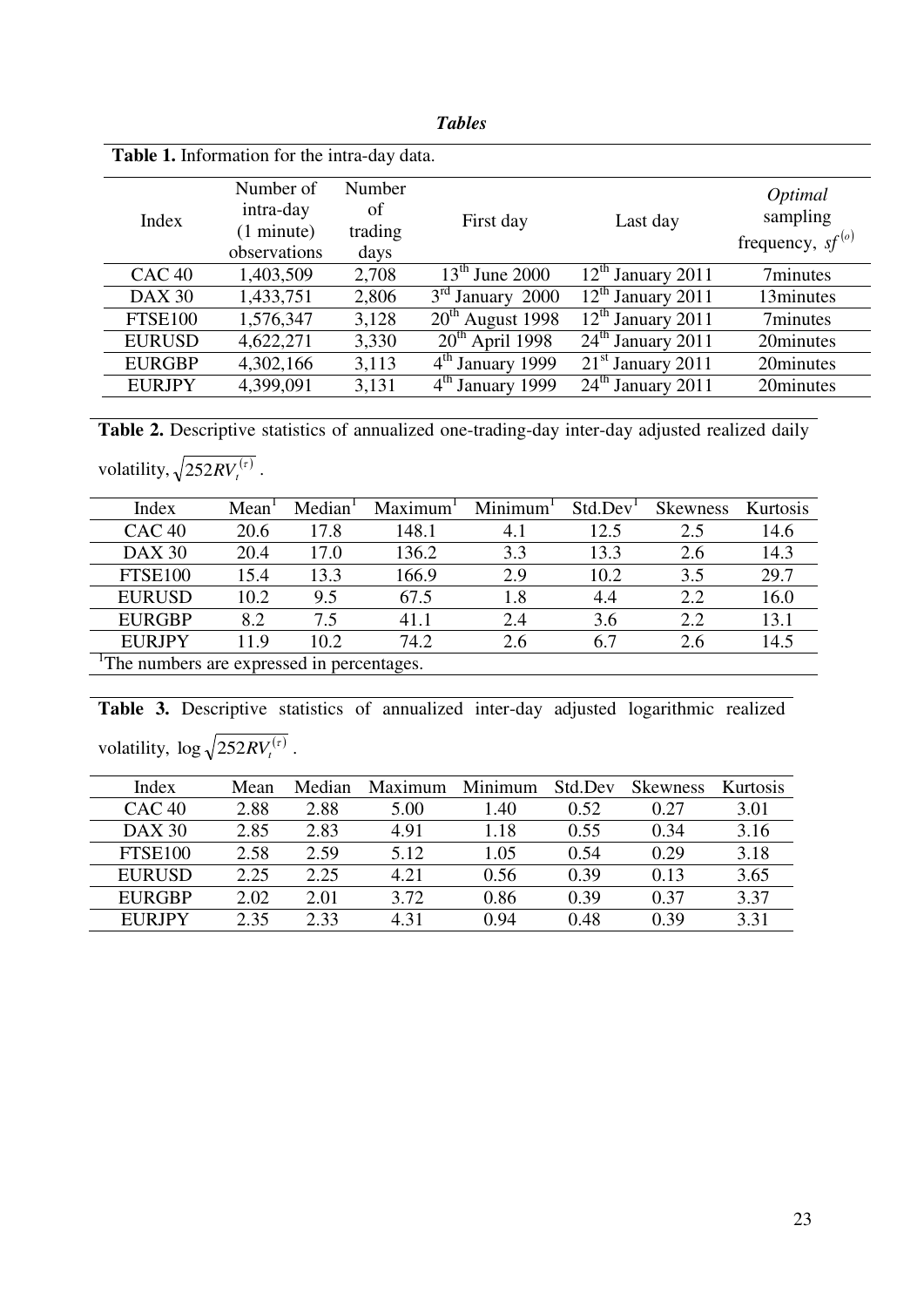**Table 4.** The mean predictive squared error  $10^3 M PSE_{(1)}^{(m)}$ , of the four models for conditionally i) normally; ii) Student *t*; ii) GED; and iv) skewed Student *t*  distributed innovations. The  $MPSE_{(1)}^{(distr)}$  i) from combining the forecasts of the four models under the same distribution according to the criteria  $\min_{m=1,...,M} \left( \varepsilon_{t|t-1}^{2(m)} \right)$  a 2  $\min_{t=1,...,M} (\varepsilon_{t|t-1}^{2(m)})$  and  $\min_{m=1,...,M} (z_{t|t-1}^{2(m)})$ ;  $\min_{i=1,...,M} (z_{t|t-1}^{2(m)})$ ; ii) from averaging the forecasts of the four models under the same distribution ( $AV_{t+1|t}^{(distr)}$ ); and iii) of the overall averaging forecast ( $AV_{t+1|t}$ ).

|                                                                     | for               | for               | for                                                               | for   |
|---------------------------------------------------------------------|-------------------|-------------------|-------------------------------------------------------------------|-------|
| Model                                                               | $z_t \sim N(0,1)$ |                   | $z_t \sim t(0,1;v)$ $z_t \sim Ged(0,1;v)$ $z_t \sim skT(0,1;v,g)$ |       |
|                                                                     |                   | CAC <sub>40</sub> |                                                                   |       |
| $\mathbf{1}$                                                        | 43.30             | 44.03             | 44.05                                                             | 43.95 |
| $\overline{2}$                                                      | 43.01             | 43.68             | 43.85                                                             | 43.57 |
| 3                                                                   | 43.33             | 43.91             | 44.06                                                             | 43.67 |
| $\overline{4}$                                                      | 43.21             | 43.68             | 44.06                                                             | 43.55 |
| $\min_{m=1,,M}\left(\mathcal{E}_{t t-1}^{\ \overline{2(m)}}\right)$ | 42.99             | 43.39             | 43.57                                                             | 43.49 |
| $\min_{m=1,,M}\left(z_{t t-1}^{2(m)}\right)$                        | 42.93             | 43.71             | 43.47                                                             | 43.62 |
| $AV_{t+1 t}^{(distr)}$                                              | 43.07             | 43.69             | 43.88                                                             | 43.54 |
| $AV_{t+1 t}$                                                        |                   |                   | 43.53                                                             |       |
|                                                                     |                   | DAX30             |                                                                   |       |
| $\mathbf{1}$                                                        | 49.14             | 49.08             | 49.19                                                             | 49.04 |
| $\overline{2}$                                                      | 48.78             |                   | 48.48                                                             | 48.56 |
| 3                                                                   | 49.72             | 49.58             | 49.51                                                             | 49.42 |
| $\overline{4}$                                                      | 49.38             | 49.48             | 49.51                                                             | 49.32 |
| $\min_{m=1,,M}\left(\varepsilon_{t t-1}^{2\overline{(m)}}\right)$   | 48.63             | 49.03             | 48.73                                                             | 48.67 |
| $\min_{m=1,,M}\left(z_{t t-1}^{2(m)}\right)$                        | 48.84             | 49.00             | 48.74                                                             | 48.90 |
| $AV_{t+1 t}^{(distr)}$                                              | 49.13             | 49.16             | 49.05                                                             | 48.94 |
| $AV_{t+1 t}$                                                        |                   |                   | 49.06                                                             |       |
|                                                                     |                   | FTSE100           |                                                                   |       |
| 1                                                                   | 38.16             | 38.42             | 38.41                                                             | 38.27 |
| $\overline{c}$                                                      | 38.12             | 38.33             | 38.37                                                             | 38.24 |
| $\overline{3}$                                                      | 38.27             | 38.48             | 38.58                                                             | 38.35 |
| $\overline{4}$                                                      | 38.01             | 38.42             | 38.58                                                             | 38.33 |
| $\min_{m=1,,M}\left(\varepsilon_{t t-1}^{\overline{2(m)}}\right)$   | 37.76             | 38.08             | 38.44                                                             | 38.03 |
| $\left(z_{t t-1}^{2(m)}\right)$<br>$\min_{m=1,,M}$                  | 37.92             | 38.22             | 38.39                                                             | 38.09 |
| $AV_{t+1 t}^{(distr)}$                                              | 37.99             | 38.29             | 38.37                                                             | 38.18 |
| $AV_{\scriptscriptstyle t+1 t}$                                     |                   |                   | 38.20                                                             |       |
|                                                                     |                   | <b>EURUSD</b>     |                                                                   |       |
| 1                                                                   | 7.94              | 7.89              | 7.90                                                              | 7.88  |
| $\overline{2}$                                                      | 7.88              | 7.87              | 7.87                                                              | 7.86  |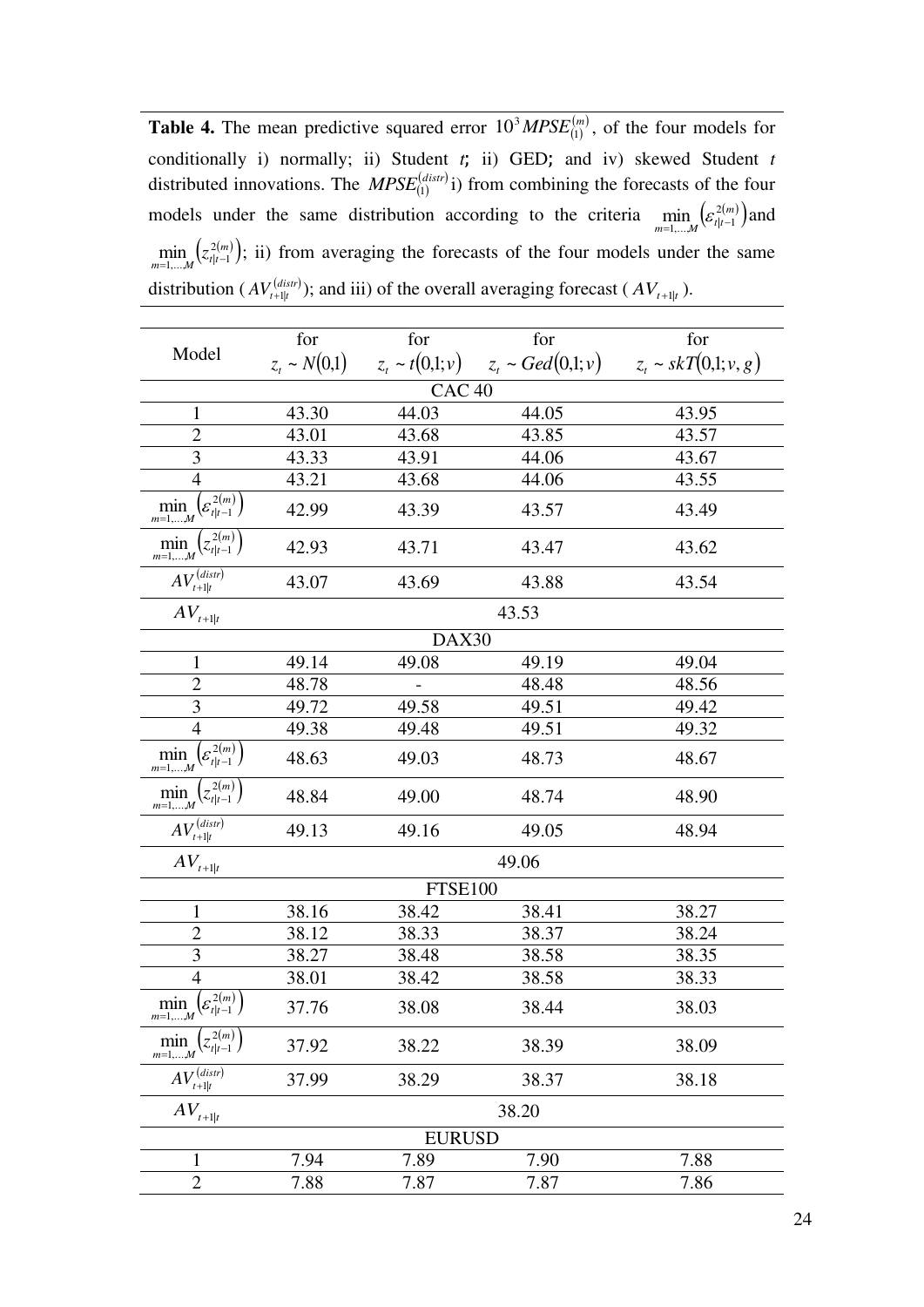| $\mathfrak{Z}$                                                      | 7.89  | 7.89          | 7.89  | 7.88                                                                                |
|---------------------------------------------------------------------|-------|---------------|-------|-------------------------------------------------------------------------------------|
| $\overline{4}$                                                      | 7.89  | 7.89          | 7.89  | 7.88                                                                                |
| $\min_{m=1,,M}\left(\varepsilon_{t t-1}^{\overline{2(m)}}\right)$   | 7.83  | 7.82          | 7.81  | 7.82                                                                                |
| $\min_{m=1,,M} (z_{t t-1}^{2(m)})$                                  | 7.83  | 7.83          | 7.81  | 7.83                                                                                |
| $AV_{t+1 t}^{(distr)}$                                              | 7.88  | 7.86          | 7.87  | 7.86                                                                                |
| $AV_{\scriptscriptstyle t+1 t}$                                     |       |               | 7.87  |                                                                                     |
|                                                                     |       | <b>EURGBP</b> |       |                                                                                     |
| $\mathbf{1}$                                                        | 4.97  | 4.89          | 4.96  | 4.95                                                                                |
| $\overline{2}$                                                      | 5.04  | 4.85          | 4.92  | 4.87                                                                                |
| $\overline{3}$                                                      | 4.91  | 4.92          | 4.93  | 4.93                                                                                |
| $\overline{4}$                                                      | 4.90  | 4.92          | 4.93  | 4.92                                                                                |
| $\min_{m=1,,M}\left(\varepsilon_{t t-1}^{2(m)}\right)$              | 4.94  | 4.91          | 4.89  | 4.93                                                                                |
| $(z_{t t-1}^{2(m)})$<br>min<br>$m=1,\ldots,M$                       | 4.94  | 4.92          | 4.91  | 4.95                                                                                |
| $AV_{t+1 t}^{(distr)}$                                              | 4.92  | 4.88          | 4.91  | 4.90                                                                                |
| $AV_{\scriptscriptstyle t+1 t}$                                     |       |               | 4.90  |                                                                                     |
|                                                                     |       | <b>EURJPY</b> |       |                                                                                     |
| $\mathbf{1}$                                                        | 16.69 | 16.78         | 16.71 | 16.78                                                                               |
| $\mathbf{2}$                                                        | 16.29 | 16.35         | 16.32 | 16.37                                                                               |
| $\overline{3}$                                                      | 16.34 | 16.43         | 16.35 | 16.34                                                                               |
| $\overline{4}$                                                      | 16.47 | 16.49         | 16.35 | 16.46                                                                               |
| $\min_{m=1,,M}\left(\varepsilon_{t t-1}^{\,\overline{2(m)}}\right)$ | 16.16 | 16.25         | 16.14 | 16.19                                                                               |
| $\min_{m=1,,M}\left(\overline{z_{t t-1}^{2(m)}}\right)$             | 16.29 | 16.38         | 16.27 | 16.29                                                                               |
| $AV_{t+\mathbf{l} t}^{(distr)}$                                     | 16.38 | 16.44         | 16.36 | 16.41                                                                               |
| $AV_{\scriptscriptstyle t+1 t}$                                     |       |               | 16.40 |                                                                                     |
|                                                                     |       |               |       | Model 1: ARFIMA(0,d,1)-GARCH(1,1), Model 2: ARFIMA(1,d,1)-GARCH(1,1), Model 3: HAR- |

RV-GARCH(1,1), Model 4: HAR-RV-GARCH(0,1).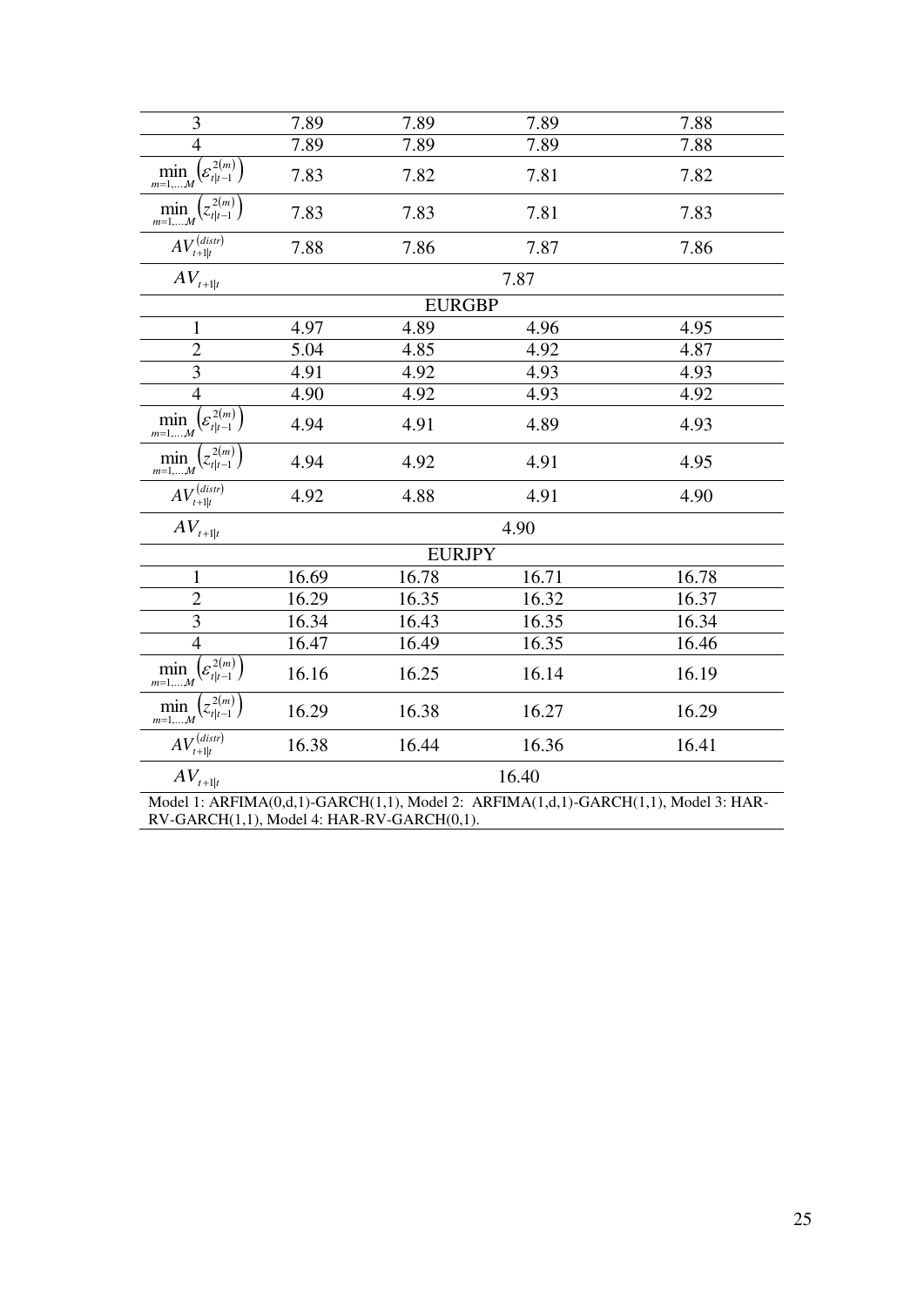|                                                           | for               | for                 | for                    | for                       |
|-----------------------------------------------------------|-------------------|---------------------|------------------------|---------------------------|
| Model                                                     | $z_t \sim N(0,1)$ | $z_t \sim t(0,1;v)$ | $z_t \sim Ged(0,1; v)$ | $z_t \sim skT(0,1; v, g)$ |
|                                                           |                   | CAC <sub>40</sub>   |                        |                           |
| 1                                                         | $0.8300*$         | $0.141*$            | $0.182*$               | $0.2095*$                 |
| $\overline{2}$                                            | 0.9426*           | 0.3472*             | 0.3472*                | $0.3750*$                 |
| 3                                                         | 0.7648*           | 0.1628              | 0.0704                 | $0.5000*$                 |
| $\overline{4}$                                            | 0.9206*           | $0.2821*$           | 0.0704                 | $0.5000*$                 |
| $c^{2(m)}$<br>$\min_{m=1,,M}(\varepsilon_{t t-1}^{2(m)})$ | $0.9426*$         | $0.3710*$           | $0.5000*$              | $0.5000*$                 |
| $\min_{m=1,,M} (z_{t t-1}^{2(m)})$                        | 1.0000*           | $0.3710*$           | $0.5000*$              | $0.5000*$                 |
| $AV_{t+1 t}^{(distr)}$                                    | $0.9426*$         | $0.1665*$           | 0.1115                 | $0.3710*$                 |
| $AV_{t+1 t}$                                              |                   |                     | 0.2799*                |                           |
|                                                           |                   | DAX30               |                        |                           |
| 1                                                         | 0.6668*           | $0.7245*$           | 0.6668*                | $0.7620*$                 |
| $\overline{2}$                                            | $0.5442*$         |                     | 1.0000*                | 0.8249*                   |
| $\mathfrak{Z}$                                            | 0.1348*           | $0.2064*$           | $0.2432*$              | $0.2956*$                 |
| $\overline{4}$                                            | $0.3532*$         | $0.2502*$           | $0.2432*$              | $0.4122*$                 |
| $\min_{m=1,,M}\left(\varepsilon_{t t-1}^{2(m)}\right)$    | 0.8760*           | 0.5298*             | $0.8760*$              | 0.8760*                   |
| $\min_{m=1,,M} (z_{t t-1}^{2(m)})$                        | $0.6971*$         | $0.5298*$           | $0.8760*$              | $0.6668*$                 |
| $AV^{(distr)}_{t+1 t}$                                    | 0.1789            | $0.3540*$           | $0.2482*$              | $0.4122*$                 |
| $AV_{\scriptscriptstyle t+1 t}$                           |                   |                     | 0.2698*                |                           |
|                                                           |                   | <b>FTSE100</b>      |                        |                           |
| 1                                                         | $0.7213*$         | 0.1985*             | $0.3507*$              | $0.5901*$                 |
| $\overline{2}$                                            | $0.7213*$         | $0.5058*$           | 0.4539*                | $0.5614*$                 |
| 3                                                         | $0.5614*$         | 0.2338*             | $0.1507*$              | $0.4539*$                 |
| $\overline{4}$                                            | $0.7746*$         | $0.2822*$           | $0.1507*$              | $0.5614*$                 |
| $\min_{m=1,,M}\left(\varepsilon_{t t-1}^{2(m)}\right)$    | 1.0000*           | $0.5614*$           | $0.1963*$              | $0.5901*$                 |
| $\min_{m=1,,M} (z_{t t-1}^{2(m)})$                        | $0.7746*$         | 0.4539*             | $0.2672*$              | $0.6583*$                 |
| $AV_{t+1 t}^{(distr)}$                                    | $0.7746*$         | $0.2656*$           | 0.3538*                | $0.5614*$                 |
| $AV_{\scriptscriptstyle t+1 t}$                           |                   |                     | 0.4539*                |                           |
|                                                           |                   | <b>EURUSD</b>       |                        |                           |
| $\mathbf{1}$                                              | $0.1413*$         | $0.6615*$           | $0.2659*$              | 0.7095*                   |
| $\overline{2}$                                            | $0.7124*$         | $0.8461*$           | $0.8461*$              | $0.8461*$                 |
| 3                                                         | $0.4022*$         | 0.2984*             | 0.3698*                | $0.5062*$                 |
| $\overline{4}$                                            | $0.4022*$         | $0.2722*$           | 0.3698*                | $0.5062*$                 |
| $\min_{m=1,,M}\left(\varepsilon_{t t-1}^{\,2(m)}\right)$  | $0.8461*$         | $0.8461*$           | $0.9085*$              | $0.8461*$                 |
| $\left( z_{t t-1}^{2(m)}\right)$<br>mın<br>$m=1,,M$       | 0.7815*           | $0.8461*$           | 1.0000*                | $0.8461*$                 |

Table 5. The *p*-values of the model confidence set for the one-day-ahead volatility forecasts.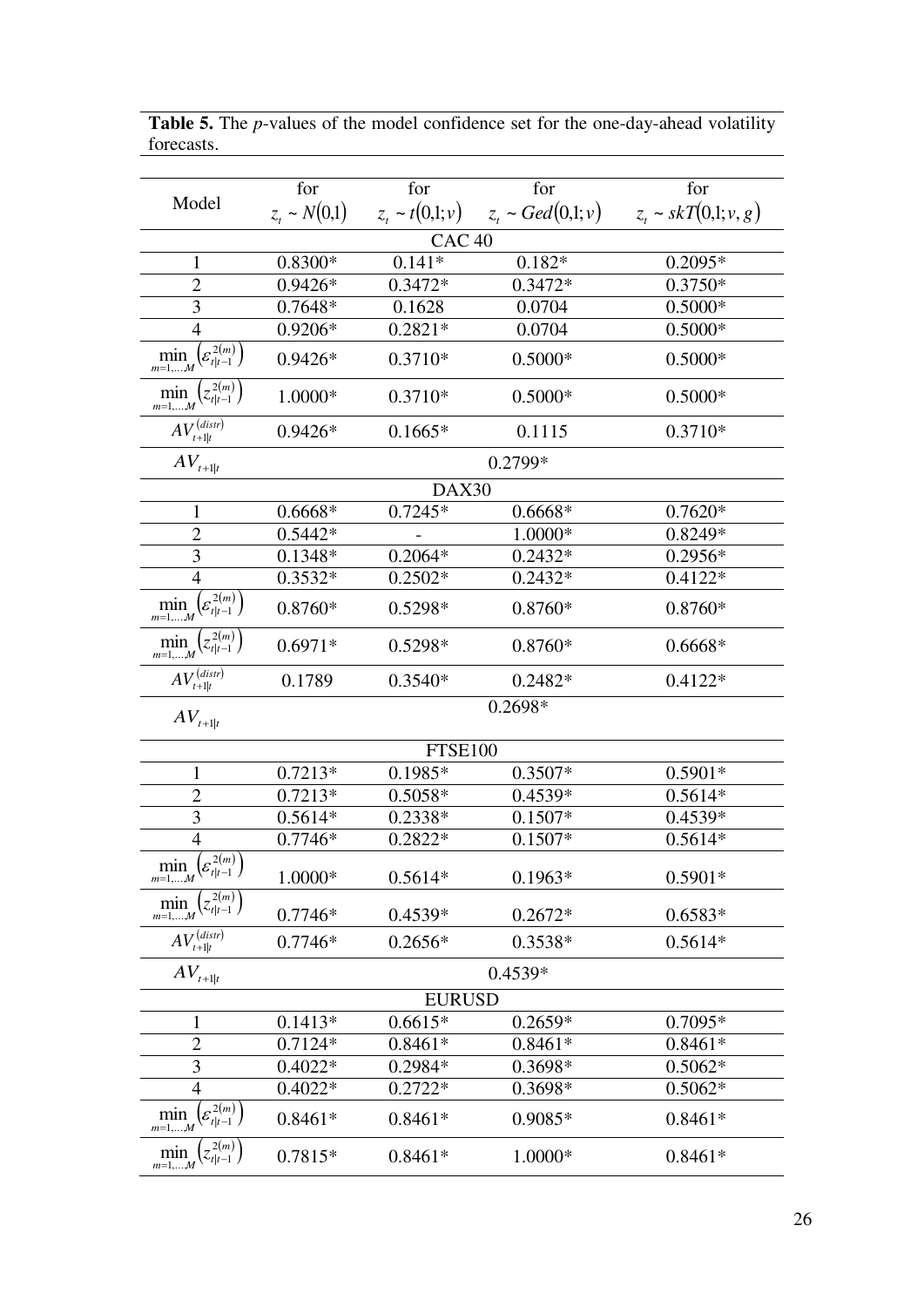| $AV_{t+1\setminus t}^{(distr)}$                              | $0.2710*$ | $0.5153*$     | $0.4020*$ | $0.6718*$ |  |
|--------------------------------------------------------------|-----------|---------------|-----------|-----------|--|
| $AV_{t+1 t}$                                                 |           |               | $0.4022*$ |           |  |
|                                                              |           | <b>EURGBP</b> |           |           |  |
| $\mathbf{1}$                                                 | $0.2047*$ | 0.3359*       | $0.1676*$ | $0.2396*$ |  |
| $\overline{2}$                                               | $0.2479*$ | $1.0000*$     | 0.2958*   | 0.0726    |  |
| 3                                                            | $0.2559*$ | $0.2047*$     | $0.1465*$ | 0.2396*   |  |
| $\overline{4}$                                               | $0.2958*$ | 0.2396*       | $0.1465*$ | $0.2396*$ |  |
| $\min_{m=1,,M}\left(\mathcal{E}_{t t-1}^{2(m)}\right)$       | $0.2559*$ | $0.2479*$     | $0.3359*$ | $0.2047*$ |  |
| $\left(z_{t t-1}^{2(m)}\right)$<br>$\min_{m=1,,M}$           | $0.2479*$ | $0.1793*$     | $0.2403*$ | 0.0758    |  |
| $AV^{(distr)}_{t+1 t}$                                       | $0.2479*$ | $0.2958*$     | 0.1793    | 0.2479*   |  |
| $AV_{t+1 t}$                                                 | $0.2396*$ |               |           |           |  |
|                                                              |           | <b>EURJPY</b> |           |           |  |
| $\mathbf{1}$                                                 | $0.3720*$ | $0.2357*$     | 0.3885*   | $0.2663*$ |  |
| $\overline{2}$                                               | $0.6182*$ | $0.5901*$     | $0.5901*$ | $0.5901*$ |  |
| 3                                                            | $0.5901*$ | $0.3558*$     | $0.5724*$ | $0.5901*$ |  |
| $\overline{4}$                                               | 0.3319*   | $0.2815*$     | $0.5724*$ | $0.3634*$ |  |
| $\left(\varepsilon_{t t-1}^{2(m)}\right)$<br>$\min_{m=1,,M}$ | $0.6182*$ | $0.2940*$     | 1.0000*   | $0.6182*$ |  |
| $(z_{t t-1}^{2(m)})$<br>$\min_{m=1,,M}$                      | 0.4907*   | $0.2123*$     | 0.4907*   | 0.4907*   |  |
| $AV_{t+1 t}^{(distr)}$                                       | $0.5230*$ | 0.1091        | $0.5649*$ | 0.3988*   |  |
| $AV_{t+1 t}$                                                 |           |               | 0.2822*   |           |  |

\* denotes that the model belongs to the confidence set of the best performing models. The interpretation of the MCS *p*-value is analogous to that of a classical *p*-value; a  $(1-a)$  confidence interval that contains the 'true' parameter with a probability of no less than  $(1-a)$ .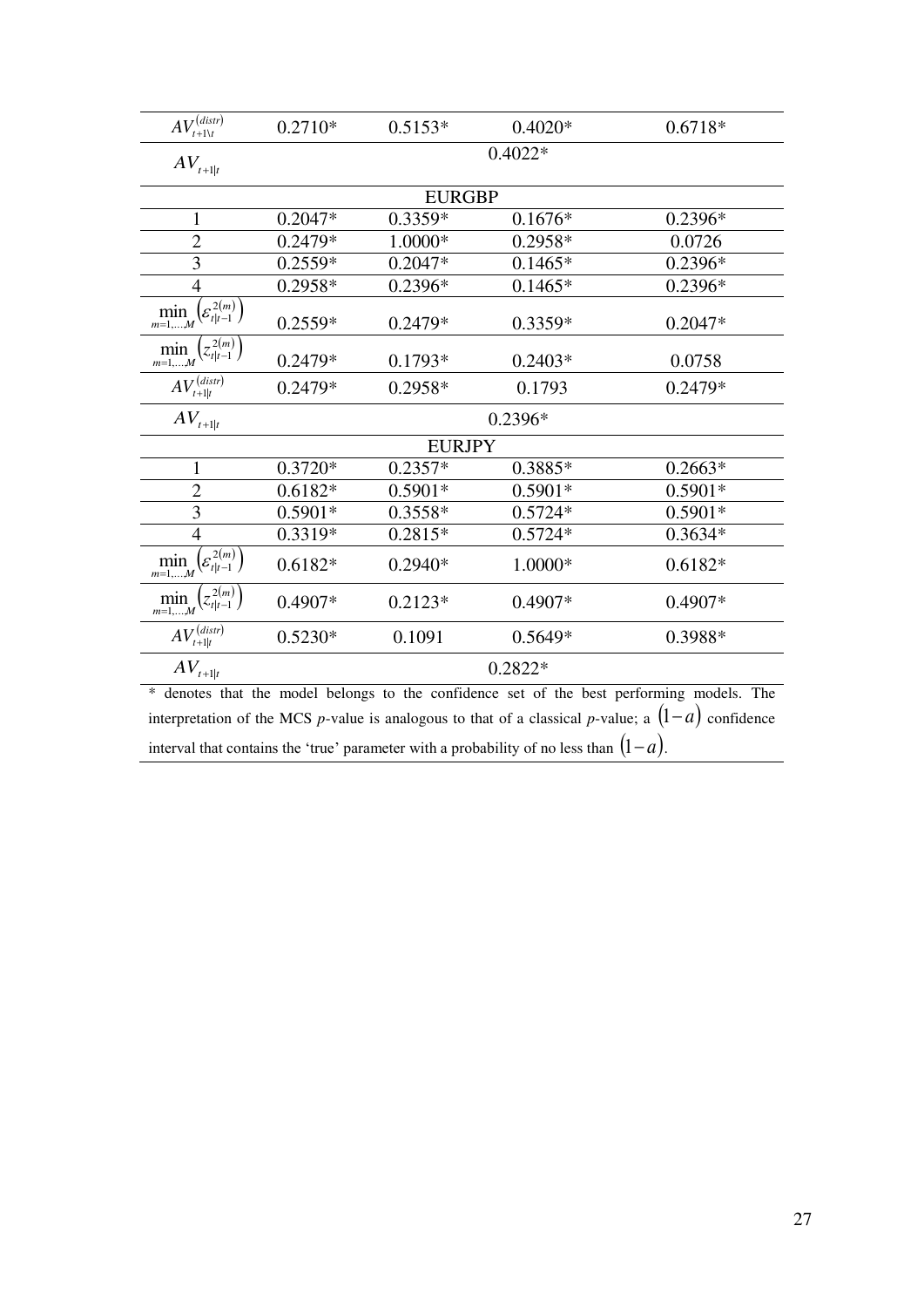**Table 6.** The mean predictive squared error  $10^3 M PSE_{(5)}^{(m)}$ , of the four models for conditionally i) normally; ii) Student *t*; ii) GED; and iv) skewed Student *t*  distributed innovations. The  $MPSE_{(5)}^{(distr)}$  i) from combining the forecasts of the four models under the same distribution according to the criteria  $\min_{m=1,...,M} \left( \varepsilon_{t|t-1}^{2(m)} \right)$ 2  $\min_{l=1,\dots,M} \left( \varepsilon_{t|t-1}^{2(m)} \right)$  and  $\min_{m=1,...,M} (z_{t|t-1}^{2(m)})$ ;  $\min_{t=1,\dots,M} (z_{t|t-1}^{2(m)})$ ; ii) from averaging the forecasts of the four models under the same distribution ( $AV_{t+5|t}^{(distr)}$ ); and iii) of the overall averaging forecast ( $AV_{t+5|t}$ ).

| Model                                                               | for               | for               | for                                                               | for   |
|---------------------------------------------------------------------|-------------------|-------------------|-------------------------------------------------------------------|-------|
|                                                                     | $z_t \sim N(0,1)$ |                   | $z_t \sim t(0,1;v)$ $z_t \sim Ged(0,1;v)$ $z_t \sim skT(0,1;v,g)$ |       |
|                                                                     |                   | CAC <sub>40</sub> |                                                                   |       |
| $\mathbf{1}$                                                        | 54.26             | 55.81             | 56.07                                                             | 55.07 |
| $\overline{2}$                                                      | 51.34             | 52.16             | 52.76                                                             | 51.55 |
| $\mathfrak{Z}$                                                      | 39.06             | 39.14             | 39.61                                                             | 38.66 |
| $\overline{4}$                                                      | 39.17             | 39.49             | 39.61                                                             | 39.20 |
| $\min_{m=1,,M}\left(\varepsilon_{t t-1}^{\,\overline{2(m)}}\right)$ | 40.75             | 40.90             | 41.40                                                             | 40.57 |
| $\min_{m=1,,M}\left(z_{t t-1}^{\overline{2(m)}}\right)$             | 40.79             | 40.98             | 41.45                                                             | 40.52 |
| $AV_{t+5 t}^{(distr)}$                                              | 42.89             | 43.79             | 44.24                                                             | 43.25 |
| $AV_{\scriptscriptstyle t+5 t}$                                     |                   |                   | 43.53                                                             |       |
|                                                                     |                   | DAX30             |                                                                   |       |
| $\mathbf{1}$                                                        | 59.43             | 58.84             | 59.23                                                             | 58.39 |
| 2                                                                   | 57.34             |                   | 56.34                                                             | 56.27 |
| 3                                                                   | 42.95             | 42.60             | 42.60                                                             | 42.41 |
| $\overline{4}$                                                      | 42.73             | 42.61             | 42.60                                                             | 42.41 |
| $\min_{m=1,,M}\left(\varepsilon_{t t-1}^{\,\overline{2(m)}}\right)$ | 44.51             | 44.50             | 44.46                                                             | 44.11 |
| $\min_{m=1,,M} (z_{t t-1}^{2(m)})$                                  | 44.60             | 44.55             | 44.45                                                             | 44.19 |
| $AV_{t+5 t}^{(distr)}$                                              | 48.48             | 49.53             | 48.10                                                             | 47.69 |
| $AV_{\scriptscriptstyle t+5 t}$                                     |                   |                   | 48.18                                                             |       |
|                                                                     |                   | FTSE100           |                                                                   |       |
| $\mathbf{1}$                                                        | 44.53             | 44.99             | 45.16                                                             | 44.57 |
| $\overline{c}$                                                      | 43.71             | 44.07             | 44.40                                                             | 43.75 |
| $\overline{\mathbf{3}}$                                             | 32.16             | 32.50             | 32.85                                                             | 32.20 |
| $\overline{4}$                                                      | 31.97             | 32.62             | 32.85                                                             | 32.38 |
| $\left( \mathcal{E}_{t t-1}^{2(m)}\right)$<br>min<br>$m=1,\ldots,M$ | 34.34             | 34.73             | 35.01                                                             | 34.49 |
| 2(m)<br>$\min_{m=1,,M}$<br>$\langle z_{t i-1} \rangle$              | 34.34             | 34.80             | 34.98                                                             | 34.42 |
| $AV_{t+5 t}^{(distr)}$                                              | 36.48             | 37.06             | 37.32                                                             | 36.75 |
| $AV_{t+5 t}$                                                        |                   |                   | 36.90                                                             |       |
|                                                                     |                   | <b>EURUSD</b>     |                                                                   |       |
| $\mathbf{1}$                                                        | 8.04              | 7.94              | 8.00                                                              | 7.92  |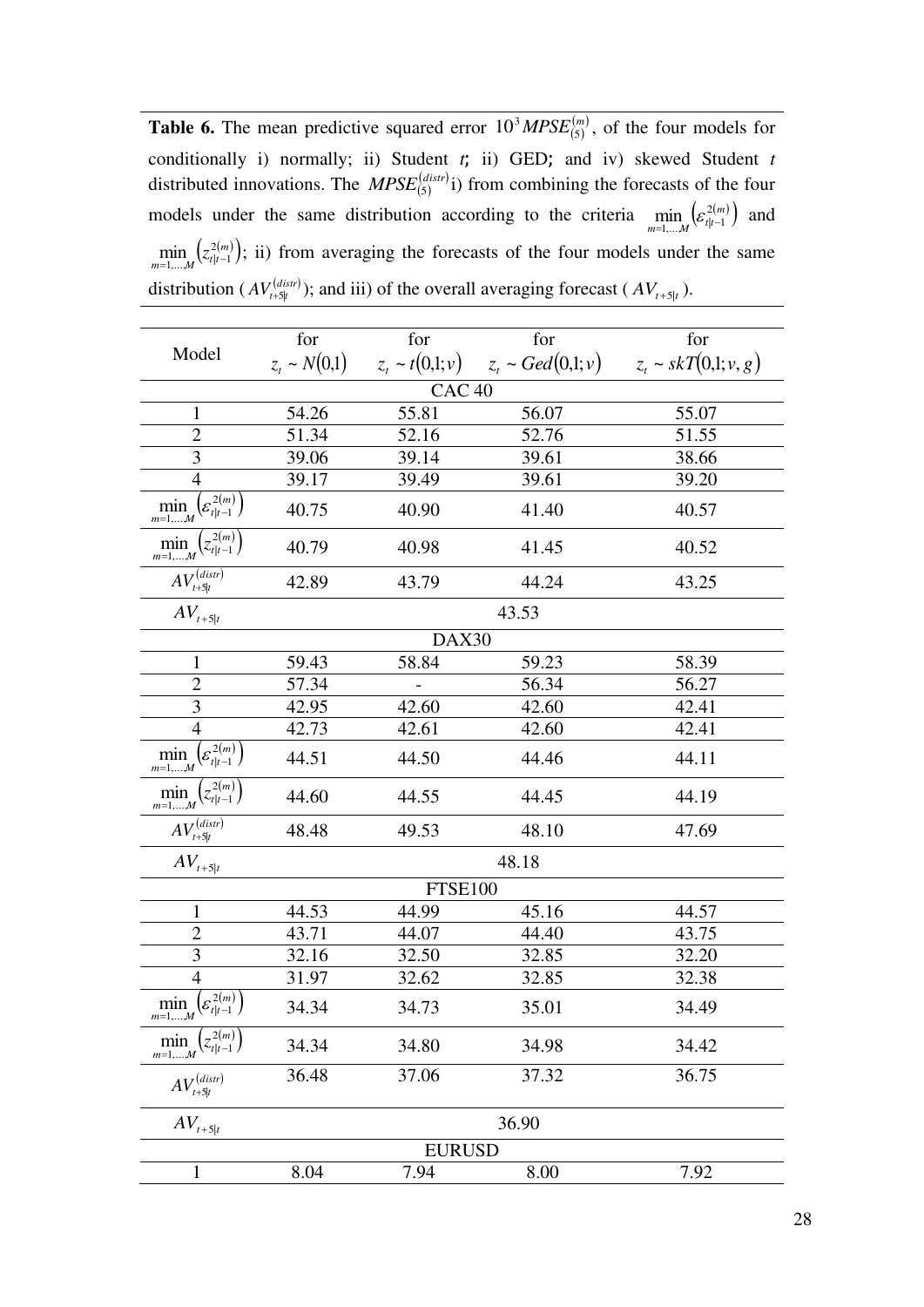| $\overline{2}$                                                    | 7.97  | 7.95          | 7.95  | 7.93                                                                                |  |
|-------------------------------------------------------------------|-------|---------------|-------|-------------------------------------------------------------------------------------|--|
| 3                                                                 | 6.10  | 6.12          | 6.11  | 6.10                                                                                |  |
| $\overline{4}$                                                    | 6.10  | 6.12          | 6.11  | 6.10                                                                                |  |
| $\min_{m=1,,M}\left(\varepsilon_{t t-1}^{\overline{2(m)}}\right)$ | 6.91  | 6.91          | 6.90  | 6.91                                                                                |  |
| $\min_{m=1,,M} (z_{t t-1}^{2(m)})$                                | 6.92  | 6.91          | 6.90  | 6.91                                                                                |  |
| $AV_{t+5 t}^{(distr)}$                                            | 6.86  | 6.84          | 6.85  | 6.83                                                                                |  |
| $AV_{t+5 t}$                                                      |       |               | 6.84  |                                                                                     |  |
|                                                                   |       | <b>EURGBP</b> |       |                                                                                     |  |
| $\mathbf{1}$                                                      | 5.18  | 4.96          | 5.15  | 5.11                                                                                |  |
| $\overline{2}$                                                    | 5.57  | 4.97          | 5.19  | 5.00                                                                                |  |
| 3                                                                 | 4.11  | 4.14          | 4.16  | 4.14                                                                                |  |
| $\overline{4}$                                                    | 4.12  | 4.16          | 4.16  | 4.17                                                                                |  |
| $\min_{m=1,,M}\left(\varepsilon_{t t-1}^{\overline{2(m)}}\right)$ | 4.63  | 4.57          | 4.63  | 4.57                                                                                |  |
| $\left( z_{t t-1}^{2(m)} \right)$<br>min<br>$m=1,\ldots,M$        | 4.62  | 4.59          | 4.64  | 4.63                                                                                |  |
| $AV_{t+5 t}^{(distr)}$                                            | 4.55  | 4.44          | 4.51  | 4.48                                                                                |  |
| $AV_{t+5 t}$                                                      |       |               | 4.48  |                                                                                     |  |
|                                                                   |       | <b>EURJPY</b> |       |                                                                                     |  |
| $\mathbf{1}$                                                      | 20.90 | 20.96         | 20.88 | 20.70                                                                               |  |
| $\overline{2}$                                                    | 18.85 | 18.73         | 18.70 | 18.57                                                                               |  |
| 3                                                                 | 14.04 | 14.09         | 13.98 | 13.90                                                                               |  |
| $\overline{4}$                                                    | 14.47 | 14.30         | 13.98 | 14.19                                                                               |  |
| $\min_{m=1,,M}\left(\varepsilon_{t t-1}^{2\overline{(m)}}\right)$ | 14.66 | 14.87         | 14.78 | 14.64                                                                               |  |
| $\min_{m=1,,M} (z_{t t-1}^{2(m)})$                                | 14.66 | 14.87         | 14.77 | 14.61                                                                               |  |
| $AV_{t+5 t}^{(distr)}$                                            | 16.11 | 16.08         | 15.93 | 15.89                                                                               |  |
| $AV_{t+5 t}$                                                      | 16.00 |               |       |                                                                                     |  |
|                                                                   |       |               |       | Model 1: ARFIMA(0,d,1)-GARCH(1,1), Model 2: ARFIMA(1,d,1)-GARCH(1,1), Model 3: HAR- |  |
| RV-GARCH(1,1), Model 4: HAR-RV-GARCH(0,1).                        |       |               |       |                                                                                     |  |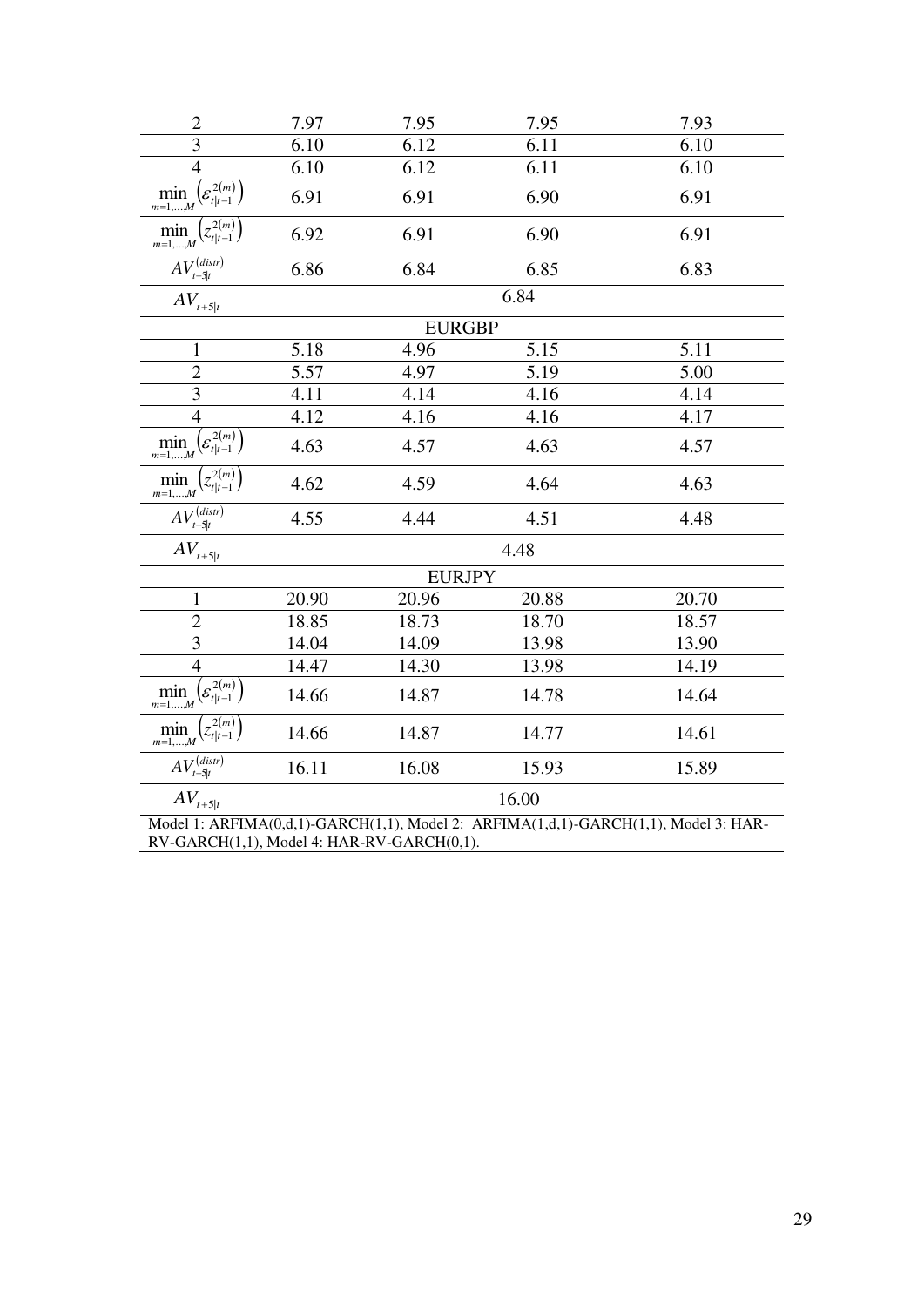|                                                                   | for               | for                 | for                   | for                       |  |  |
|-------------------------------------------------------------------|-------------------|---------------------|-----------------------|---------------------------|--|--|
| Model                                                             | $z_t \sim N(0,1)$ | $z_t \sim t(0,1;v)$ | $z_t \sim Ged(0,1;v)$ | $z_t \sim skT(0,1; v, g)$ |  |  |
| CAC <sub>40</sub>                                                 |                   |                     |                       |                           |  |  |
| $\mathbf{1}$                                                      | 0.0042            | 0.0034              | 0.0034                | 0.0036                    |  |  |
| $\overline{2}$                                                    | 0.0088            | 0.007               | 0.0065                | 0.008                     |  |  |
| 3                                                                 | 0.0913            | 0.0201              | 0.0142                | 1.0000*                   |  |  |
| $\overline{4}$                                                    | 0.054             | 0.0002              | 0.0142                | 0.0013                    |  |  |
| $\min_{m=1,,M}\left(\varepsilon_{t t-1}^{\overline{2(m)}}\right)$ | $0.2779*$         | $0.2529*$           | 0.0142                | 0.2779*                   |  |  |
| $\min_{m=1,,M} (z_{t t-1}^{2(m)})$                                | 0.2779*           | $0.1444*$           | 0.0116                | $0.2779*$                 |  |  |
| $AV^{(distr)}_{t+5 t}$                                            | $0.2529*$         | 0.0106              | 0.013                 | $0.1229*$                 |  |  |
| $AV_{t+5 t}$                                                      |                   |                     | 0.0156                |                           |  |  |
|                                                                   |                   | DAX30               |                       |                           |  |  |
| $\mathbf{1}$                                                      | 0.0068            | 0.0073              | 0.0068                | 0.0094                    |  |  |
| $\overline{c}$                                                    | 0.0072            |                     | 0.0073                | 0.0073                    |  |  |
| 3                                                                 | $0.1034*$         | $0.1263*$           | 0.0295                | 1.0000*                   |  |  |
| $\overline{4}$                                                    | 0.0163            | 0.0004              | 0.0295                | 0.9648*                   |  |  |
| $\min_{m=1,,M}\left(\varepsilon_{t t-1}^{2(m)}\right)$            | $0.1462*$         | $0.1462*$           | $0.1462*$             | $0.1462*$                 |  |  |
| $\min_{m=1,,M} (z_{t t-1}^{2(m)})$                                | $0.1363*$         | $0.1462*$           | $0.1462*$             | $0.1462*$                 |  |  |
| $AV_{t+5 t}^{(distr)}$                                            | 0.029             | $0.1363*$           | $0.1263*$             | $0.1462*$                 |  |  |
| $AV_{t+5 t}$                                                      | 0.0586            |                     |                       |                           |  |  |
|                                                                   | <b>FTSE100</b>    |                     |                       |                           |  |  |
| 1                                                                 | 0.005             | 0.005               | 0.005                 | 0.005                     |  |  |
| $\overline{2}$                                                    | 0.005             | 0.005               | 0.005                 | 0.005                     |  |  |
| 3                                                                 | $0.4261*$         | 0.0033              | 0.0041                | $0.4261*$                 |  |  |
| $\overline{4}$                                                    | 1.0000*           | 0.0006              | 0.0041                | 0.005                     |  |  |
| $\min_{m=1,,M}\left(\varepsilon_{t t-1}^{\overline{2(m)}}\right)$ | 0.005             | 0.0031              | 0.0031                | 0.005                     |  |  |
| $\min_{m=1,,M}\left(z_{t t-1}^{2\overline{(m)}}\right)$           | 0.005             | 0.0031              | 0.0031                | 0.005                     |  |  |
| $AV_{t+5 t}^{(distr)}$                                            | 0.0284            | 0.005               | 0.005                 | 0.0072                    |  |  |
| $AV_{\scriptscriptstyle t+5 t}$                                   |                   |                     | 0.005                 |                           |  |  |
| <b>EURUSD</b>                                                     |                   |                     |                       |                           |  |  |
| $\mathbf{1}$                                                      | 0.0000            | 0.0000              | 0.0000                | 0.0000                    |  |  |
| $\overline{2}$                                                    | 0.0000            | 0.0000              | 0.0000                | 0.0000                    |  |  |
| 3                                                                 | 1.0000*           | 0.0000              | 0.0233                | 0.8058*                   |  |  |
| $\overline{4}$                                                    | 0.0315            | 0.0000              | 0.0233                | $0.5904*$                 |  |  |
| $\left(\varepsilon_{t t-1}^{2(m)}\right)$<br>$\min_{m=1,,M}$      | 0.0000            | 0.0000              | 0.0000                | 0.0000                    |  |  |
| $\left(z_{t t-1}^{2(m)}\right)$<br>$\min_{m=1,,M}$                | 0.0000            | 0.0000              | 0.0000                | 0.0000                    |  |  |

Table 7. The *p*-values of the model confidence set for the one-week-ahead volatility forecasts.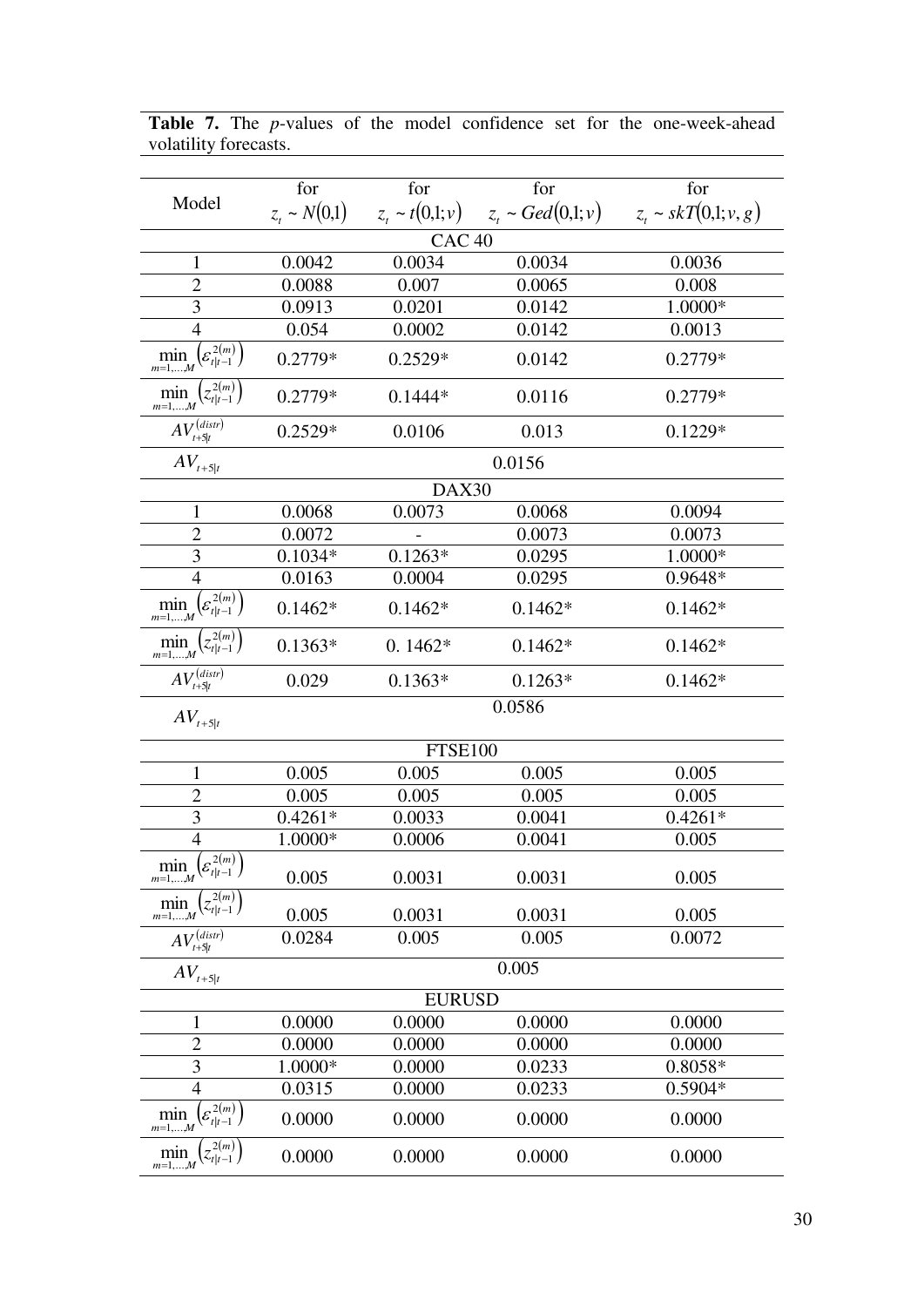| $AV_{t+5 t}^{(distr)}$                                                                | 0.0000    | 0.0000           | 0.0000    | 0.0000    |  |  |
|---------------------------------------------------------------------------------------|-----------|------------------|-----------|-----------|--|--|
| $AV_{t+5 t}$                                                                          | 0.0000    |                  |           |           |  |  |
|                                                                                       |           | <b>EURGBP</b>    |           |           |  |  |
| $\mathbf{1}$                                                                          | 0.0002    | 0.0001           | 0.0001    | 0.0002    |  |  |
| $\overline{2}$                                                                        | 0.0003    | 0.0003           | 0.0003    | 0.0003    |  |  |
| 3                                                                                     | 1.0000*   | 0.0139           | 0.0028    | 0.0228    |  |  |
| $\overline{4}$                                                                        | 0.1635    | 0.0041           | 0.0028    | 0.0003    |  |  |
| $\min_{m=1,,M}\left(\varepsilon_{t t-1}^{\,2(m)}\right)$                              | 0.0139    | 0.0139           | 0.0139    | 0.0139    |  |  |
| $(z_{t t-1}^{2(m)})$<br>$\min_{m=1,,M}$                                               | 0.0139    | 0.0139           | 0.0139    | 0.0139    |  |  |
| $AV_{t+5 t}^{(distr)}$                                                                | 0.0108    | 0.0139           | 0.0125    | 0.0139    |  |  |
| $AV_{t+5 t}$                                                                          |           | 0.0128           |           |           |  |  |
| <b>EURJPY</b>                                                                         |           |                  |           |           |  |  |
| $\mathbf{1}$                                                                          | 0.0017    | 0.0017           | 0.0017    | 0.0017    |  |  |
| $\overline{2}$                                                                        | 0.0017    | 0.0018           | 0.002     | 0.0038    |  |  |
| 3                                                                                     | 0.0392    | 0.0326           | $0.2601*$ | 1.0000*   |  |  |
| $\overline{4}$                                                                        | 0         | $\boldsymbol{0}$ | $0.2601*$ | 0.0392    |  |  |
| $\min_{m=1,,M}\left(\varepsilon_{t t-1}^{\,2(m)}\right)$                              | $0.2601*$ | 0.0085           | $0.2601*$ | $0.2601*$ |  |  |
| $(z_{t t-1}^{2(m)})$<br>$\min_{m=1,,M}$                                               | $0.2601*$ | 0.0095           | $0.2601*$ | $0.2601*$ |  |  |
| $AV_{t+5 t}^{(distr)}$                                                                | 0.0104    | 0.0039           | 0.095     | 0.0982    |  |  |
| $AV_{t+5 t}$                                                                          | 0.0326    |                  |           |           |  |  |
| * denotes that the model belongs to the confidence set of the best performing models. |           |                  |           |           |  |  |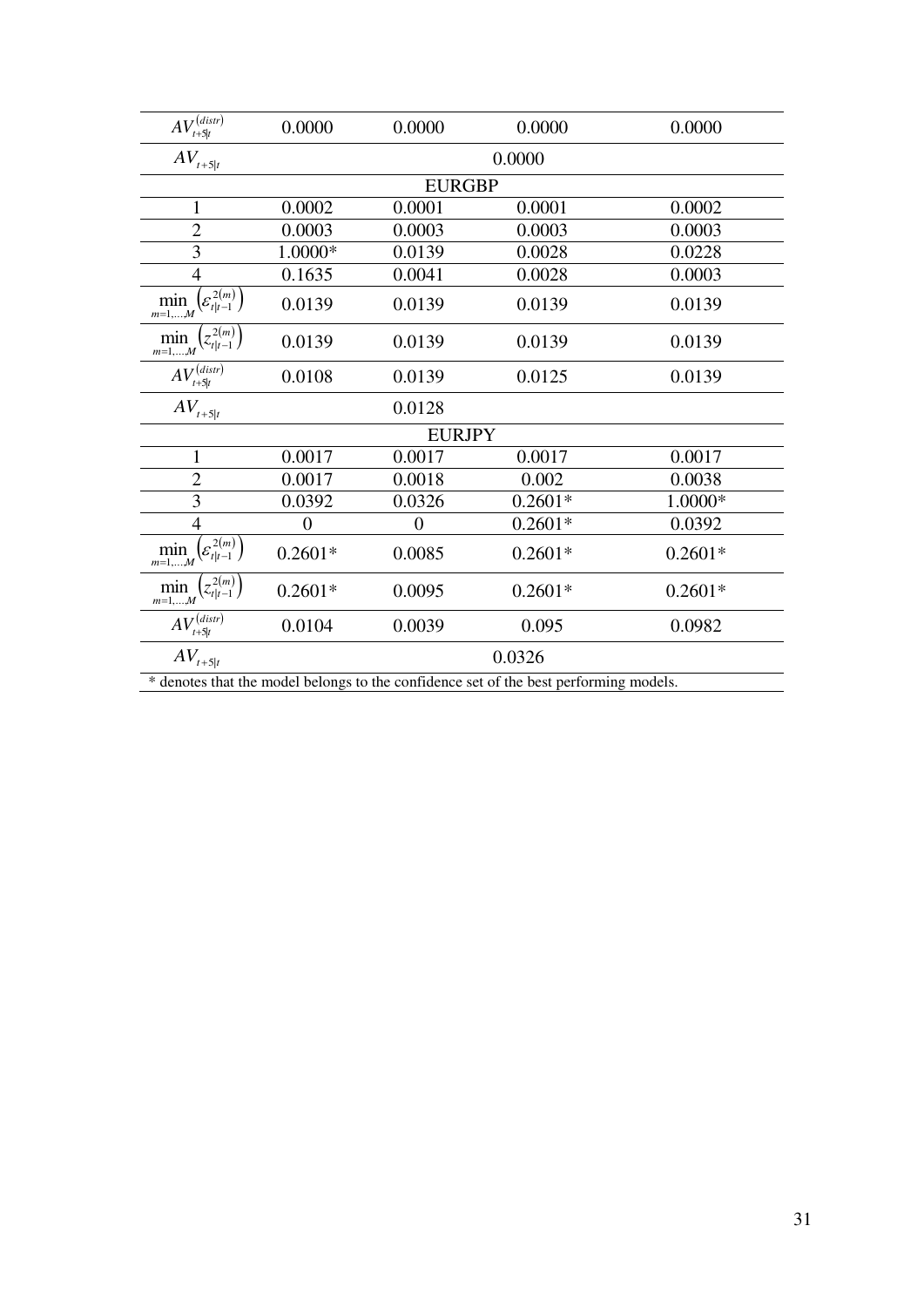**Table 8.**The mean predictive squared error  $10^3 M PSE_{(10)}^{(m)}$ , of the four models for conditionally i) normally; ii) Student *t*; ii) GED; and iv) skewed Student *t*  distributed innovations. The  $MPSE^{(disr)}_{(10)}$  i) from combining the forecasts of the four models under the same distribution according to the criteria  $\min_{m=1,...,M} \left( \varepsilon_{t|t-1}^{2(m)} \right)$  a 2  $\min_{l=1,...,M} (\varepsilon_{l|l-1}^{2(m)})$  and  $\min_{m=1,...,M} (z_{t|t-1}^{2(m)})$ ;  $\min_{i=1,...,M} (z_{t|t-1}^{2(m)})$ ; ii) from averaging the forecasts of the four models under the same distribution ( $AV_{t+10|t}^{(distr)}$ ); and iii) of the overall averaging forecast ( $AV_{t+10|t}$ ).

| for               | for                        | for   | for                                                                 |  |  |  |
|-------------------|----------------------------|-------|---------------------------------------------------------------------|--|--|--|
|                   |                            |       | $z_t \sim skT(0,1; v, g)$                                           |  |  |  |
| CAC <sub>40</sub> |                            |       |                                                                     |  |  |  |
| 62.42             | 64.46                      | 64.83 | 63.37                                                               |  |  |  |
| 57.24             | 57.90                      | 58.61 | 56.98                                                               |  |  |  |
| 56.57             | 56.04                      | 56.03 | 55.55                                                               |  |  |  |
| 56.36             | 55.78                      | 56.03 | 55.21                                                               |  |  |  |
| 50.81             | 51.18                      | 51.51 | 50.51                                                               |  |  |  |
| 51.05             | 51.44                      | 51.68 | 50.75                                                               |  |  |  |
| 52.19             | 52.85                      | 53.37 | 52.07                                                               |  |  |  |
|                   |                            | 52.61 |                                                                     |  |  |  |
|                   |                            |       |                                                                     |  |  |  |
| 66.76             | 65.87                      | 66.50 | 65.03                                                               |  |  |  |
| 63.34             |                            | 61.64 | 61.73                                                               |  |  |  |
| 57.81             | 57.34                      | 57.22 | 57.14                                                               |  |  |  |
|                   | 57.27                      | 57.22 | 57.06                                                               |  |  |  |
| 52.75             | 53.43                      | 52.10 | 52.26                                                               |  |  |  |
| 52.76             | 53.45                      | 52.13 | 52.27                                                               |  |  |  |
| 57.32             | 57.43                      | 56.61 | 56.04                                                               |  |  |  |
| 56.82             |                            |       |                                                                     |  |  |  |
| <b>FTSE100</b>    |                            |       |                                                                     |  |  |  |
| 49.51             | 50.06                      | 50.32 | 49.48                                                               |  |  |  |
| 48.21             |                            | 49.26 | 48.10                                                               |  |  |  |
| 46.77             | 46.33                      | 46.82 | 46.15                                                               |  |  |  |
| 46.54             | 46.19                      | 46.82 | 45.97                                                               |  |  |  |
| 42.66             | 43.06                      | 44.06 | 42.65                                                               |  |  |  |
| 42.79             | 43.13                      | 44.07 | 42.83                                                               |  |  |  |
| 44.08             | 44.35                      | 44.77 | 44.00                                                               |  |  |  |
| 44.29             |                            |       |                                                                     |  |  |  |
| $\mathbf{1}$      |                            |       |                                                                     |  |  |  |
| 8.15              | 7.98                       | 8.11  | 7.95                                                                |  |  |  |
| 8.04              | 7.99                       | 8.01  | 7.95                                                                |  |  |  |
|                   | $z_t \sim N(0,1)$<br>57.56 | 48.58 | $z_t \sim t(0,1;v)$ $z_t \sim Ged(0,1;v)$<br>DAX30<br><b>EURUSD</b> |  |  |  |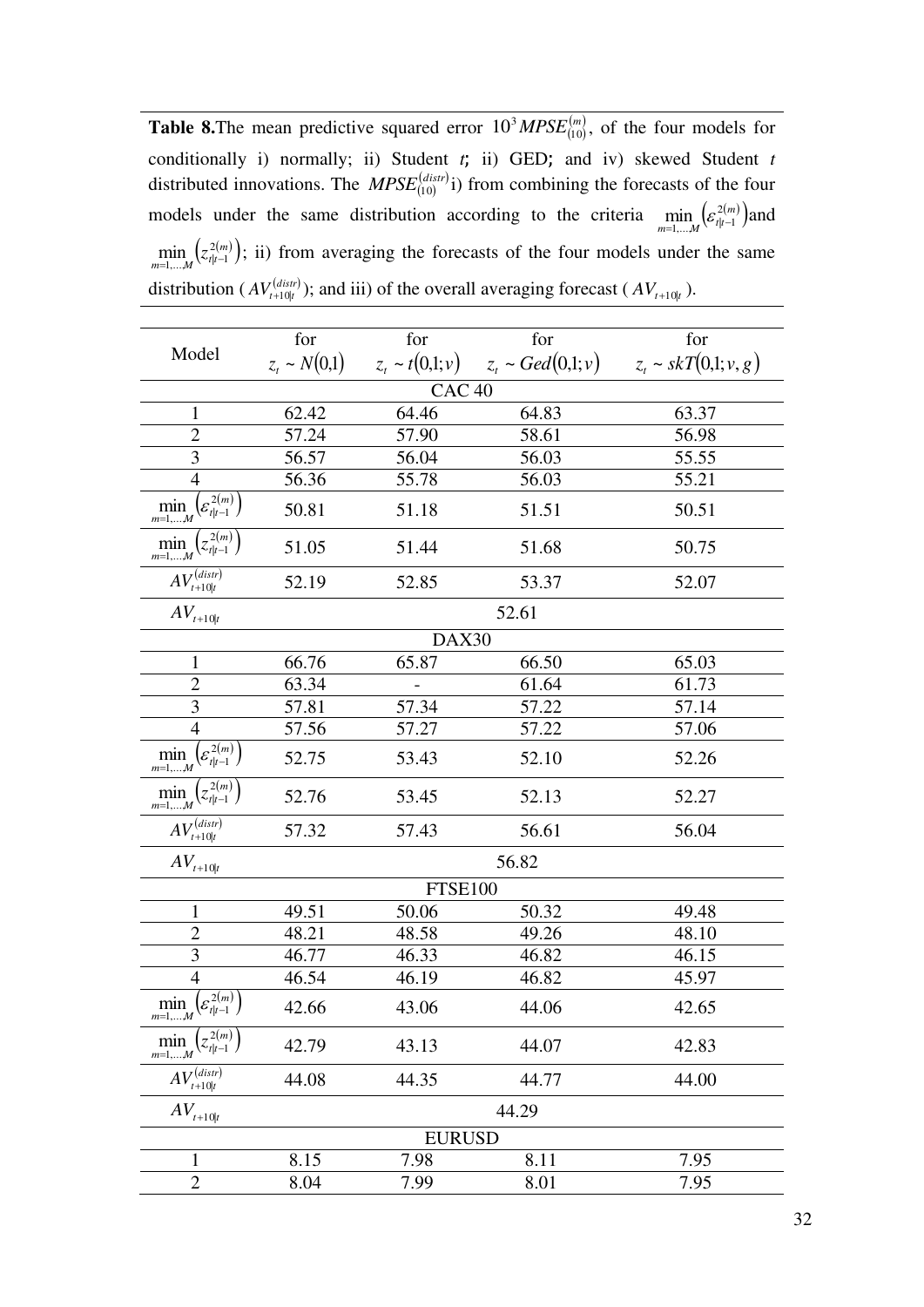| 3                                                                 | 7.82  | 7.78          | 7.79  | 7.78                                                                                |  |
|-------------------------------------------------------------------|-------|---------------|-------|-------------------------------------------------------------------------------------|--|
| $\overline{4}$                                                    | 7.82  | 7.78          | 7.79  | 7.78                                                                                |  |
| $\min_{m=1,,M}\left(\varepsilon_{t t-1}^{\overline{2(m)}}\right)$ | 7.75  | 7.70          | 7.72  | 7.72                                                                                |  |
| $\left(z_{t t-1}^{2(m)}\right)$<br>$\min_{m=1,,M}$                | 7.75  | 7.70          | 7.72  | 7.70                                                                                |  |
| $AV_{t+10 t}^{(distr)}$                                           | 7.62  | 7.57          | 7.600 | 7.55                                                                                |  |
| $AV_{t+10 t}$                                                     |       |               | 7.58  |                                                                                     |  |
|                                                                   |       | <b>EURGBP</b> |       |                                                                                     |  |
| $\mathbf{1}$                                                      | 5.38  | 5.04          | 5.35  | 5.27                                                                                |  |
| $\overline{c}$                                                    | 5.86  | 5.00          | 5.34  | 5.05                                                                                |  |
| $\overline{3}$                                                    | 4.82  | 4.81          | 4.82  | 4.80                                                                                |  |
| $\overline{4}$                                                    | 4.80  | 4.80          | 4.82  | 4.79                                                                                |  |
| $\min_{m=1,,M}\left(\varepsilon_{t t-1}^{2(m)}\right)$            | 4.88  | 4.83          | 4.89  | 4.90                                                                                |  |
| $(z_{t t-1}^{2(m)})$<br>$\min_{m=1,,M}$                           | 4.88  | 4.83          | 4.90  | 4.90                                                                                |  |
| $AV_{t+10 t}^{(distr)}$                                           | 4.90  | 4.70          | 4.81  | 4.75                                                                                |  |
| $AV_{t+10 t}$                                                     |       |               | 4.77  |                                                                                     |  |
|                                                                   |       | <b>EURJPY</b> |       |                                                                                     |  |
| $\mathbf{1}$                                                      | 23.90 | 23.97         | 23.89 | 23.60                                                                               |  |
| $\overline{c}$                                                    | 20.10 | 19.80         | 19.87 | 19.55                                                                               |  |
| $\overline{\mathbf{3}}$                                           | 19.60 | 19.38         | 19.51 | 19.32                                                                               |  |
| $\overline{4}$                                                    | 19.70 | 19.53         | 19.51 | 19.44                                                                               |  |
| $\min_{m=1,,M}\left(\varepsilon_{t t-1}^{\overline{2(m)}}\right)$ | 17.67 | 17.74         | 17.90 | 17.49                                                                               |  |
| $\min_{m=1,,M}\left(\overline{z_{t t-1}^{2(m)}}\right)$           | 17.72 | 17.79         | 17.96 | 17.32                                                                               |  |
| $AV_{t+10 t}^{(distr)}$                                           | 19.05 | 18.94         | 18.90 | 18.71                                                                               |  |
| $AV_{t+10 t}$                                                     | 18.89 |               |       |                                                                                     |  |
|                                                                   |       |               |       | Model 1: ARFIMA(0,d,1)-GARCH(1,1), Model 2: ARFIMA(1,d,1)-GARCH(1,1), Model 3: HAR- |  |

RV-GARCH(1,1), Model 4: HAR-RV-GARCH(0,1).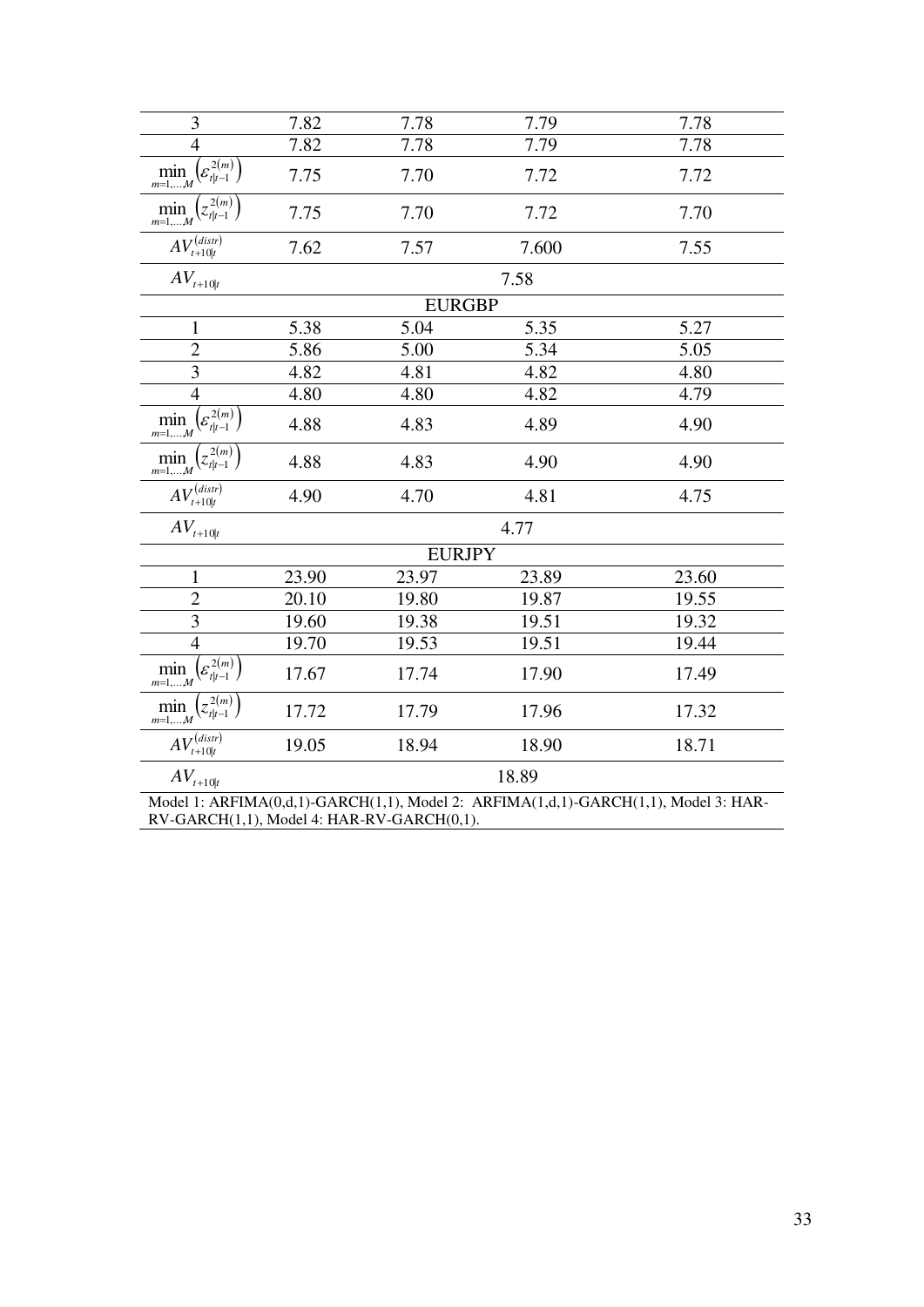|                                                                    | for               | for                 | for                          | for                       |  |  |
|--------------------------------------------------------------------|-------------------|---------------------|------------------------------|---------------------------|--|--|
| Model                                                              | $z_t \sim N(0,1)$ |                     | $z_t \sim \text{Ge}d(0,1;v)$ | $z_t \sim skT(0,1; v, g)$ |  |  |
|                                                                    |                   | $z_t \sim t(0,1;v)$ |                              |                           |  |  |
|                                                                    | CAC <sub>40</sub> |                     |                              |                           |  |  |
| $\mathbf 1$                                                        | 0.0032            | 0.0019              | 0.0013                       | 0.0024                    |  |  |
| $\overline{2}$                                                     | $0.1185*$         | 0.038               | 0.0135                       | $0.1185*$                 |  |  |
| $\mathfrak{Z}$                                                     | 0.0000            | 0.0265              | 0.0979                       | $0.1353*$                 |  |  |
| $\overline{4}$                                                     | 0.0000            | 0.0039              | 0.0979                       | 0.1873*                   |  |  |
| $\min_{m=1,,M}\left(\varepsilon_{t t-1}^{\overline{2(m)}}\right)$  | $0.4061*$         | 0.0453              | 0.0514                       | 1.0000*                   |  |  |
| $\min_{m=1,,M} (z_{t t-1}^{2(m)})$                                 | 0.0514            | 0.0244              | 0.0514                       | 0.2924*                   |  |  |
| $AV_{t+10 t}^{(distr)}$                                            | $0.4061*$         | 0.0098              | 0.0081                       | $0.5175*$                 |  |  |
| $AV_{\boldsymbol{t}+10 \boldsymbol{t}}$                            |                   |                     | 0.008                        |                           |  |  |
|                                                                    |                   | DAX30               |                              |                           |  |  |
| $\mathbf{1}$                                                       | 0.0134            | 0.0373              | 0.0208                       | 0.0459                    |  |  |
| $\overline{2}$                                                     | 0.0346            |                     | 0.0953                       | 0.0953                    |  |  |
| 3                                                                  | 0.0023            | 0.0056              | 0.0066                       | 0.0082                    |  |  |
| $\overline{4}$                                                     | 0.0039            | 0.0064              | 0.0066                       | 0.0106                    |  |  |
| $\min_{m=1,,M}\left(\varepsilon_{t t-1}^{\overline{2(m)}}\right)$  | $0.1087*$         | 0.0457              | 1.0000*                      | 0.8506*                   |  |  |
| $\min_{m=1,,M} (z_{t t-1}^{2(m)})$                                 | $0.1087*$         | 0.0457              | $0.3532*$                    | 0.8506*                   |  |  |
| $AV_{t+10 t}^{(distr)}$                                            | 0.0128            | 0.0457              | 0.0889                       | 0.3194*                   |  |  |
| $AV_{\scriptscriptstyle t+10 t}$                                   | 0.0235            |                     |                              |                           |  |  |
|                                                                    | <b>FTSE100</b>    |                     |                              |                           |  |  |
| $\mathbf{1}$                                                       | 0.0068            | 0.0039              | 0.0057                       | 0.0162                    |  |  |
| $\overline{2}$                                                     | 0.0475            | 0.0379              | 0.0244                       | 0.0475                    |  |  |
| 3                                                                  | 0.0001            | 0.0231              | 0.0088                       | 0.0523                    |  |  |
| $\overline{4}$                                                     | 0.0477            | 0.0053              | 0.0088                       | 0.0666                    |  |  |
| $\min_{m=1,,M}\Bigl(\varepsilon_{t t-1}^{\overline{2(m)}}\Bigr)$   | 0.9371*           | 0.0477              | $0.1193*$                    | 1.0000*                   |  |  |
| $(z_{t t-1}^{2(m)})$<br>$\min_{m=1,,M}$                            | $0.5783*$         | 0.016               | $0.1193*$                    | $0.7157*$                 |  |  |
| $AV_{t+10\text{W}}^{(distr)}$                                      | 0.2766*           | 0.0142              | 0.0084                       | $0.7157*$                 |  |  |
| $AV_{t+10 t}$                                                      | 0.0065            |                     |                              |                           |  |  |
| <b>EURUSD</b>                                                      |                   |                     |                              |                           |  |  |
| 1                                                                  | 0.0022            | 0.0115              | 0.0026                       | 0.0196                    |  |  |
| $\overline{2}$                                                     | 0.0058            | 0.0106              | 0.0078                       | 0.0189                    |  |  |
| 3                                                                  | 0.0022            | 0.0254              | $\boldsymbol{0}$             | 0.092                     |  |  |
| $\overline{4}$                                                     | 0.0029            | $0.4305*$           | $\overline{0}$               | $0.4305*$                 |  |  |
| $\min_{m=1,,M}\Bigl(\varepsilon_{t t-1}^{\,\overline{2(m)}}\Bigr)$ | $0.4514*$         | 0.4937*             | 0.4937*                      | 0.4937*                   |  |  |
| $z_{t t-1}^{2(m)}$<br>min<br>$m=1,,M$                              | $0.4491*$         | 0.4937*             | $0.4937*$                    | $0.4937*$                 |  |  |
| $AV_{t+10 t}^{(distr)}$                                            | 0.0655            | $0.3283*$           | 0.0799                       | 1.0000*                   |  |  |

Table 9. The *p*-values of the model confidence set for the two-weeks-ahead volatility forecasts.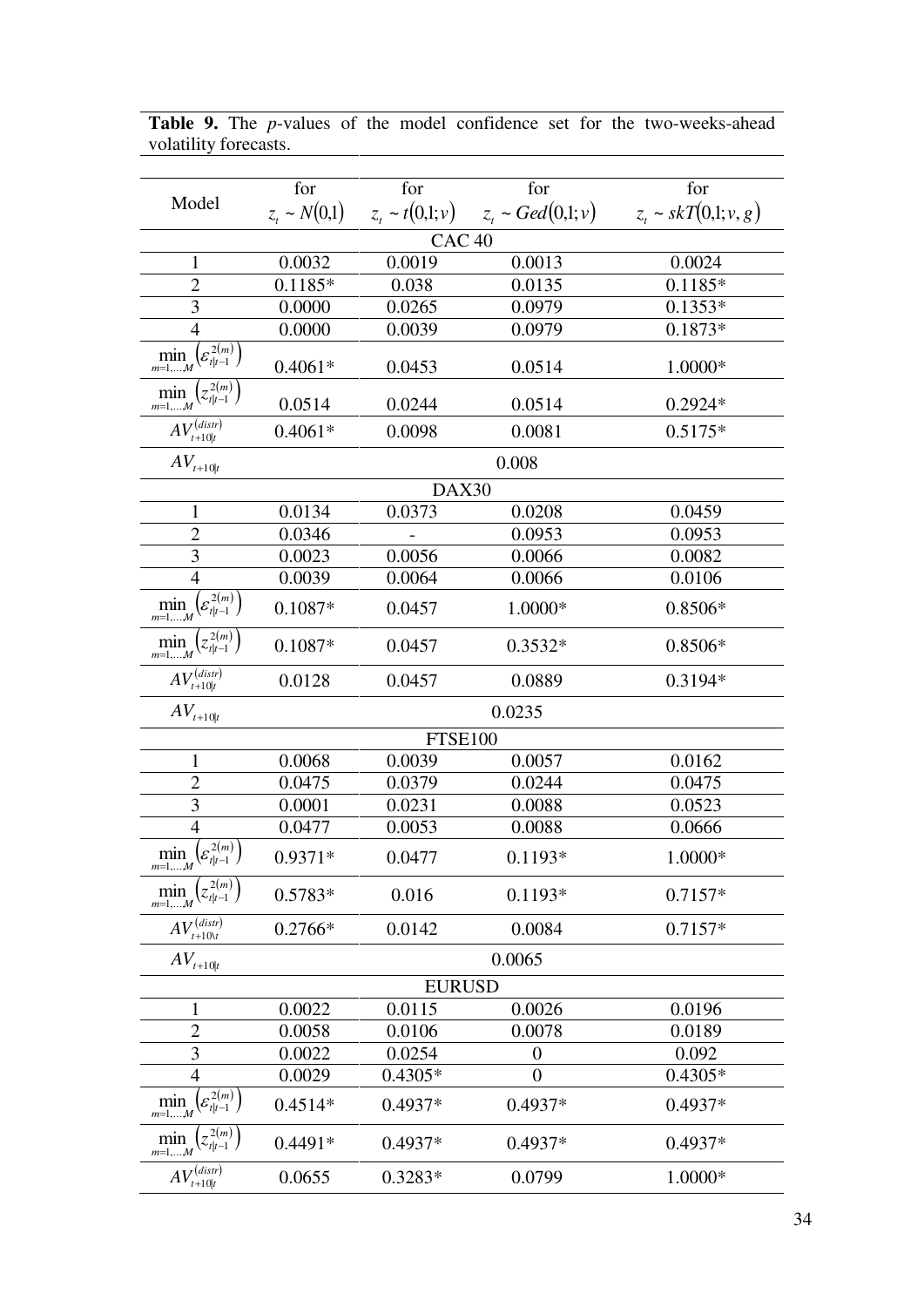| $AV_{t+10 t}$                                                                         | 0.092         |           |           |           |  |  |
|---------------------------------------------------------------------------------------|---------------|-----------|-----------|-----------|--|--|
|                                                                                       | <b>EURGBP</b> |           |           |           |  |  |
| $\mathbf{1}$                                                                          | 0.0005        | 0.0005    | 0.0008    | 0.0015    |  |  |
| $\overline{c}$                                                                        | 0.0011        | 0.0041    | 0.0065    | 0.0015    |  |  |
| $\overline{3}$                                                                        | 0.0173        | $0.2862*$ | $0.1594*$ | 0.4597*   |  |  |
| $\overline{4}$                                                                        | 0.4597*       | $0.4597*$ | $0.1594*$ | 0.4597*   |  |  |
| $\min_{m=1,,M}\left(\varepsilon_{t t-1}^{2\overline{(m)}}\right)$                     | $0.2862*$     | 0.2862*   | $0.2862*$ | $0.2374*$ |  |  |
| $\min_{m=1,,M}\left(z_{t t-1}^{2\overline{(m)}}\right)$                               | 0.2862*       | $0.2862*$ | $0.2862*$ | 0.2374*   |  |  |
| $AV_{t+10 t}^{(distr)}$                                                               | $0.2082*$     | 1.0000*   | $0.2862*$ | $0.4597*$ |  |  |
| $AV_{t+10 t}$                                                                         | $0.2862*$     |           |           |           |  |  |
|                                                                                       | <b>EURJPY</b> |           |           |           |  |  |
| $\mathbf{1}$                                                                          | 0.0034        | 0.0037    | 0.0037    | 0.0042    |  |  |
| $\overline{c}$                                                                        | $0.1247*$     | $0.1911*$ | 0.1911    | $0.2605*$ |  |  |
| 3                                                                                     | 0.0016        | 0.0243    | 0.0219    | 0.0383    |  |  |
| $\overline{4}$                                                                        | 0.0037        | 0.003     | 0.0219    | 0.0243    |  |  |
| $\min_{m=1,,M}\left(\varepsilon_{t t-1}^{2(m)}\right)$                                | 0.3199*       | 0.0546    | $0.1911*$ | 0.3199*   |  |  |
| $\min_{m=1,,M}\left(z_{t t-1}^{2\overline{(m)}}\right)$                               | 0.3199*       | $0.2640*$ | $0.1352*$ | 1.0000*   |  |  |
| $AV_{t+10 t}^{(distr)}$                                                               | 0.034         | 0.0066    | 0.0357    | 0.3199*   |  |  |
| $AV_{t+10 t}$                                                                         | 0.0183        |           |           |           |  |  |
| * denotes that the model belongs to the confidence set of the best performing models. |               |           |           |           |  |  |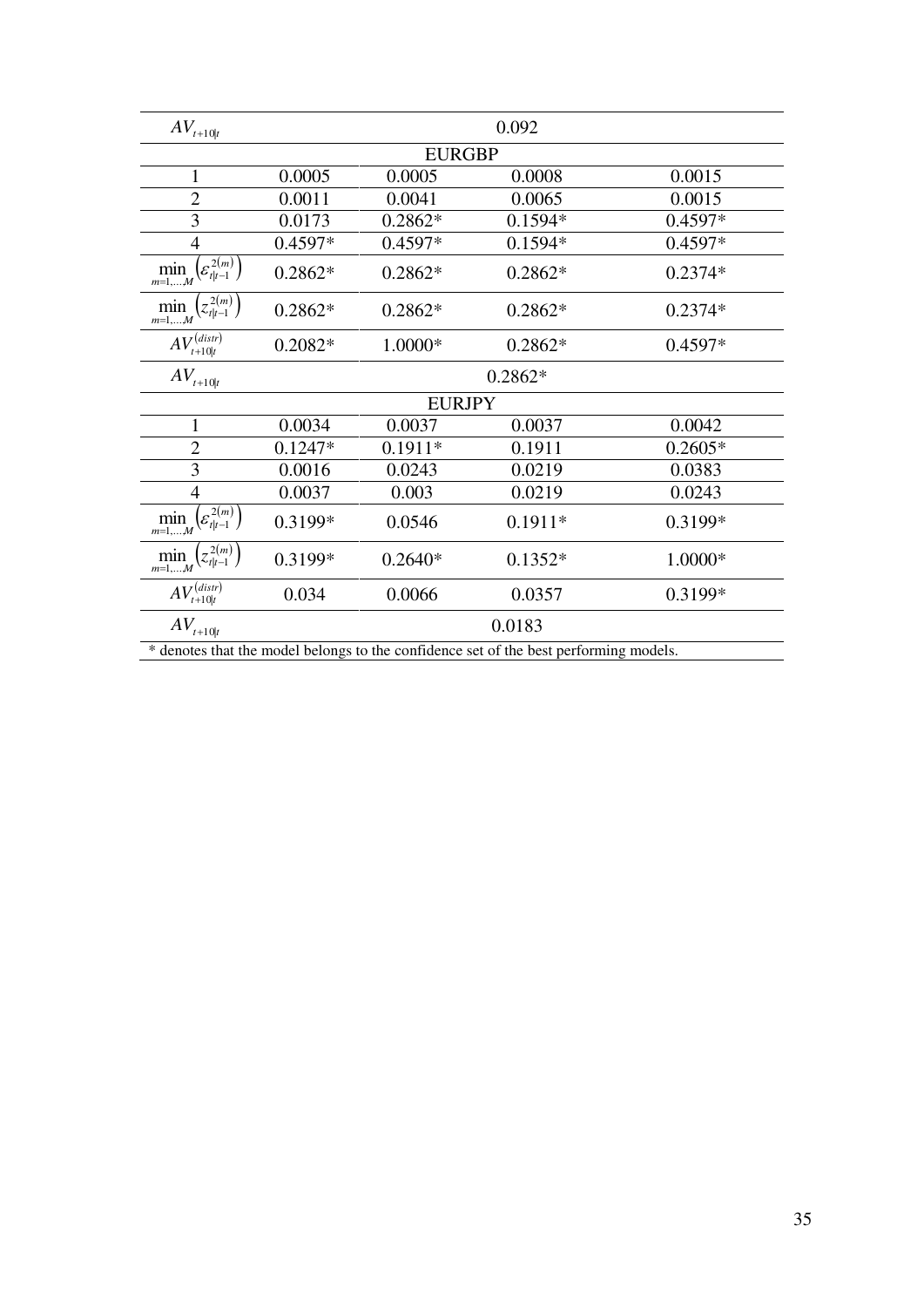# *Figures*

**Figure 1.**The annualized realized volatility,  $\sqrt{252RV_t^{(r)}}$ , the daily prices  $P_t$ , and the empirical density function of  $\log \sqrt{252RV_t^{(\tau)}}$ 

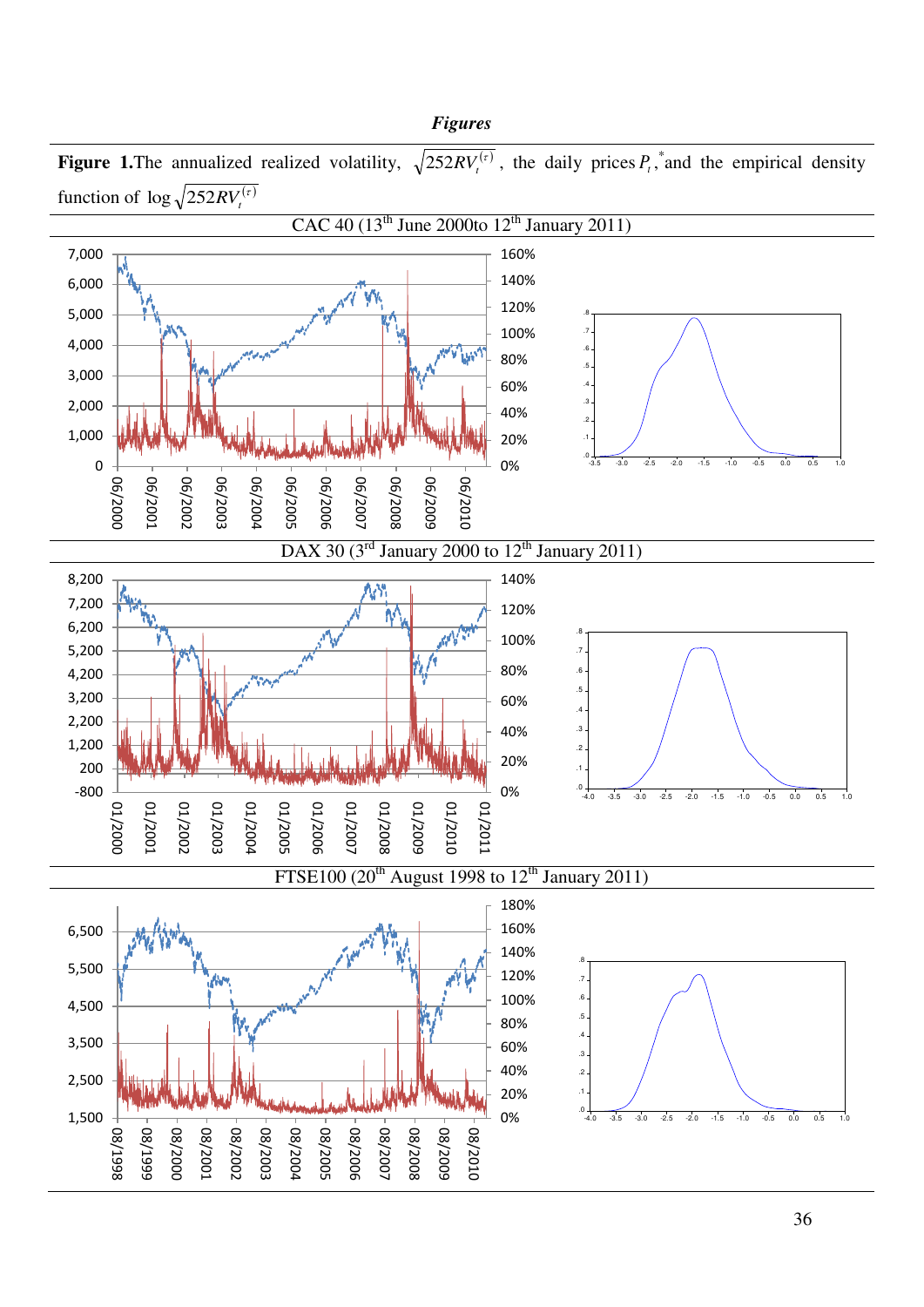

The figures in the left column present the daily prices (dash line presented in the LHS axis) and the annualized realized volatility (solid line presented in the RHS axis). The figures in the right column present the empirical density function of  $\log \sqrt{252RV_t^{(r)}}$ .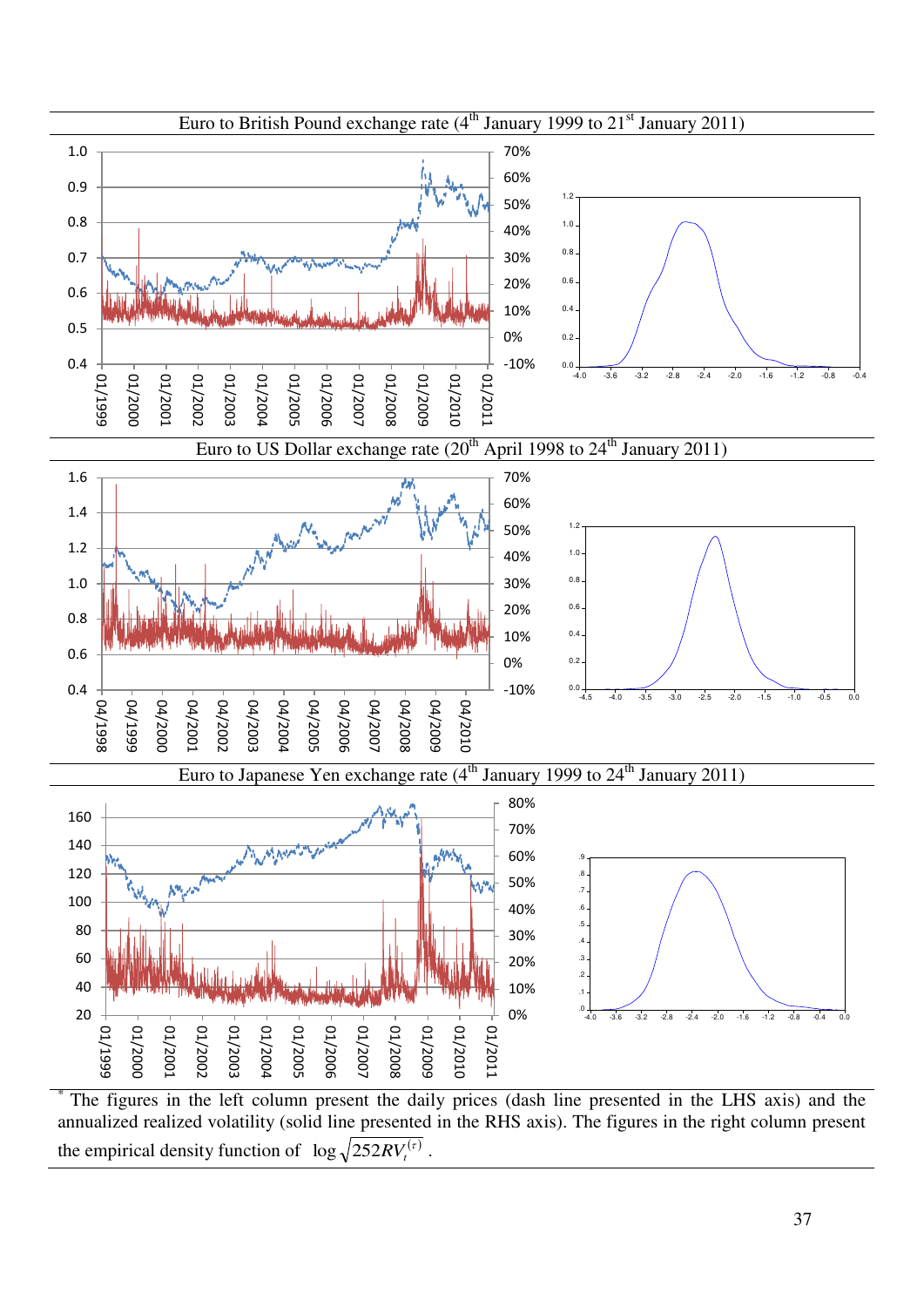

**Figure 2.** The  $\sqrt{252RV_{t+1|t}^{(m)}}$ , the discrepancy between  $\sqrt{252RV_{t+1|t}^{(r)}}$  and  $\sqrt{252RV_{t+1|t}^{(m)}}$  for the forecasting methods with the minimum value of  $MPSE_{(1)}^{(m)}$ .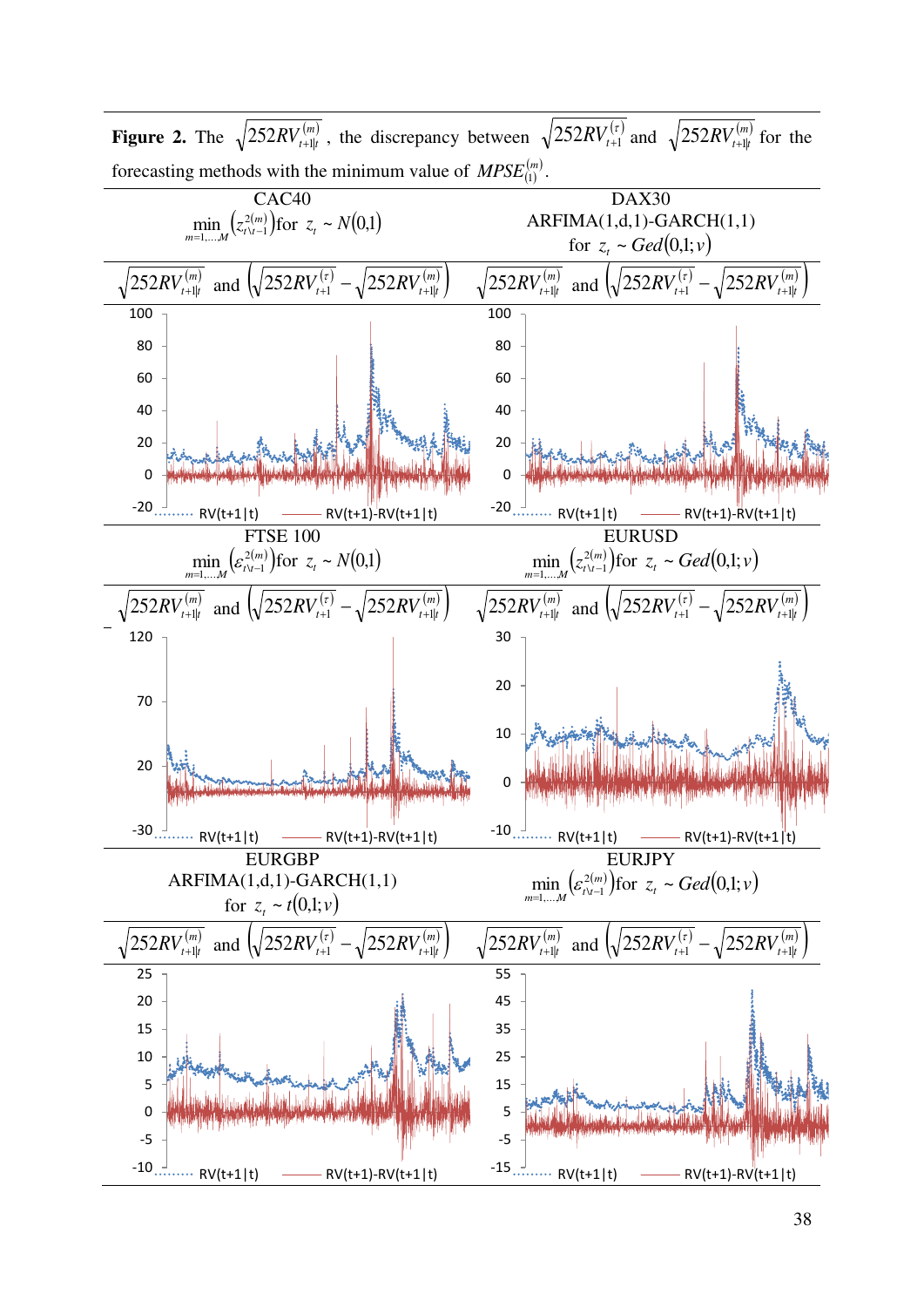

**Figure 3.** The  $\sqrt{252RV_{t+5|t}^{(m)}}$ , the discrepancy between  $\sqrt{252RV_{t+5}^{(r)}}$  and  $\sqrt{252RV_{t+5|t}^{(m)}}$  for the forecasting methods with the minimum value of  $MPSE_{(5)}^{(m)}$ .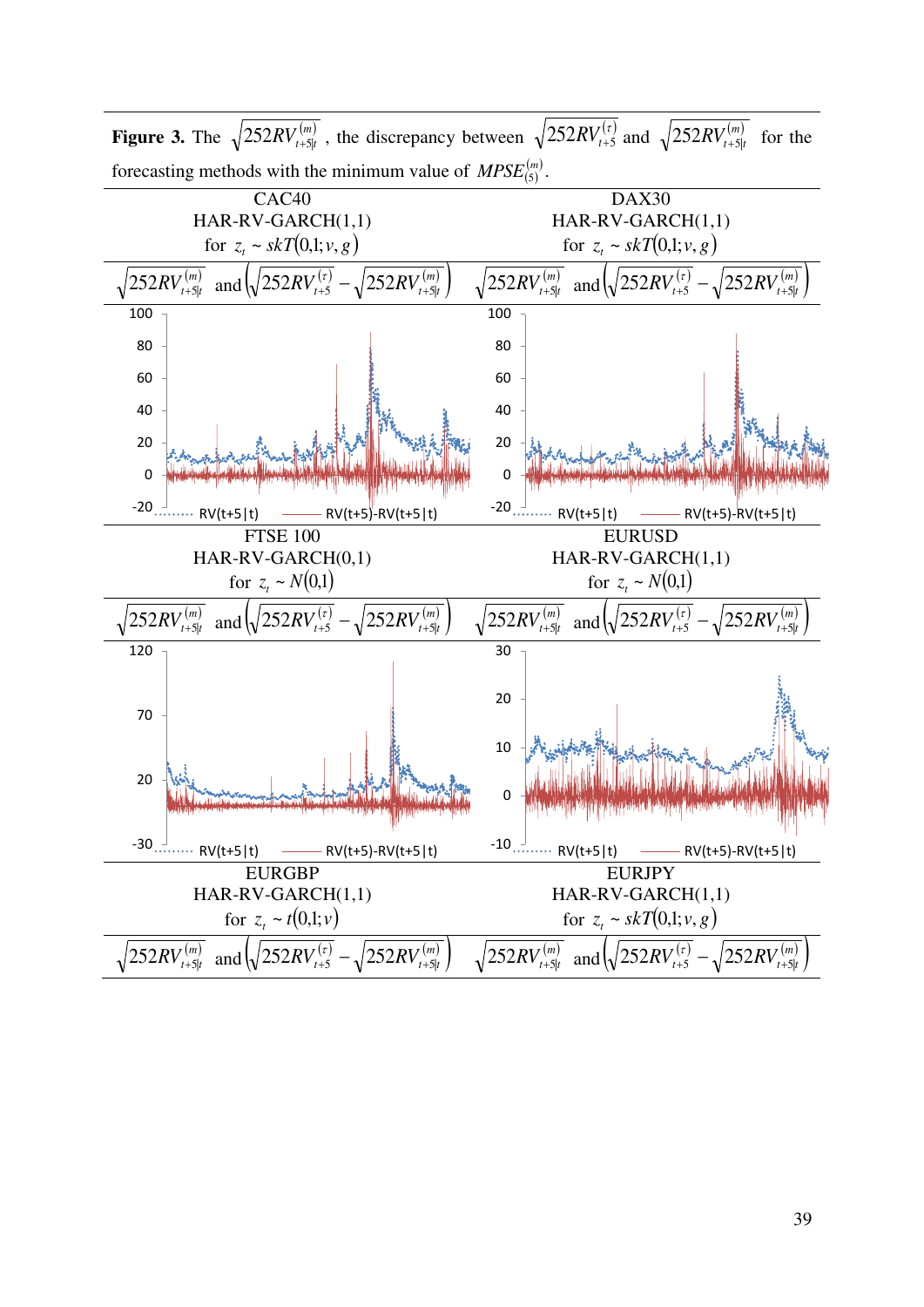

**Figure 4.** The  $\sqrt{252RV^{(m)}_{t+10t}}$ , the discrepancy between  $\sqrt{252RV^{(t)}_{t+10}}$  and  $\sqrt{252RV^{(m)}_{t+10t}}$  for the forecasting methods with the minimum value of  $MPSE^{(m)}_{(10)}$ .